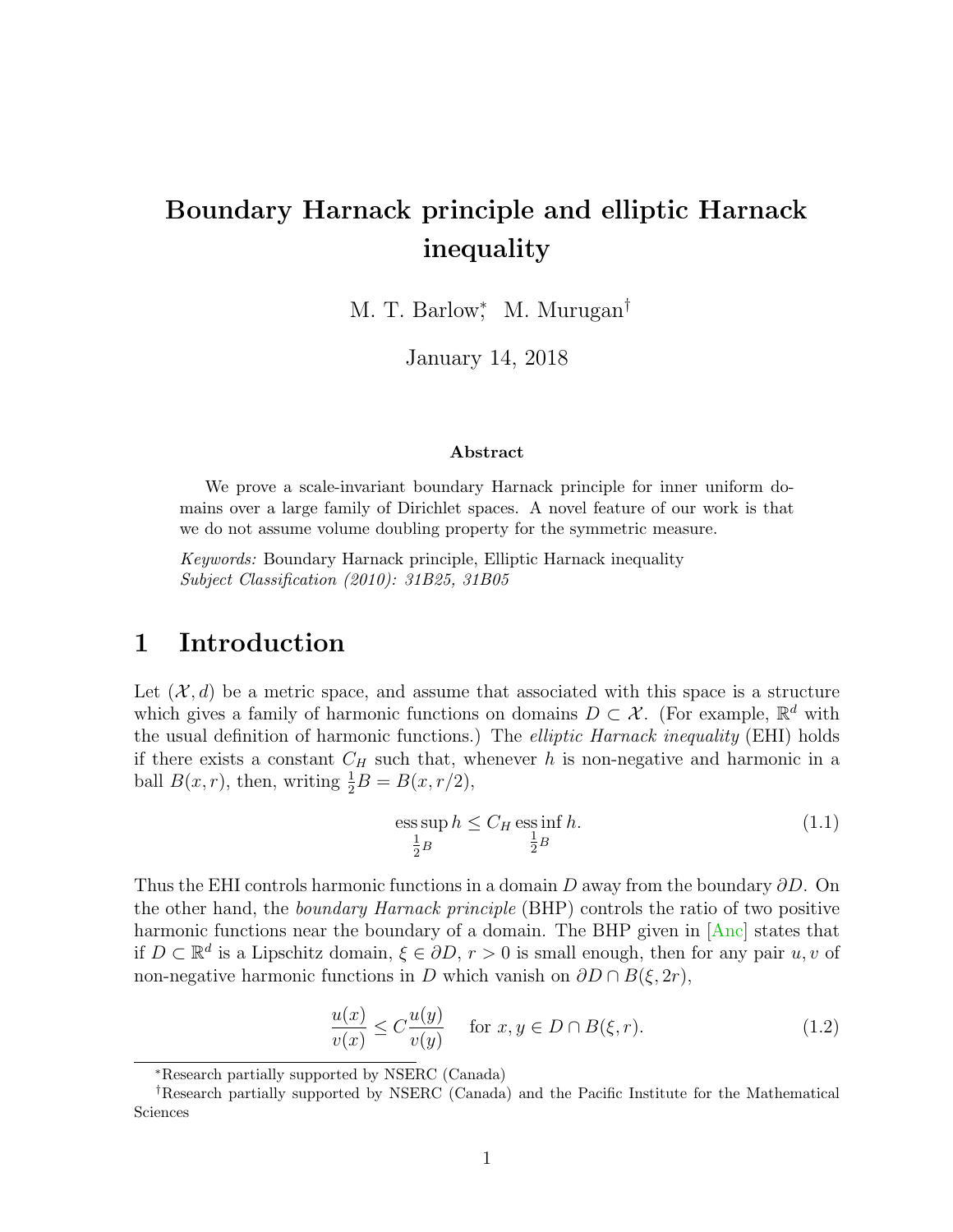The BHP is a key component in understanding the behaviour of harmonic functions near the boundary. It will in general lead to a characterisation of the Martin boundary, and there is a close connection between BHP and a Carleson estimate – see [\[ALM,](#page-28-1) [Aik08\]](#page-28-2). (See also [\[Aik08\]](#page-28-2) for a discussion of different kinds of BHP.)

The results in  $[Anc]$  have been extended in several ways. The first direction has been to weaken the smoothness hypotheses on the domain  $D$ ; for example  $[Aik01]$  proves a BHP for uniform domains in Euclidean space. A second direction is to consider functions which are harmonic with respect to more general operators. The standard Laplacian is the (infinitesimal) generator of the semigroup for Brownian motion, and it is natural to ask about the BHP for more general Markov processes, with values in a metric space  $(\mathcal{X}, d)$ . In [\[GyS\]](#page-30-0) the authors prove a BHP for inner uniform domains in a measure metric space  $(\mathcal{X}, d, m)$  with a Dirichlet form which satisfies the standard parabolic Harnack inequality (PHI). These results are extended in  $[L]$  to spaces which satisfy a parabolic Harnack inequality with anomalous space-time scaling. In most cases the BHP has been proved for Markov processes which are symmetric, but see [\[LS\]](#page-30-2) for the BHP for some more general processes. All the papers cited above study the harmonic functions associated with continuous Markov processes: see [\[Bog,](#page-29-0) [BKK\]](#page-29-1) for a BHP for a class of jump processes.

The starting point for this paper is the observation that the BHP is a purely elliptic result, and one might expect that the proof would only use elliptic data. However, the generalizations of the BHP beyond the Euclidean case in [\[GyS,](#page-30-0) [LS,](#page-30-2) [L\]](#page-30-1) all use parabolic data, or more precisely bounds on the heat kernel of the process.

The main result of this paper is as follows. See Sections [2,](#page-2-0) [3](#page-5-0) and [4](#page-7-0) for unexplained definitions and notation.

<span id="page-1-0"></span>**Theorem 1.1.** Let  $(X, d)$  be a complete, separable, locally compact, length space, and let  $\mu$ be a non atomic Radon measure on  $(X, d)$  with full support. Let  $(\mathcal{E}, \mathcal{F})$  be a regular strongly local Dirichlet form on  $L^2(\mathcal{X}, \mu)$ . Assume that  $(\mathcal{X}, d, \mu, \mathcal{E}, \mathcal{F})$  satisfies the elliptic Harnack inequality, and has Green functions which satisfy the regularity hypothesis Assumption [4.9.](#page-9-0) Let  $U \subsetneq \mathcal{X}$  be an inner uniform domain. Then there exist  $A_0, C_1 \in (1,\infty), R(U) \in$  $(0,\infty]$  such that for all  $\xi \in \partial_{\tilde{U}}U$ , for all  $0 < r < R(U)$  and any two non-negative functions u, v that are harmonic on  $B_U(\xi, A_0r)$  with Dirichlet boundary conditions along  $\partial_{\tilde{U}}U \cap B_{\tilde{U}}(\xi, 2A_0r)$ , we have

ess sup 
$$
\frac{u(x)}{x \in B_U(\xi,r)} \frac{u(x)}{v(x)} \leq C_1 \operatorname*{ess\,inf}_{x \in B_U(\xi,r)} \frac{u(x)}{v(x)}
$$
.

The constant  $R(U)$  depends only on the inner uniformity constants of U and diameter(U), and can be chosen to be  $+\infty$  if U is unbounded.

**Remark 1.2.** (1) The constant  $A_0$  above depends only on the inner uniformity constants for the domain  $U$ , and  $C_1$  depends only on these constants and the constants in the EHI. (2) Since the EHI is weaker than the PHI, our result extends the BHP to a wider class of spaces; also our approach has the advantage that we can dispense with heat kernel bounds. Our main result provides new examples of differential operators that satisfy the BHP even in  $\mathbb{R}^n$  – see [\[GS,](#page-30-3) (2.1) and Example 6.14].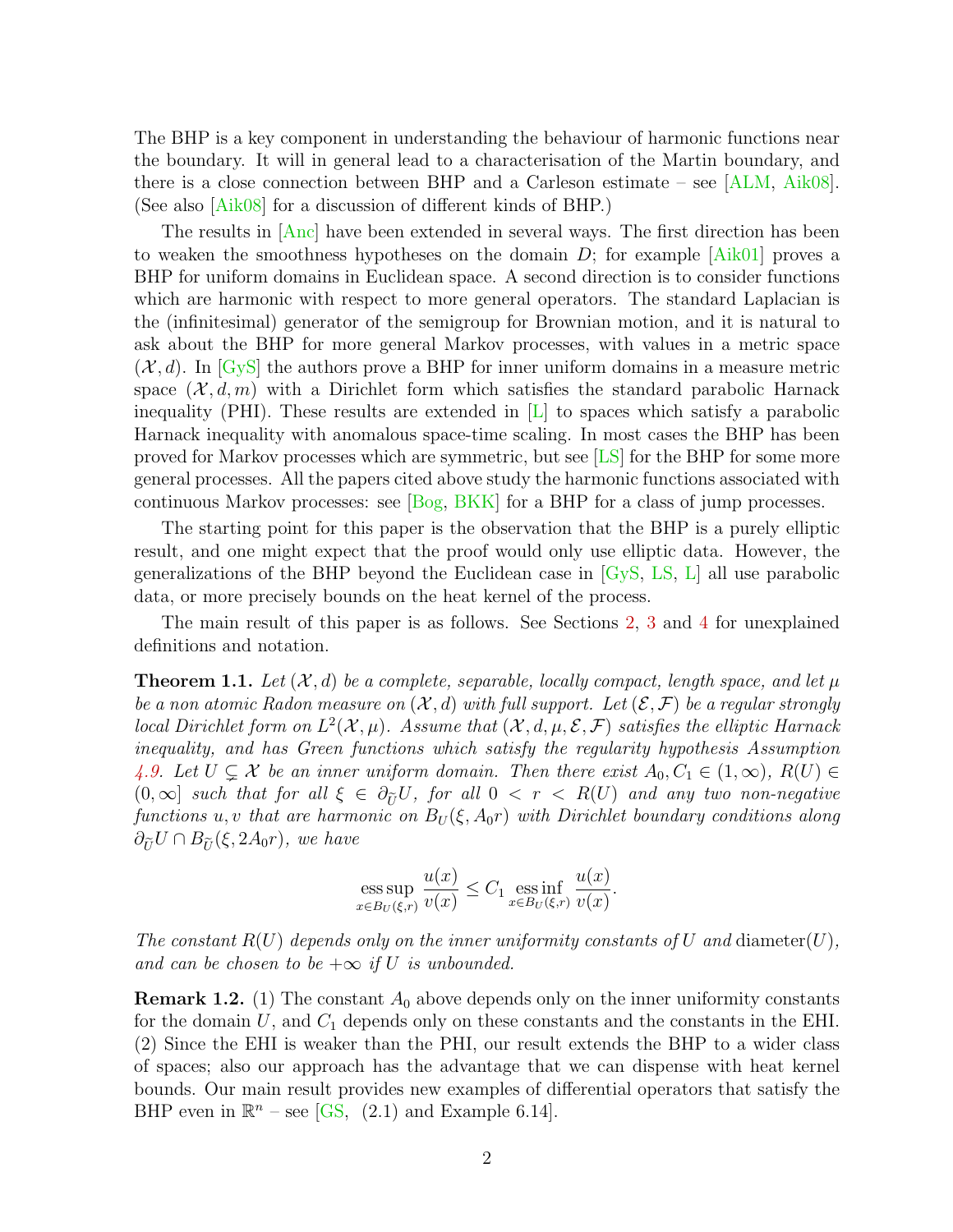(3) By the standard oscillation lemma (see [\[GT2,](#page-30-4) Lemma 5.2]), any locally bounded harmonic function admits a continuous version. The elliptic Harnack inequality implies that any non-negative harmonic function is locally bounded. Therefore, under our assumptions, every non-negative harmonic function admits a continuous version.

(4) Let  $\mu'$  be a measure which is mutually absolutely continuous with respect to the measure  $\mu$  in the Theorem above, and suppose that  $d\mu'/d\mu$  is bounded away from 0 and infinity on compact subsets of  $X$ . Then (see Remark [4.13\)](#page-12-0) this change of measure does not change the family of harmonic functions, or the Green functions, and the hypothe-ses of Theorem [1.1](#page-1-0) hold for  $(\mathcal{X}, d, \mu', \mathcal{E}, \mathcal{F})$ . On the other hand, heat kernel bounds and parabolic Harnack inequality are not in general preserved by such a change of measure because  $d\mu'/d\mu$  need not be bounded away from 0 or infinity on X.

The contents of this paper are as follows. In Section [2](#page-2-0) we give the definition and basic properties of inner uniform domains in length spaces. Section [3](#page-5-0) reviews the properties of Dirichlet forms and the associated Hunt processes. In Section [4](#page-7-0) we give the definition of harmonic function in our context, state Assumption [4.9,](#page-9-0) and give some consequences. In particular, we prove the essential technical result that Green functions are locally in the domain of the Dirichlet form – see Lemma [4.10.](#page-10-0) The key comparisons of Green functions, which follow from the EHI, and were proved in  $|BM|$ , are given in Proposition [4.11.](#page-11-0) In the second part of this section we give some sufficient conditions for Assumption [4.9](#page-9-0) to hold, in terms of local ultracontracivity. We conclude Section [4](#page-7-0) with two examples: weighted manifolds and cable systems of graphs.

After these rather lengthy preliminaries, Section [5](#page-20-0) gives the proof of Theorem [1.1.](#page-1-0) We follow Aikawa's approach in [\[Aik01\]](#page-28-3), which proved the BHP for uniform domains in  $\mathbb{R}^n$ . This method has been adapted to more general settings [\[ALM,](#page-28-1) [GyS,](#page-30-0) [LS,](#page-30-2) [L\]](#page-30-1). The papers [\[GyS,](#page-30-0) [LS,](#page-30-2) [L\]](#page-30-1) all consider domains in more general metric spaces, and use heat kernel estimates to obtain two sided estimates for the Green function in a domain; these estimates are then used in the proof of the BHP. For example  $[L, L, H]$  gives upper and lower bounds on  $g_D(x, y)$  when D is a domain of diameter R, and the points x, y are separated from  $\partial D$  and each other by a distance greater than  $\delta R$ . These bounds are of the form  $\Psi(R)/\mu(B(x,R))$ ; here  $\Psi : [0,\infty) \to [0,\infty)$  is a global space time scaling function. (See [\[L\]](#page-30-1) for the precise statement.) In our argument we use instead the comparison of Green functions given by Proposition [4.11.](#page-11-0)

We use  $c, c', C, C'$  for strictly positive constants, which may change value from line to line. Constants with numerical subscripts will keep the same value in each argument, while those with letter subscripts will be regarded as constant throughout the paper. The notation  $C_0 = C_0(a)$  means that the constant  $C_0$  depends only on the constant a.

# <span id="page-2-0"></span>2 Inner uniform domains

In this section we introduce the geometric assumptions on the underlying metric space, and the corresponding domains.

**Definition 2.1** (Length space). Let  $(\mathcal{X}, d)$  be a metric space. The length  $L(\gamma) \in [0, \infty]$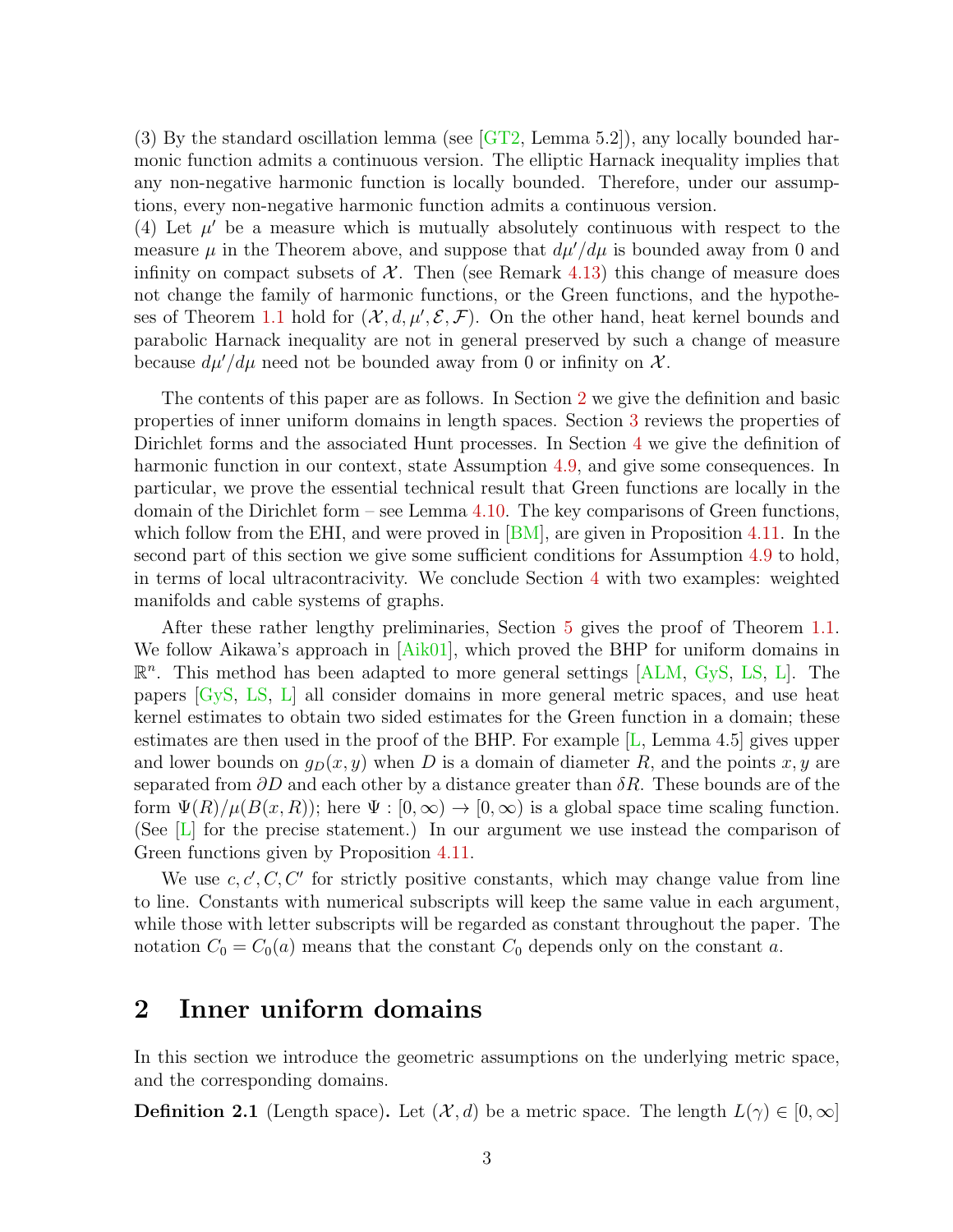of a continuous curve  $\gamma : [0, 1] \to \mathcal{X}$  is given by

$$
L(\gamma) = \sup \sum_{i} d(\gamma(t_{i-1}), \gamma(t_i)),
$$

where the supremum is taken over all partitions  $0 = t_0 < t_1 < \ldots < t_k = 1$  of [0, 1]. It is clear that  $L(\gamma) \geq d(\gamma(0), \gamma(1))$ . A metric space is a *length space* if  $d(x, y)$  is equal to the infimum of the lengths of continuous curves joining  $x$  and  $y$ .

For the rest of this paper we will assume that  $(\mathcal{X}, d)$  is a complete, separable, locally compact, length space. We write A and  $\partial A$  for the closure and boundary respectively of a subset A in  $\mathcal{X}$ . By the Hopf–Rinow–Cohn-Vossen theorem (cf. [\[BBI,](#page-29-2) Theorem 2.5.28) every closed metric ball in  $(\mathcal{X}, d)$  is compact. It also follows that there exists a geodesic path  $\gamma(x, y)$  (not necessarily unique) between any two points  $x, y \in \mathcal{X}$ . We write  $B(x, r) = \{y \in \mathcal{X} : d(x, y) < r\}$  for open balls in  $(\mathcal{X}, d)$ .

Next, we introduce the intrinsic distance  $d_U$  induced by an open set  $U \subset \mathcal{X}$ .

**Definition 2.2** (Intrinsic distance). Let  $U \subset \mathcal{X}$  be a connected open subset. We define the *intrinsic* distance  $d_U$  by

 $d_U(x, y) = \inf \{L(\gamma) : \gamma : [0, 1] \to U \text{ continuous}, \gamma(0) = x, \gamma(1) = y\}.$ 

It is well-known that  $(U, d_U)$  is a length space (cf. [\[BBI,](#page-29-2) Exercise 2.4.15]). We now consider its completion.

**Definition 2.3** (Balls in intrinsic metric). Let  $U \subset \mathcal{X}$  be connected and open. Let  $\widetilde{U}$ denote the completion of  $(U, d_U)$ , equipped with the natural extension of  $d_U$  to  $\widetilde{U} \times \widetilde{U}$ . For  $x \in \tilde{U}$  we define

$$
B_{\widetilde{U}}(x,r) = \left\{ y \in \widetilde{U} : d_U(x,y) < r \right\}.
$$

Set

$$
B_U(x,r) = U \cap B_{\widetilde{U}}(x,r).
$$

If  $x \in U$ , then  $B_U(x, r)$  simply corresponds to the open ball in  $(U, d_U)$ . However, the definition of  $B_U(x, r)$  also makes sense for  $x \in \tilde{U} \setminus U$ .

Definition 2.4 (Boundary and distance to the boundary). We denote the boundary of U with respect to the inner metric by

$$
\partial_{\widetilde{U}}U=\widetilde{U}\setminus U,
$$

and the distance to the boundary by

$$
\delta_U(x) = \inf_{y \in \partial_{\widetilde{U}}} d_U(x, y) = \inf_{y \in \mathcal{X} \backslash U} d(x, y).
$$

For any open set  $V \subset U$ , let  $\overline{V}^{d_U}$  denote the completion of V with respect to the metric  $d_U$ . We denote the boundary of V with respect to  $\tilde{U}$  by

$$
\partial_{\widetilde{U}}V=\overline{V}^{d_U}\setminus V.
$$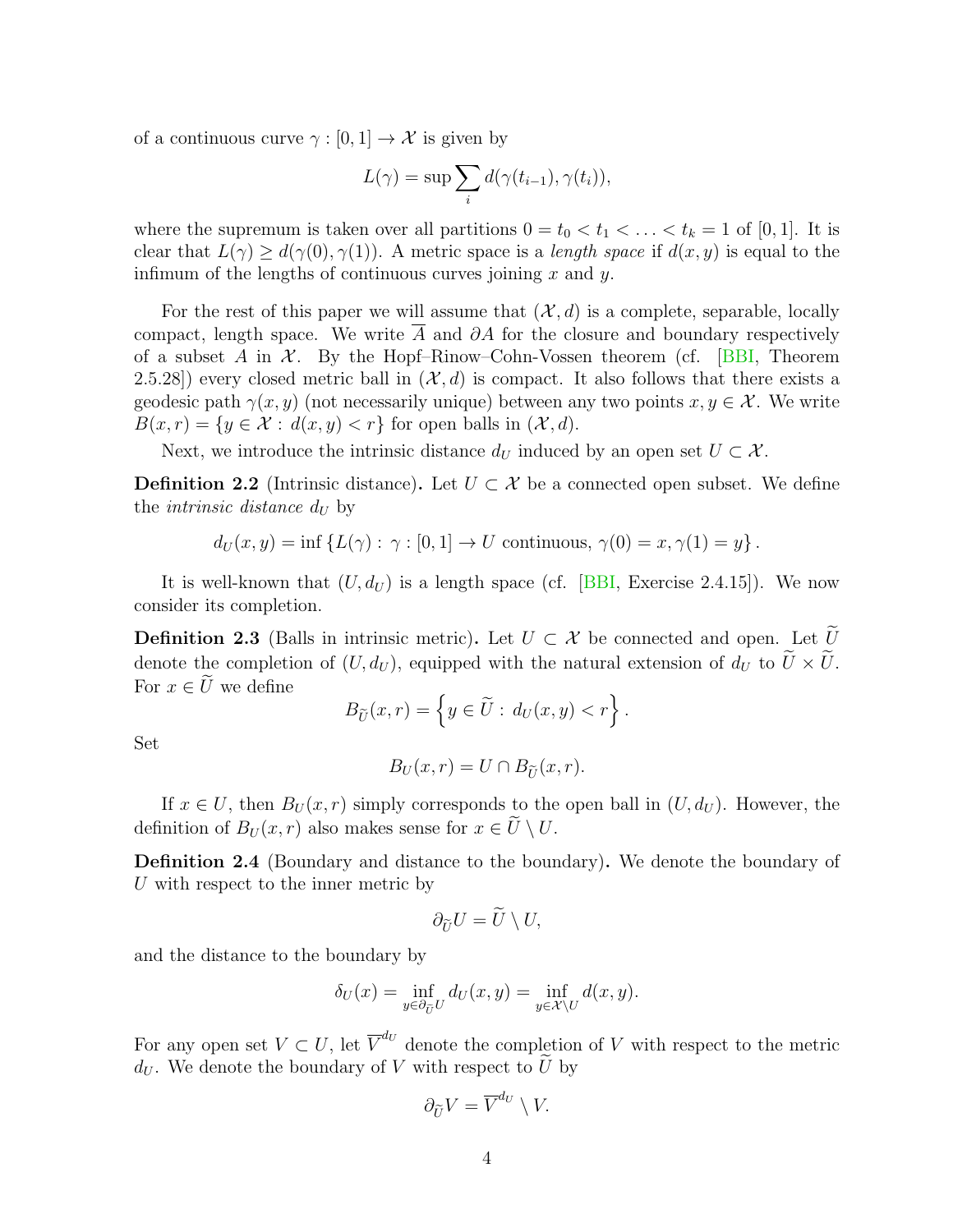<span id="page-4-0"></span>**Definition 2.5** (Inner uniform domain). Let U be a connected, open subset of a length space  $(\mathcal{X}, d)$ . Let  $\gamma : [0, 1] \to U$  be a rectifiable, continuous curve in U. Let  $c_U, C_U \in$  $(0, \infty)$ . We say  $\gamma$  is a  $(c_U, C_U)$ -inner uniform curve if

$$
L(\gamma) \leq C_U d_U(\gamma(0), \gamma(1)),
$$

and

$$
\delta_U(\gamma(t)) \ge c_U \min(d_U(\gamma(0), \gamma(t)), d_U(\gamma(1), \gamma(t))) \text{ for all } t \in [0, 1].
$$

The domain U is called a  $(c_U, C_U)$ -inner uniform domain if any two points in U can be joined by a  $(c_U, C_U)$ -inner uniform curve.

The following lemma extends the existence of inner uniform curves between any two points in  $U$  in Definition [2.5](#page-4-0) to the existence of inner uniform curves between any two points in  $U$ .

**Lemma 2.6.** Let  $(X, d)$  be a complete, locally compact, separable, length space. Let U be a  $(c_U, C_U)$ -inner uniform domain and let  $\tilde{U}$  denote the completion of U with respect to the inner metric  $d_U$ . Then for any two points x, y in  $(\widetilde{U}, d_U)$ , there exists a  $(c_U, C_U)$ -uniform curve in the  $d_U$  metric.

*Proof.* Let  $x, y \in \tilde{U}$ . There exist sequences  $(x_n), (y_n)$  in U such that  $x_n \to y, y_n \to y$  in the  $d_U$  metric as  $n \to \infty$ . Let  $\gamma_n : [0,1] \to U, n \in \mathbb{N}$  be a  $(c_U, C_U)$ -inner uniform curve in U from  $x_n$  to  $y_n$  with constant speed parametrization. By [\[BBI,](#page-29-2) Theorem 2.5.28], the curves  $\gamma_n$  can be viewed as being in the compact space  $\overline{B_U(x, 2C_U d_U(x, y))}^{d_U}$  for all large enough n. By a version of Arzela-Ascoli theorem the desired inner uniform curve  $\gamma$  from x to y can be constructed as a sub-sequential limit of the curves  $(\gamma_n)$  – see [\[BBI,](#page-29-2) Theorem  $2.5.14$ .

The following geometric property of a metric space  $(\mathcal{X}, d)$  will play an important role in the paper.

**Definition 2.7** (Metric doubling property). We say that a metric space  $(\mathcal{X}, d)$  satisfies the metric doubling property if there exists  $C_M > 0$  such that any ball  $B(x, r)$  can be covered by at most  $C_M$  balls of radius  $r/2$ .

Let  $\overline{U} \subset \mathcal{X}$  denote the closure of U in  $(\mathcal{X}, d)$ . Let  $p : (\widetilde{U}, d_U) \to (\overline{U}, d)$  denote the natural projection map, that is  $p$  is the unique continuous map such that  $p$  restricted to U is the identity map on  $U$ . The following lemma allows us to compare balls with respect to the  $d$  and  $d_U$  metrics.

<span id="page-4-1"></span>**Lemma 2.8.** Let  $(X, d)$  be a complete, length space satisfying the metric doubling property. Let  $U \subset \mathcal{X}$  be a connected, open,  $(c_U, C_U)$ -inner uniform domain. Then there exists  $\widetilde{C}_U > 1$  such that for all balls  $B(p(x), r/\widetilde{C}_U)$  with  $x \in \widetilde{U}$  and  $r > 0$ , we have

$$
B_{\widetilde{U}}(x,r/\widetilde{C_U}) \subset D' \subset B_{\widetilde{U}}(x,r),
$$

where D' is the connected component of  $p^{-1}(B(p(x), r/C_U) \cap \overline{U})$  containing x.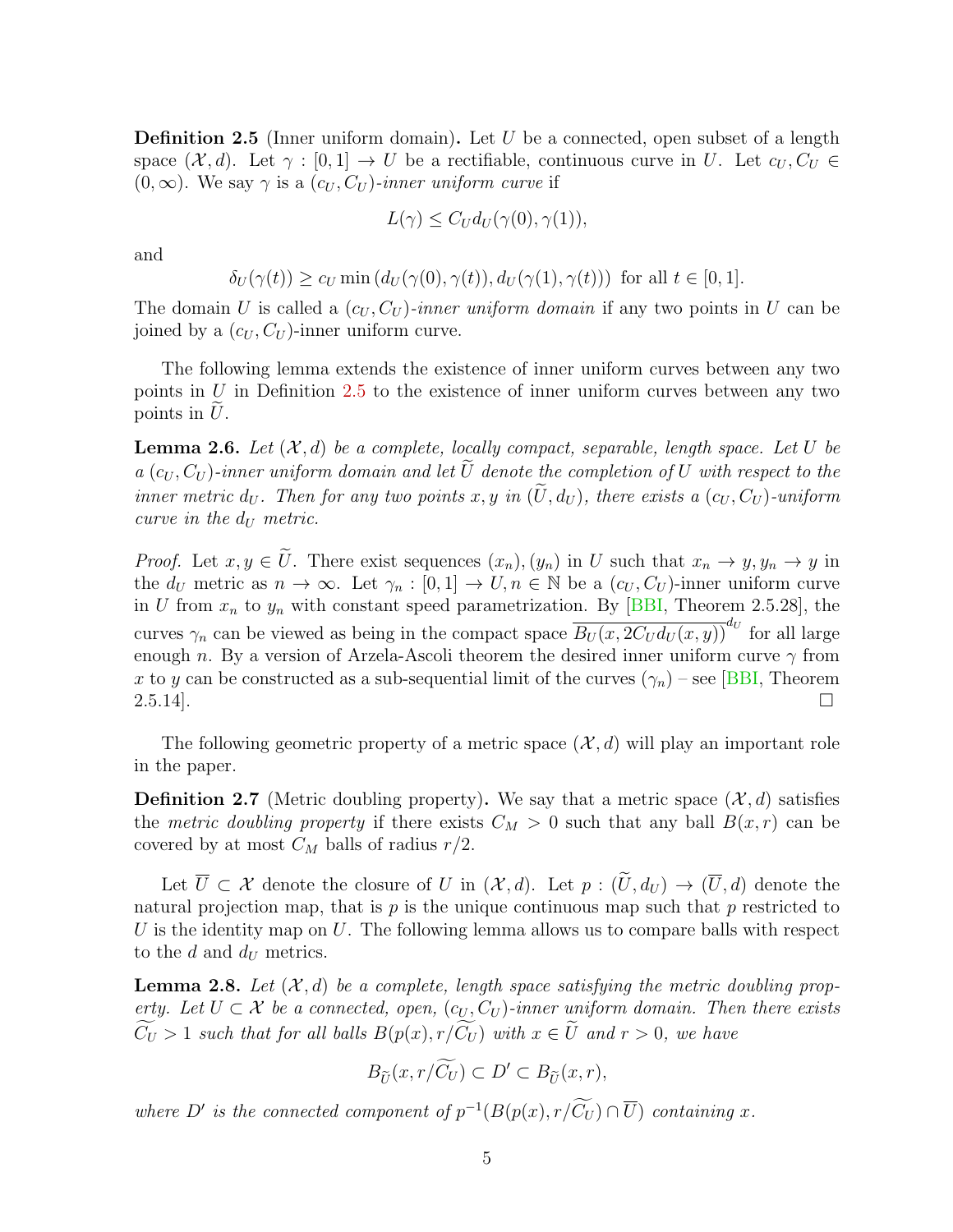*Proof.* See [\[LS,](#page-30-2) Lemma 3.7] where this is proved under the hypothesis of volume doubling, and note that the argument only uses metric doubling. (Alternatively, a doubling measure exists by  $\text{LuS}$ , Theorem 1, and one can then use  $\text{LSS}$ ).

The following lemma shows that every point in an inner uniform domain is close to a point that is sufficiently far away from the boundary.

<span id="page-5-1"></span>**Lemma 2.9.** ([\[GyS,](#page-30-0) Lemma 3.20]) Let U be a  $(c_U, C_U)$ -inner uniform domain in a length space  $(X, d)$ . For every inner ball  $B = B_{\tilde{U}}(x, r)$  with the property that  $B \neq B_{\tilde{U}}(x, 2r)$ there exists a point  $x_r \in B$  with

$$
d_U(x, x_r) = r/4
$$
 and  $\delta_U(x_r) \ge \frac{c_U r}{4}$ .

<span id="page-5-2"></span>**Lemma 2.10.** Let U be a  $(c_U, C_U)$ -inner uniform domain in a length space  $(\mathcal{X}, d)$ . If  $x, y \in U$ , then there exists a  $(c_U, C_U)$ -inner uniform curve  $\gamma$  connecting x and y with  $\delta_U(z) \geq \frac{1}{2}$  $\frac{1}{2}c_U\left(\delta_U(x)\wedge \delta_U(y)\right)$  for all  $z\in\gamma$ .

*Proof.* Write  $t = \delta_U(x) \wedge \delta_U(y)$ . Let  $\gamma$  be an inner uniform curve from x to y and let  $z \in \gamma$ . If  $d_U(x, z) \leq \frac{1}{2}$  $\frac{1}{2}t$ , then  $\delta_U(z) \geq \delta_U(x) - d_U(x, z) \geq \frac{1}{2}$  $\frac{1}{2}t$ , and the same bound holds if  $d_U(y, z) \leq \frac{1}{2}$  $\frac{1}{2}t$ . Finally if  $d_U(x, z) \wedge d_U(y, z) \geq \frac{1}{2}$  $\frac{1}{2}t$ , then  $\delta_U(z) \geq \frac{1}{2}$  $\frac{1}{2}c_U t$ .

### <span id="page-5-0"></span>3 Dirichlet spaces and Hunt processes

Let  $(\mathcal{X}, d)$  be a locally compact, separable, metric space and let  $\mu$  be a Radon measure with full support. Let  $(\mathcal{E}, \mathcal{F})$  be a regular, strongly local Dirichlet form on  $L^2(\mathcal{X}, \mu)$  – see [\[FOT\]](#page-29-3). Recall that a Dirichlet form  $(\mathcal{E}, \mathcal{F})$  is *strongly local* if  $\mathcal{E}(f, g) = 0$  for any  $f, g \in \mathcal{F}$ with compact supports, such that f is constant in a neighbourhood of supp $(q)$ . We call  $(\mathcal{X}, d, \mu, \mathcal{E}, \mathcal{F})$  a metric measure Dirichlet space, or MMD space for short.

Let L be the generator of  $(\mathcal{E}, \mathcal{F})$  in  $L^2(\mathcal{X}, \mu)$ ; that is L is a self-adjoint and nonpositive-definite operator in  $L^2(\mathcal{X}, \mu)$  with domain  $\mathcal{D}(\mathcal{L})$  that is dense in F such that

$$
\mathcal{E}(f,g) = -\langle \mathcal{L}f,g \rangle,
$$

for all  $f \in \mathcal{D}(\mathcal{L})$  and for all  $g \in \mathcal{F}$ ; here  $\langle \cdot, \cdot \rangle$ , is the inner product in  $L^2(\mathcal{X}, \mu)$ . The associated heat semigroup

$$
P_t = e^{t\mathcal{L}}, t \ge 0,
$$

is a family of contractive, strongly continuous, Markovian, self-adjoint operators in  $L^2(\mathcal{X}, \mu)$ . We set

$$
\mathcal{E}_1(f,g) = \mathcal{E}(f,g) + \langle f,g \rangle, \quad ||f||_{\mathcal{E}_1} = \mathcal{E}_1(f,f)^{1/2}.
$$
\n(3.1)

It is known that corresponding to a regular Dirichlet form, there exists an essentially unique Hunt process  $X = (X_t, t \geq 0, \mathbb{P}^x, x \in \mathcal{X})$ . The relation between the Dirichlet form  $(\mathcal{E}, \mathcal{F})$  on  $L^2(\mathcal{X}, \mu)$  and the associated Hunt process is given by the identity

$$
P_t f(x) = \mathbb{E}^x f(X_t),
$$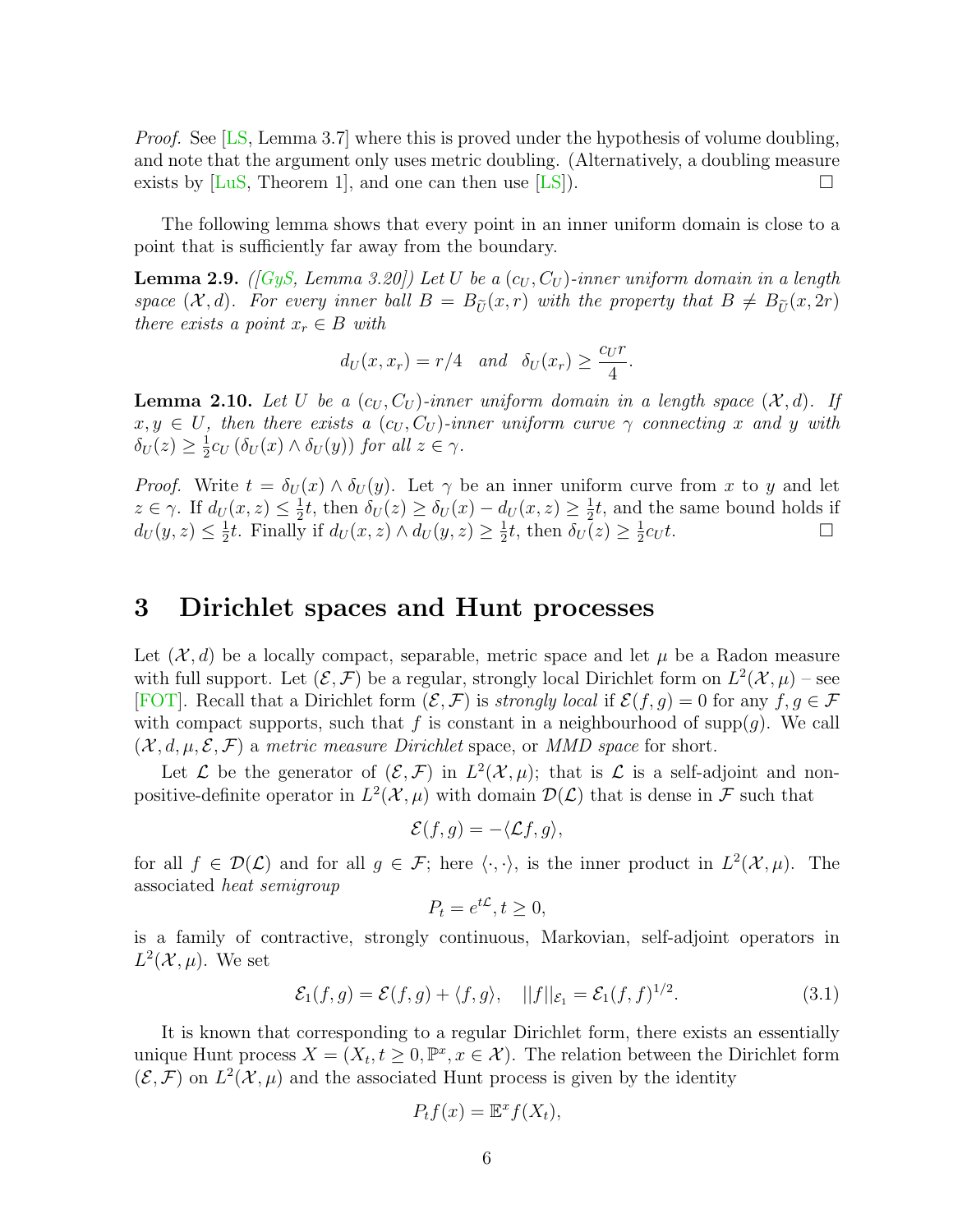for all  $f \in L^{\infty}(\mathcal{X}, \mu)$ , for every  $t > 0$ , and for  $\mu$ -almost all  $x \in \mathcal{X}$ . Also associated with the Dirichlet form and  $f \in \mathcal{F}$  is the energy measure  $d\Gamma(f, f)$ . This is defined to be the unique Radon measure such that for all  $g \in \mathcal{F} \cap \mathcal{C}_c(\mathcal{X})$ , we have

$$
\int_{\mathcal{X}} g \, d\Gamma(f, f) = 2\mathcal{E}(f, fg) - \mathcal{E}(f^2, g).
$$

We have

$$
\mathcal{E}(f,f) = \frac{1}{2} \int_{\mathcal{X}} d\Gamma(f,f).
$$

**Definition 3.1.** For an open subset of U of X, we define the following function spaces associated with  $(\mathcal{E}, \mathcal{F})$ .

$$
\mathcal{F}_{loc}(U) = \left\{ u \in L_{loc}^2(U, \mu) : \forall \text{ relatively compact open } V \subset U, \exists u^{\#} \in \mathcal{F}, u = u^{\#} \middle|_{V} \mu\text{-}a.e. \right\},\
$$
  

$$
\mathcal{F}(U) = \left\{ u \in \mathcal{F}_{loc}(U) : \int_{U} |u|^2 d\mu + \int_{U} d\Gamma(u, u) < \infty \right\},\
$$
  

$$
\mathcal{F}_c(U) = \left\{ u \in \mathcal{F}(U) : \text{the essential support of } u \text{ is compact in } U \right\},\
$$
  

$$
\mathcal{F}^0(U) = \text{ the closure of } \mathcal{F}_c(U) \text{ in } \mathcal{F} \text{ in the norm } || \cdot ||_{\mathcal{E}_1}.
$$

We define capacities for  $(\mathcal{X}, d, \mu, \mathcal{E}, \mathcal{F})$  as follows. Let U be an open subset of X. By  $A \subseteq U$ , we mean that the closure of A is a compact subset of U. For  $A \subseteq U$  we set

$$
\text{Cap}_U(A) = \inf \{ \mathcal{E}(f, f) : f \in \mathcal{F}^0(U) \text{ and } f \ge 1 \text{ in a neighbourhood of } A \}. \tag{3.2}
$$

A statement depending on  $x \in A$  is said to hold *quasi-everywhere on* A (abbreviated as q.e. on A), if there exists a set  $N \subset A$  of zero capacity such that the statement is true for every  $x \in A \backslash N$ . It is known that every function  $f \in \mathcal{F}$  admits a quasi continuous version, which is unique up to a set of zero capacity (cf.  $[FOT, Theorem 2.1.3]$ ). Throughout this paper we will assume that every  $f \in \mathcal{F}$  is represented by its quasi-continuous version.

For an open set U an equivalent definition of  $\mathcal{F}^0(U)$  is given by

$$
\mathcal{F}^0(U) = \{ u \in \mathcal{F} : \tilde{u} = 0 \text{ q.e. on } \mathcal{X} \setminus U \},\tag{3.3}
$$

where  $\tilde{u}$  is a quasi-continuous version of  $u$  – see [\[FOT,](#page-29-3) Theorem 4.4.3(i)]. Thus we can identify  $\mathcal{F}^0(U)$  as a subset of  $L^2(U,\mu)$ , where in turn  $L^2(U,\mu)$  is identified with the subspace  $\{u \in L^2(\mathcal{X}, \mu) : u = 0 \mu$ -a.e. on  $\mathcal{X} \setminus U\}.$ 

<span id="page-6-0"></span>**Definition 3.2.** For an open set  $U \subset \mathcal{X}$ , we define the part of the Dirichlet form  $(\mathcal{E}, \mathcal{F})$ on U by

$$
\mathcal{D}(\mathcal{E}_U) = \mathcal{F}^0(U) \text{ and } \mathcal{E}_U(f,g) = \mathcal{E}(f,g) \text{ for } f,g \in \mathcal{F}^0(U).
$$

By [\[CF,](#page-29-4) Theorem 3.3.9]  $(\mathcal{E}_U, \mathcal{F}^0(U))$  is a regular, strongly local Dirichlet form on  $L^2(U, \mu)$ . We write  $(P_t^U, t \ge 0)$  for the associated semigroup, and call  $(P_t^U)$  the *semigroup of X killed* on exiting U. The Dirichlet form  $(\mathcal{E}_U, \mathcal{F}^0(U))$  is associated with the process X killed upon exiting  $U$  – see [\[CF,](#page-29-4) Theorem 3.3.8(ii)].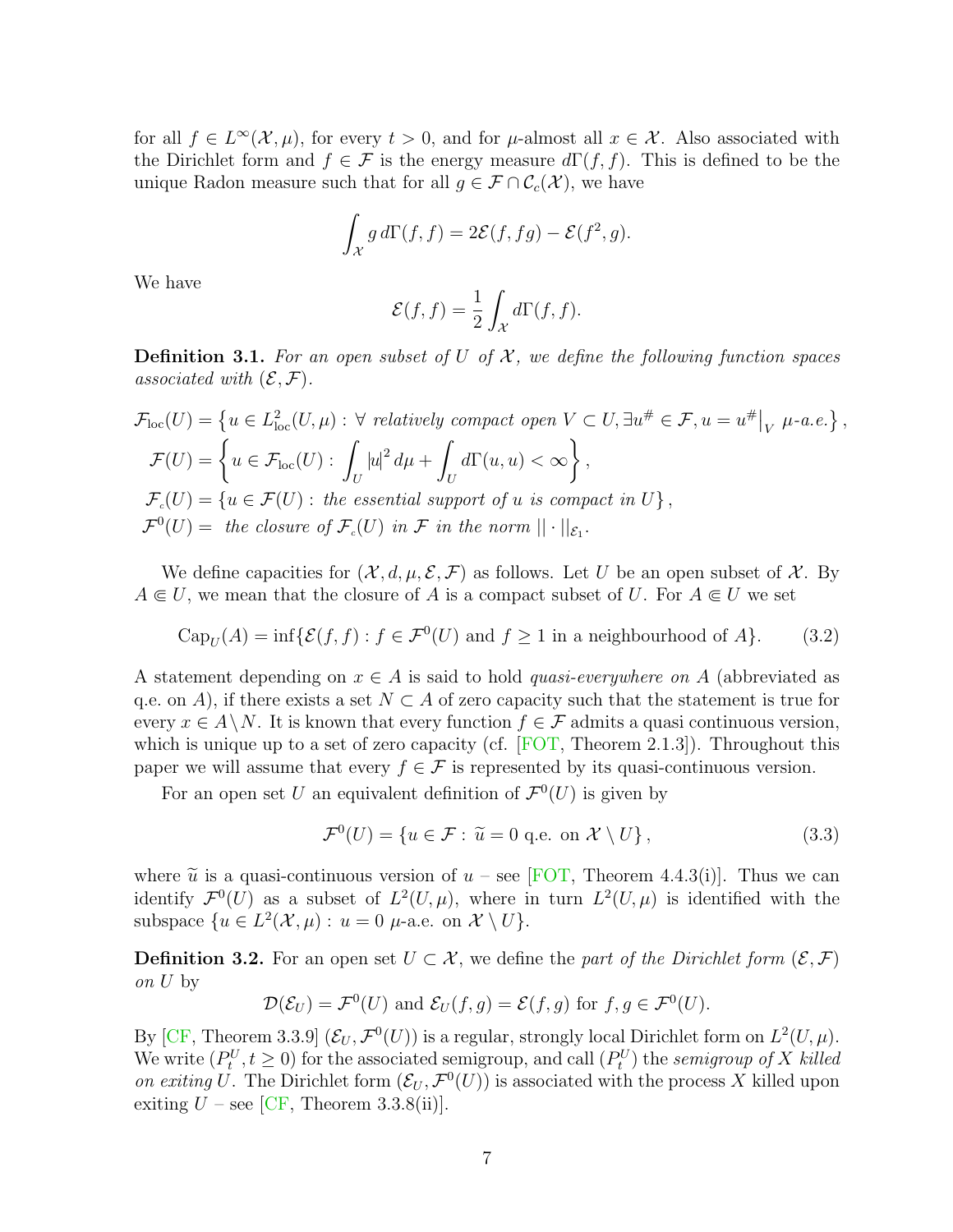For an open set  $U$  we need to consider functions that vanish on a portion of the boundary of U, and we therefore define the following local spaces associated with  $(\mathcal{E}_U, \mathcal{F}^0(U))$ .

**Definition 3.3.** Let  $V \subset U$  be open subsets of X. Set

$$
\mathcal{F}_{\text{loc}}^0(U, V) = \{ f \in L_{\text{loc}}^2(V, \mu) : \forall \text{ open } A \subset V \text{ relatively compact in } \overline{U} \text{ with}
$$

$$
d_U(A, U \setminus V) > 0, \exists f^{\sharp} \in \mathcal{F}^0(U) : f^{\sharp} = f \mu\text{-a.e. on } A \}.
$$

Note that  $\mathcal{F}^0_{loc}(U, V) \subset \mathcal{F}_{loc}(V)$ . Roughly speaking, a function in  $\mathcal{F}^0_{loc}(U, V)$  vanishes along the portion of boundary given by  $\partial_{\tilde{H}} V \cap \partial_{\tilde{H}} U$ .

### <span id="page-7-0"></span>4 Harmonic functions and Green functions

#### 4.1 Harmonic functions

We begin by defining harmonic functions for a strongly local, regular Dirichlet form  $(\mathcal{E}, \mathcal{F})$ on  $L^2(\mathcal{X}, \mu)$ .

<span id="page-7-1"></span>**Definition 4.1.** Let  $U \subset \mathcal{X}$  be open. A function  $u : U \to \mathbb{R}$  is harmonic on U if  $u \in \mathcal{F}_{loc}(U)$  and for any function  $\phi \in \mathcal{F}_{c}(U)$  there exists a function  $u^{\#} \in \mathcal{F}$  such that  $u^{\#} = u$  in a neighbourhood of the essential support of  $\phi$  and

$$
\mathcal{E}(u^{\#}, \phi) = 0.
$$

**Remark 4.2.** (a) By the locality of  $(\mathcal{E}, \mathcal{F})$ ,  $\mathcal{E}(u^*, \phi)$  does not depend on the choice of  $u^{\#}$  in Definition [4.1.](#page-7-1)

- (b) If U and V are open subsets of X with  $V \subset U$  and u is harmonic in U, then the restriction  $u|_V$  is harmonic in V. This follows from the locality of  $(\mathcal{E}, \mathcal{F})$ .
- (c) It is known that  $u \in L^{\infty}_{loc}(U,\mu)$  is harmonic in U if and only if it satisfies the following property: for every relatively compact open subset V of  $U, t \mapsto \tilde{u}(X_{t \wedge \tau_V})$  is a uniformly<br>integrable  $\mathbb{R}^x$  mertingale for  $g \circ \sigma \in V$  (Here  $\tilde{u}$  is a quest continuous version of  $u$ integrable  $\mathbb{P}^x$ -martingale for q.e.  $x \in V$ . (Here  $\tilde{u}$  is a quasi continuous version of u<br>on  $V$ ). This equivalence between the weak solution formulation in Definition 4.1 and on  $V$ .) This equivalence between the weak solution formulation in Definition [4.1](#page-7-1) and the probabilistic formulation using martingales is given in [\[Che,](#page-29-5) Theorem 2.11].

**Definition 4.3.** Let  $V \subset U$  be open. We write  $\widetilde{V}^{d_U}$  for the closure of V in  $(\widetilde{U}, d_U)$ . We say that a harmonic function  $u: V \to \mathbb{R}$  satisfies Dirichlet boundary conditions on the boundary  $\partial_{\tilde{U}} U \cap V^{d_U}$  if  $u \in \mathcal{F}_{\text{loc}}^0(U, V)$ .

### 4.2 Elliptic Harnack inequality

**Definition 4.4** (Elliptic Harnack inequality). We say that  $(\mathcal{E}, \mathcal{F})$  satisfies the *local elliptic* Harnack inequality, denoted EHI<sub>loc</sub>, if there exist constants  $C_H < \infty$ ,  $R_0 \in (0, \infty]$  and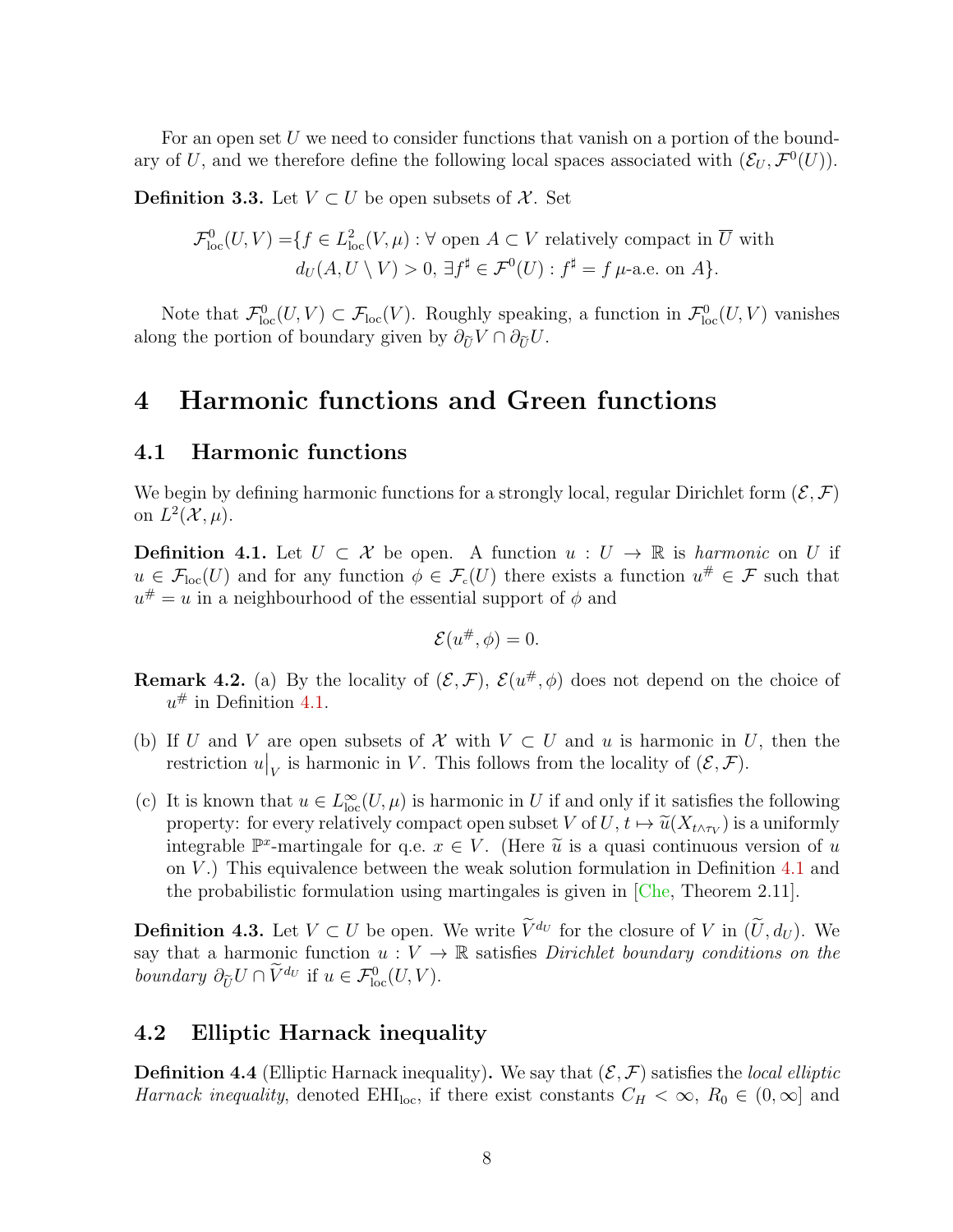$\delta \in (0,1)$  such that, for any ball  $B(x,R) \subset \mathcal{X}$  satisfying  $R \in (0,R_0)$ , and any non-negative function  $u \in \mathcal{F}_{loc}(B(x,R))$  that is harmonic on  $B(x,R)$ , we have

$$
\underset{z \in B(x,\delta R)}{\text{ess sup}} u(z) \le C_H \underset{z \in B(x,\delta R)}{\text{ess inf}} u(z). \tag{EHI}
$$

We say that  $(\mathcal{E}, \mathcal{F})$  satisfies the *elliptic Harnack inequality*, denoted (EHI), if EHI<sub>loc</sub> holds with  $R_0 = \infty$ .

An easy chaining argument along geodesics shows that if the EHI holds for some  $\delta \in (0,1)$ , then it holds for any other  $\delta' \in (0,1)$ . Further, if the local EHI holds for some  $R_0$ , then it holds (with of course a different constant  $C_H$ ) for any  $R'_0 \in (0, \infty)$ .

We recall the definition of Harnack chain – see [\[JK,](#page-30-6) Section 3]. For a ball  $B = B(x, r)$ , we use the notation  $M^{-1}B$  to denote the ball  $B(x, M^{-1}r)$ .

**Definition 4.5** (Harnack chain). Let  $U \subsetneq \mathcal{X}$  be a connected open set. For  $x, y \in U$ , an M-Harnack chain from x to y in U is a sequence of balls  $B_1, B_2, \ldots, B_n$  each contained in U such that  $x \in M^{-1}B_1, y \in M^{-1}B_n$ , and  $M^{-1}B_i \cap M^{-1}B_{i+1} \neq \emptyset$ , for  $i = 1, 2, ..., n - 1$ . The number  $n$  of balls in a Harnack chain is called the *length* of the Harnack chain. For a domain U write  $N_U(x, y; M)$  for the length of the shortest M-Harnack chain in U from  $x$  to  $y$ .

**Remark 4.6.** Suppose that  $(\mathcal{E}, \mathcal{F})$  satisfies the elliptic Harnack inequality with constants  $C_H$  and  $\delta$ . If u is a positive continuous harmonic function on a domain U, then

<span id="page-8-1"></span>
$$
C_H^{-N_U(x_1, x_2; \delta^{-1})} u(x_1) \le u(x_2) \le C_H^{N_U(x_1, x_2; \delta^{-1})} u(x_1). \tag{4.1}
$$

for all  $x_1, x_2 \in U$ .

<span id="page-8-0"></span>**Lemma 4.7.** Let  $(\mathcal{X}, d)$  be a locally compact, separable, length space that satisfies the metric doubling property. Let  $U \subsetneq \mathcal{X}$  be a  $(c_U, C_U)$ -inner uniform domain in  $(\mathcal{X}, d)$ . Then for each  $M > 1$  there exists  $C \in (0, \infty)$ , depending only on  $c_U$ ,  $C_U$  and M, such that for all  $x, y \in U$ 

$$
C^{-1}\log\left(\frac{d_U(x,y)}{\min(\delta_U(x),\delta_U(y))}+1\right)\leq N_U(x,y;M)\leq C\log\left(\frac{d_U(x,y)}{\min(\delta_U(x),\delta_U(y))}+1\right)+C.
$$

*Proof.* See  $[GO, Equation (1.2)$  and Theorem 1.1 or  $[Aik15, Theorem 3.8 and 3.9]$  for a similar statement for the quasi-hyperbolic metric on  $U$ ; the result then follows by a comparison between the quasi-hyperbolic metric and the length of Harnack chains as in  $[Aik01, p. 127]$  $[Aik01, p. 127]$ .

#### 4.3 Green function

Let  $(\mathcal{E}, \mathcal{F})$  be a regular, strongly local Dirichlet form and let  $\Omega \subsetneq \mathcal{X}$  be open. We define

$$
\lambda_{\min}(\Omega) = \inf_{u \in \mathcal{F}^0(\Omega) \setminus \{0\}} \frac{\mathcal{E}_{\Omega}(u, u)}{\|u\|_2^2}.
$$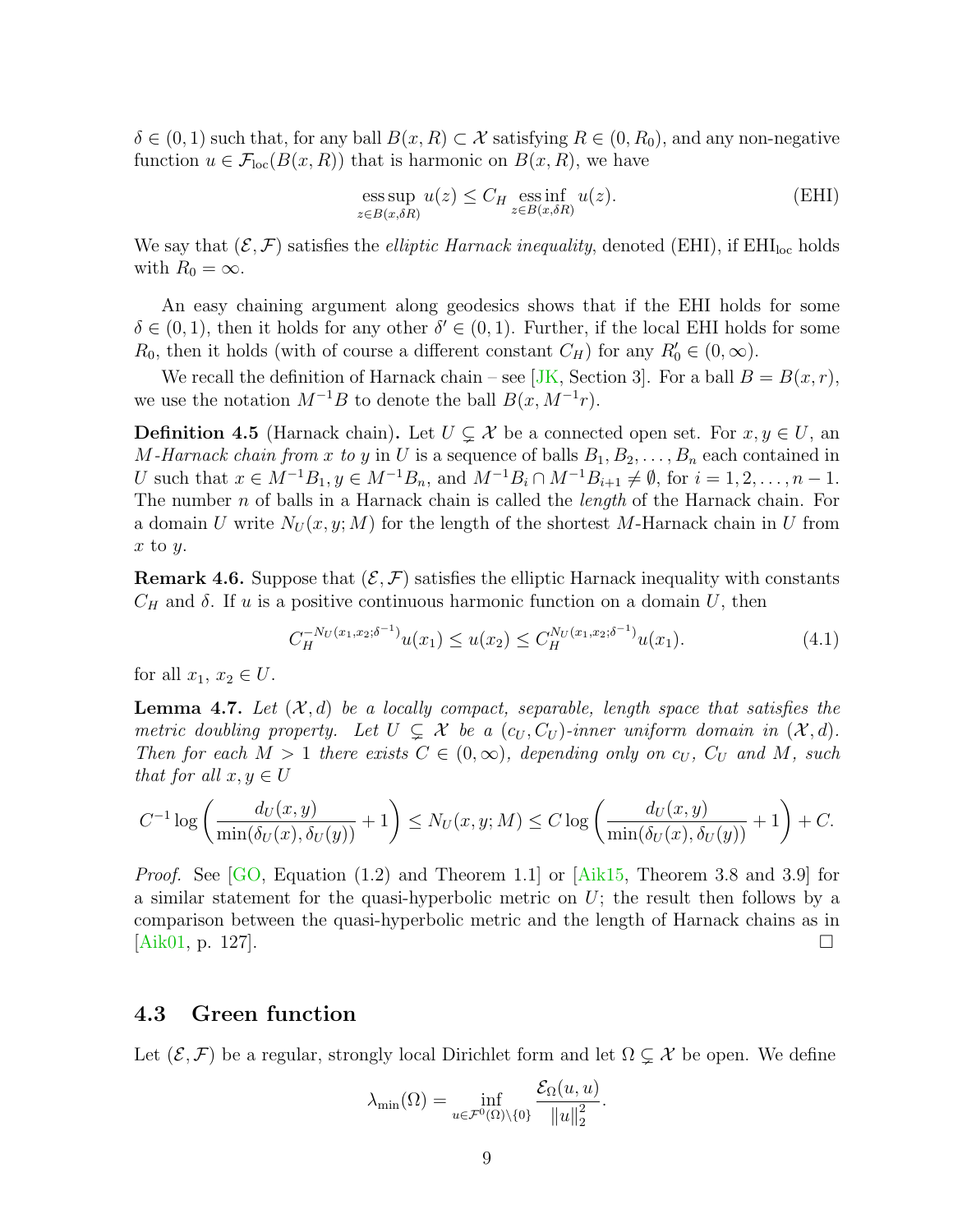Writing  $\mathcal{L}^{\Omega}$  for the generator of  $(\mathcal{E}_{\Omega}, \mathcal{F}^{0}(\Omega))$ , we have  $\lambda_{\min}(\Omega) = \inf \text{spectrum}(-\mathcal{L}^{\Omega})$ .

The next Lemma gives the existence and some fundamental properties of the Green operator on a domain  $\Omega \subset \mathcal{X}$ .

<span id="page-9-1"></span>**Lemma 4.8.** ([\[GH1,](#page-29-7) Lemma 5.1]) Let  $(\mathcal{E}, \mathcal{F})$  be a regular, Dirichlet form in  $L^2(\mathcal{X}, \mu)$ and let  $\Omega \subset \mathcal{X}$  be open and satisfy  $\lambda_{\min}(\Omega) > 0$ . Let  $\mathcal{L}^{\Omega}$  be the generator of  $(\mathcal{E}_{\Omega}, \mathcal{F}^0(\Omega))$ , and let  $G^{\Omega} = (-\mathcal{L}^{\Omega})^{-1}$  be the inverse of  $-\mathcal{L}^{\Omega}$  on  $L^2(\Omega,\mu)$ . Then the following statements hold:

(i)  $||G^{\Omega}|| \leq \lambda_{\min}(\Omega)^{-1}$ , that is, for any  $f \in L^2(\Omega, \mu)$ ,  $\left\|G^{\Omega}f\right\|_{L^2(\Omega)} \leq \lambda_{\min}(\Omega)^{-1} \left\|f\right\|_{L^2(\Omega)};$ 

(ii) for any  $f \in L^2(\Omega)$ , we have that  $G^{\Omega} f \in \mathcal{F}^0(\Omega)$ , and

$$
\mathcal{E}_{\Omega}(G^{\Omega}f,\phi) = \langle f,\phi \rangle \text{ for any } \phi \in \mathcal{F}^0(\Omega);
$$

(iii) for any  $f \in L^2(\Omega)$ ,

$$
G^{\Omega}f = \int_0^{\infty} P_s^{\Omega} f \, ds;
$$

(iv)  $G^{\Omega}$  is positivity preserving:  $G^{\Omega} f \geq 0$  if  $f \geq 0$ .

We now state our fundamental assumption on the Green function.

<span id="page-9-0"></span>**Assumption 4.9.** Let  $(\mathcal{X}, d)$  be a complete, locally compact, separable, length space and let  $\mu$  be a non-atomic Radon measure on  $(\mathcal{X}, d)$  with full support. Let  $(\mathcal{E}, \mathcal{F})$  be a strongly local, regular, Dirichlet form on  $L^2(\mathcal{X}, \mu)$ . Let  $\Omega \subset \mathcal{X}$  be a non-empty bounded open set with diameter $(\Omega, d) \leq$  diameter $(\mathcal{X}, d)/5$ . Assume that  $\lambda_{\min}(\Omega) > 0$ , and there exists a function  $g_{\Omega}(x, y)$  defined for  $(x, y) \in \Omega \times \Omega$  with the following properties:

- (i) (Integral kernel)  $G^{\Omega} f(x) = \int_{\Omega} g_{\Omega}(x, z) f(x) \mu(dz)$  for all  $f \in L^2(\Omega)$  and  $\mu$ -a.e.  $x \in \Omega$ ;
- (ii) (Symmetry)  $g_{\Omega}(x, y) = g_{\Omega}(y, x) \geq 0$  for all  $(x, y) \in \Omega \times \Omega \setminus \text{diag};$
- (iii) (Continuity)  $g_{\Omega}(x, y)$  is jointly continuous in  $(x, y) \in \Omega \times \Omega \setminus \text{diag};$
- (iv) (Maximum principles) If  $x_0 \in U \subseteq \Omega$ , then

$$
\inf_{U \setminus \{x_0\}} g_{\Omega}(x_0, \cdot) = \inf_{\partial U} g_{\Omega}(x_0, \cdot),
$$
  
\n
$$
\sup_{\Omega \setminus U} g_{\Omega}(x_0, \cdot) = \sup_{\partial U} g_{\Omega}(x_0, \cdot).
$$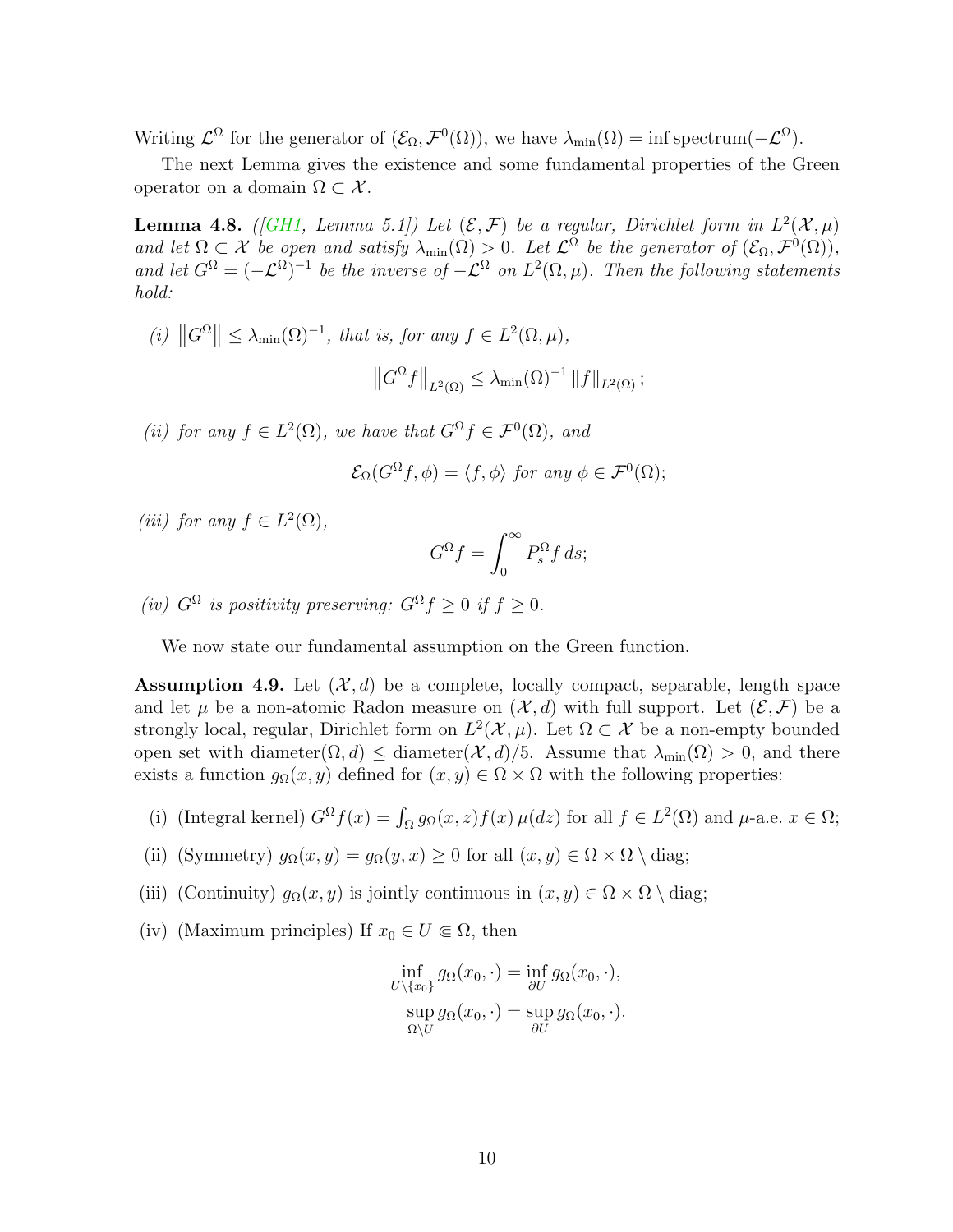We now give some consequences of this assumption; in the next subsection we will give some sufficient conditions for it to hold.

We begin by showing that the Green function  $g_{\Omega}(x, \cdot)$  is harmonic in  $\Omega \setminus \{x\}$  and vanishes along the boundary of  $\Omega$ . Since we are using Definition [4.1,](#page-7-1) we need first to prove that this function is locally in the domain of the Dirichlet form, that is that  $g_{\Omega}(x, \cdot) \in$  $\mathcal{F}_{loc}(\Omega \setminus \{x\})$ . For this it is enough that  $g_{\Omega}(x, \cdot) \in \mathcal{F}_{loc}^0(\Omega, \Omega \setminus \{x\})$ . This result was shown under more restrictive hypothesis (Gaussian or sub-Gaussian heat kernel estimates) in [\[GyS,](#page-30-0) Lemma 4.7] and by similar methods in [\[L,](#page-30-1) Lemma 4.3]. Our proof is based on a different approach (see [\[GyS,](#page-30-0) Theorem 4.16]), using Lemma [4.8.](#page-9-1)

<span id="page-10-0"></span>**Lemma 4.10.** Let  $(X, d, \mu, \mathcal{E}, \mathcal{F})$ ,  $\Omega$  be as in Assuption [4.9.](#page-9-0) For any fixed  $x \in \Omega$ , the function  $y \mapsto g_{\Omega}(x, y)$  is in  $\mathcal{F}_{\text{loc}}^0(\Omega, \Omega \setminus \{x\})$ , and is harmonic in  $\Omega \setminus \{x\}$ .

*Proof.* Fix  $x \in \Omega$ . Let  $V \subset \Omega$  be an open set such that  $\overline{V} \subset \overline{\Omega} \setminus \{x\}$ . Let  $\Omega_1, \Omega_2$ be precompact open sets such that  $\overline{\Omega} \subset \Omega_1 \subset \overline{\Omega_1} \subset \Omega_2$ . Let  $r > 0$  be such that  $B(x, 4r) \subset \Omega \cap V^c$ . Let  $\phi \in \mathcal{F}$  be a continuous function such that  $0 \leq \phi \leq 1$  and

$$
\phi = \begin{cases} 1 & \text{on } B(x, 3r)^c \cap \Omega_1, \\ 0 & \text{on } B(x, 2r) \cup (\overline{\Omega_2})^c. \end{cases}
$$

Since  $\varphi \equiv 1$  on V, to prove that  $g_{\Omega}(x, \cdot) \in \mathcal{F}_{\text{loc}}^0(\Omega, \Omega \setminus \{x\})$  it is sufficient to prove that  $\varphi g_{\Omega}(x, \cdot) \in \mathcal{F}^0(\Omega).$ 

For  $k \geq 1$  set  $B_k = B(x, r/k)$ . Consider the sequence of functions defined by

<span id="page-10-1"></span>
$$
h_k(y) = \frac{1}{\mu(B_k)} \int_{B_k} g_\Omega(z, y) \mu(dz), \quad y \in \Omega, \ k \in \mathbb{N}.
$$
 (4.2)

By Lemma [4.8\(](#page-9-1)ii) we have  $h_k \in \mathcal{F}^0(\Omega)$  for all  $k \geq 1$ .

By the maximum principle, we have

$$
M := \sup_{z \in \overline{B(x,r)}, y \in B(x,2r)^c} g_{\Omega}(z,y) = \sup_{z \in \overline{B(x,r)}, y \in \partial B(x,2r)} g_{\Omega}(z,y) < \infty,
$$

since the image of the compact set  $\overline{B(x,r)} \times \partial B(x,2r)$  under the continuous map of  $g_{\Omega}$  is bounded. Thus the functions  $\phi h_k$  are bounded uniformly by  $M1_{\Omega\setminus B(x,2r)}$ . By the continuity of  $g_{\Omega}(\cdot, \cdot)$  on  $\Omega \times \Omega \setminus$  diag, the functions  $\phi h_k$  converge pointwise to  $\phi g_{\Omega}(x, \cdot)$  on  $Ω$ , and using dominated convergence this convergence also holds in  $L^2(Ω)$ .

For the remainder of the proof we identify  $L^2(\Omega)$  with the subspace

$$
\{f \in L^2(\mathcal{X}) : f = 0, \ \mu-\text{a.e. on } \Omega^c\}.
$$

Similarly, we view  $\mathcal{F}^0(\Omega)$  as a subspace of  $\mathcal{F}(\Omega)$  –see [\[CF,](#page-29-4) (3.2.2) and Theorem 3.3.9]. In particular, we can view the functions  $\phi h_i$  as functions over X. By [\[FOT,](#page-29-3) Theorem 1.4.2(ii),(iii)],  $\phi h_i = \phi(h_i \wedge M) \in \mathcal{F}^0(\Omega)$ , and  $\phi^2 h_i = \phi^2(h_i \wedge M) \in \mathcal{F}^0(\Omega)$ .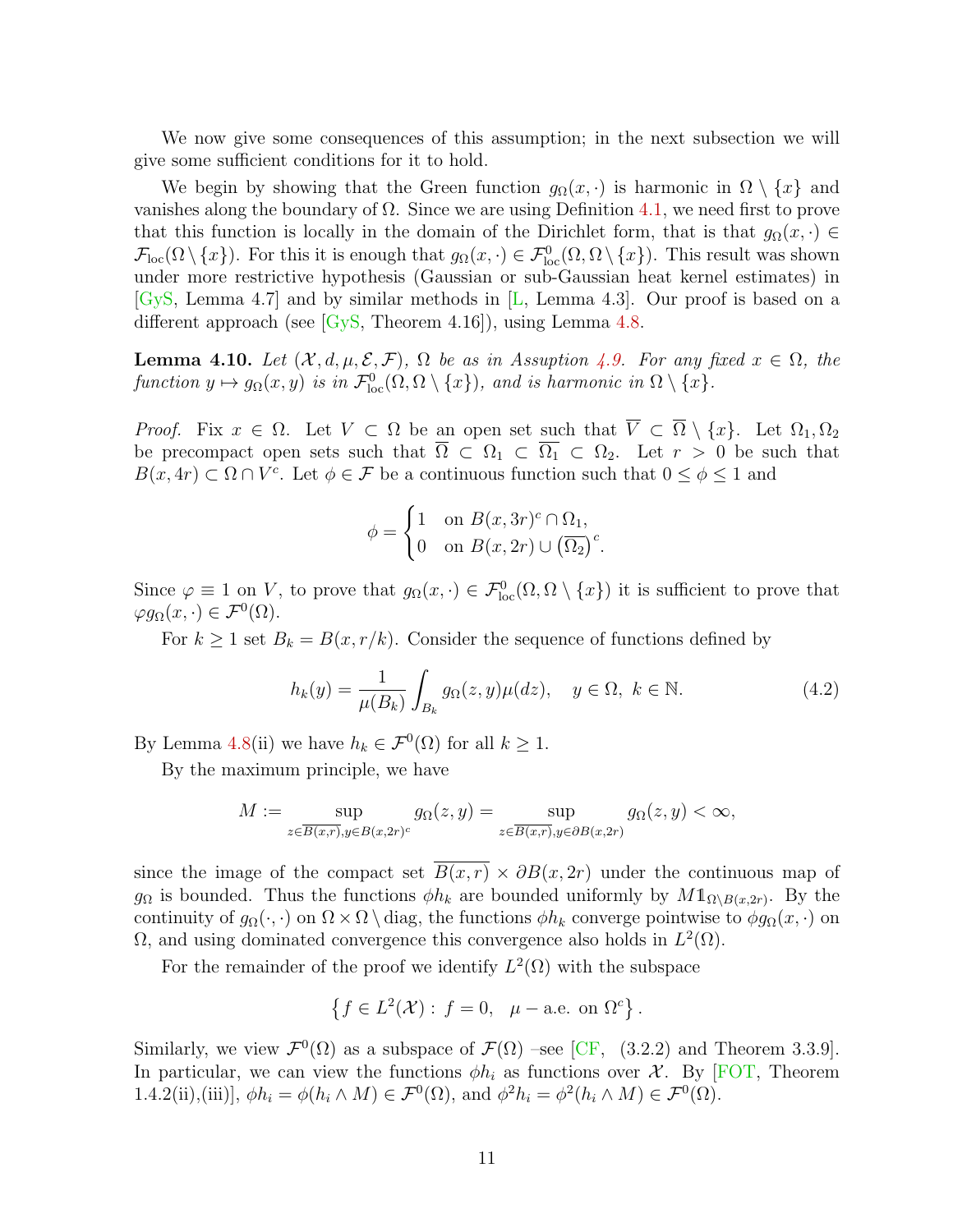We now show that  $\phi h_i$  is Cauchy in the seminorm induced by  $\mathcal{E}(\cdot, \cdot)$ . By the Leibniz rule (cf.  $[FOT, Lemma 3.2.5]$ ) we have

<span id="page-11-1"></span>
$$
\mathcal{E}(\phi(h_i-h_j), \phi(h_i-h_j)) = \int_{\mathcal{X}} (h_i-h_j)^2 d\Gamma(\phi,\phi) + \mathcal{E}(h_i-h_j,\phi^2(h_i-h_j)). \tag{4.3}
$$

Since  $1_{B_i} - 1_{B_j}$  and  $\varphi^2(h_i - h_j)$  have disjoint support the second term is zero by Lemma [4.8\(](#page-9-1)ii).

For the first term in [\(4.3\)](#page-11-1), we use the fact that the function  $h_i$  vanishes on  $\Omega^c$  together with strong locality to obtain

<span id="page-11-2"></span>
$$
\int_{\mathcal{X}} (h_i - h_j)^2 d\Gamma(\phi, \phi) = \int_{\overline{B(x, 3r)} \backslash B(x, 2r)} (h_i - h_j)^2 d\Gamma(\phi, \phi).
$$
\n(4.4)

Let  $F = \overline{B(x, 3r)} \setminus B(x, 2r)$ . Since  $\overline{B(x, r)} \times F$  is compact, by Assumption [4.9\(](#page-9-0)iii) the function  $g_{\Omega}(\cdot, \cdot)$  is uniformly continuous on  $\overline{B(x, r)} \times F$ . This in turn implies that  $h_i$ converges uniformly to  $g_{\Omega}(x, \cdot)$  as  $i \to \infty$  on F, and so by [\(4.4\)](#page-11-2) we have that  $\phi h_i$  is Cauchy in the  $(\mathcal{E}_{\Omega}(\cdot,\cdot))^{1/2}$ -seminorm. Since  $\phi h_i$  converges pointwise and in  $L^2(\Omega)$  to  $\phi g_{\Omega}(x, \cdot)$ , and  $(\mathcal{E}_{\Omega}, \mathcal{F}^0(\Omega))$  is a closed form, this implies that  $\phi g_{\Omega}(x, \cdot) \in \mathcal{F}^0(\Omega)$ .

Finally, we show that  $g_{\Omega}(x, \cdot)$  is harmonic on  $\Omega \setminus \{x\}$ . Let  $\psi \in \mathcal{F}_c(\Omega \setminus \{x\})$ , and let  $V \in \Omega$  be a precompact open set containing supp $(\psi)$  such that  $d(x, V) > 0$ . Choose  $r > 0$ such that  $B(x, 4r) \cap V = \emptyset$ , and let  $\varphi$  and  $h_k$  be as defined above. Then as  $\varphi \equiv 1$  on V, using strong locality,

$$
\mathcal{E}(\varphi h_k, \psi) = \mathcal{E}(h_k, \psi) = \mu(B_k)^{-1} \langle \mathbb{1}_{B_k}, \psi \rangle = 0.
$$

As  $\varphi h_k$  converge to  $\phi g_\Omega(x, \cdot)$  in the  $\mathcal{E}_1(\cdot, \cdot)^{1/2}$  norm, it follows that  $\mathcal{E}(\phi g_\Omega(x, \cdot), \psi) = 0$ . This allows us to conclude that  $g_{\Omega}(x, \cdot)$  is harmonic on  $\Omega \setminus \{x\}.$ 

The elliptic Harnack inequality enables us to relate capacity and Green functions, and also to control their fluctuations on bounded regions of  $\mathcal{X}$ .

<span id="page-11-0"></span>**Proposition 4.11.** (See [\[BM,](#page-28-4) Section 3]). Let  $(\mathcal{X}, d, \mu, \mathcal{E}, \mathcal{F})$  be a metric measure Dirichlet space satisfying the EHI and Assumption  $4.9$ . Then the following hold:

(a) For all  $A_1, A_2 \in (1,\infty)$ , there exists  $C_0 = C_0(A_1, A_2, C_H) > 1$  such that for all bounded open sets D and for all  $x_0 \in \mathcal{X}, r > 0$  that satisfy  $B(x_0, A_1r) \subset D$ , we have

$$
g_D(x_1, y_1) \le C_0 g_D(x_2, y_2) \quad \forall x_1, y_1, x_2, y_2 \in B(x_0, r),
$$

satisfying  $d(x_i, y_i) \ge r/A_2$ , for  $i = 1, 2$ .

(b) For all  $A \in (1,\infty)$ , there exists  $C_1 = C_1(A,C_H) > 1$  such that for all bounded open sets D and for all  $x_0 \in \mathcal{X}, r > 0$  that satisfy  $B(x_0, Ar) \subset D$ , we have

$$
\inf_{y \in \partial B(x_0, r)} g_D(x_0, y) \leq \text{Cap}_D \left( \overline{B(x_0, r)} \right)^{-1} \leq \text{Cap}_D \left( B(x_0, r) \right)^{-1} \leq C_1 \inf_{y \in \partial B(x_0, r)} g_D(x_0, y).
$$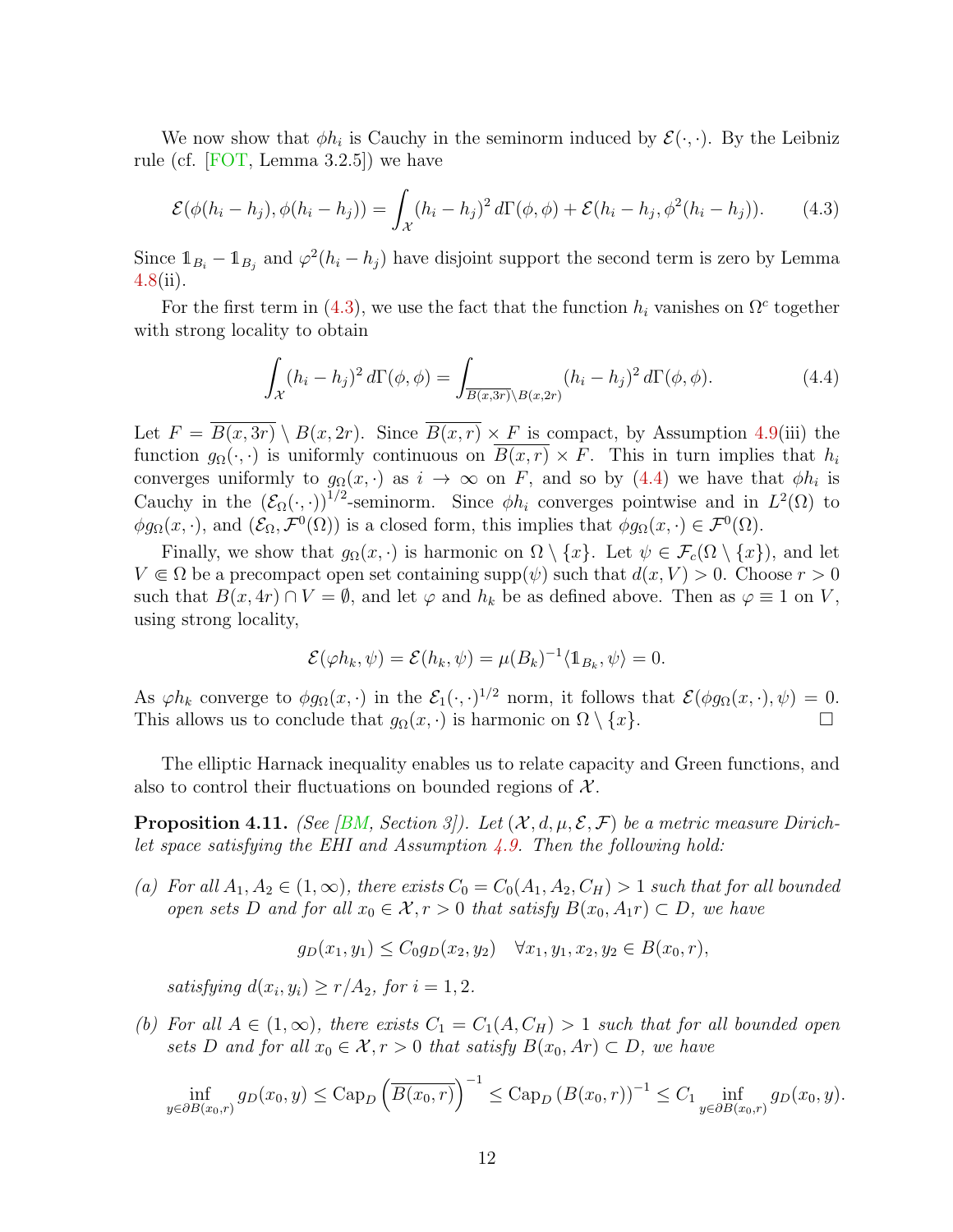(c) For all  $1 \leq A_1 \leq A_2 < \infty$  and  $a \in (0,1]$  there exists  $C_2 = C_2(a, A_1, A_2, C_H) > 1$  such that for  $x \in \mathcal{X}$ , and  $r > 0$  with  $r \leq$  diameter( $\mathcal{X}$ )/5A,

$$
\mathrm{Cap}_{B(x_0,A_2r)}\left(B(x_0,ar)\right) \leq \mathrm{Cap}_{B(x_0,A_1r)}\left(B(x_0,r)\right) \leq C_2 \mathrm{Cap}_{B(x_0,A_2r)}\left(B(x_0,ar)\right).
$$

(d) For all  $A_2 > A_1 \geq 2$  there exists  $C_3 = C_3(A_1, A_2, C_H) > 1$  such that for all  $x, y \in \mathcal{X}$ , with  $d(x, y) = r > 0$  and such that  $r \leq$  diameter(X)/5A<sub>2</sub>,

$$
g_{B(x,A_1r)}(x,y) \le g_{B(x,A_2r)}(x,y) \le C_3 g_{B(x,A_1r)}(x,y).
$$

(e)  $(X, d)$  satisfies metric doubling.

The statements given above are slightly stronger than those in [\[BM,](#page-28-4) Section 3], but Proposition [4.11](#page-11-0) easily follows from the results there using additional chaining arguments.

We will need the following maximum principle for Green functions.

<span id="page-12-1"></span>**Lemma 4.12.** Suppose that  $(X, d, \mu, \mathcal{E}, \mathcal{F})$  and  $\Omega$  satisfy Assumption [4.9.](#page-9-0) Let  $c_0 \in (0, 1)$ ,  $y, y^* \in \Omega$ , such that  $B(y^*, r) \in \Omega$  and

$$
g_{\Omega}(y,x) \geq c_0 g_{\Omega}(y^*,x)
$$
 for all  $x \in \partial B(y^*,r)$ .

Then

$$
g_{\Omega}(y,x) \geq c_0 g_{\Omega}(y^*,x)
$$
 for all  $x \in \Omega \setminus (\{y\} \cup B(y^*,r)).$ 

*Proof.* If  $y \in B(y^*, r)$ , then the function  $g_{\Omega}(y, \cdot) - c_0 g_{\Omega}(y^*, \cdot)$  is bounded and harmonic on  $\Omega \setminus B(y^*, r)$ , so the result follows by the maximum principle in [\[GH1,](#page-29-7) Lemma 4.1(ii)].

Now suppose that  $y \notin B(y^*, r)$ . Choose  $r' > 0$  small enough so that  $B(y, 4r') \subset$  $\Omega \setminus B(y^*, r)$ , and as in  $(4.2)$  set

$$
h_n(x) = \mu(B(y, r'/n))^{-1} \int_{B(y, r'/n)} g_{\Omega}(z, x) \mu(dz).
$$

Then  $h_n \in \mathcal{F}^0(\Omega)$  and  $h_n \to g_\Omega(y, \cdot)$  pointwise on  $\Omega \setminus \{y\}$ . Let  $M = 2 \sup_{z \in \partial B(y^*, r)} g_\Omega(z, y^*)$ . By [\[FOT,](#page-29-3) Corollary 2.2.2 and Lemma 2.2.10] the functions  $M \wedge h_n$  are bounded and superharmonic on Ω.

Set  $f_n = M \wedge h_n - c_1 g_\Omega(y^*, \cdot)$ , where  $c_1 \in (0, c_0)$ . Then  $f_n$  is a bounded, superharmonic function in  $\Omega \setminus B(y^*, r)$  that is non-negative on the boundary of  $\Omega \setminus B(y^*, r)$  for all sufficiently large n. By the maximum principle in  $[GH1, \text{ Lemma } 4.1(ii)]$  we obtain that  $f_n \geq 0$  in  $\Omega \setminus B(y^*, r)$  for all sufficiently large n. Since  $c_1 \in (0, c_0)$  was arbitrary, we obtain the desired conclusion by letting  $n \to \infty$ .

<span id="page-12-0"></span>**Remark 4.13.** Suppose that Assumption [4.9](#page-9-0) holds for  $(\mathcal{X}, d, \mu, \mathcal{E}, \mathcal{F})$ . Let  $\mu'$  be a measure which is mutually absolutely continuous with respect to the measure  $\mu$ , and suppose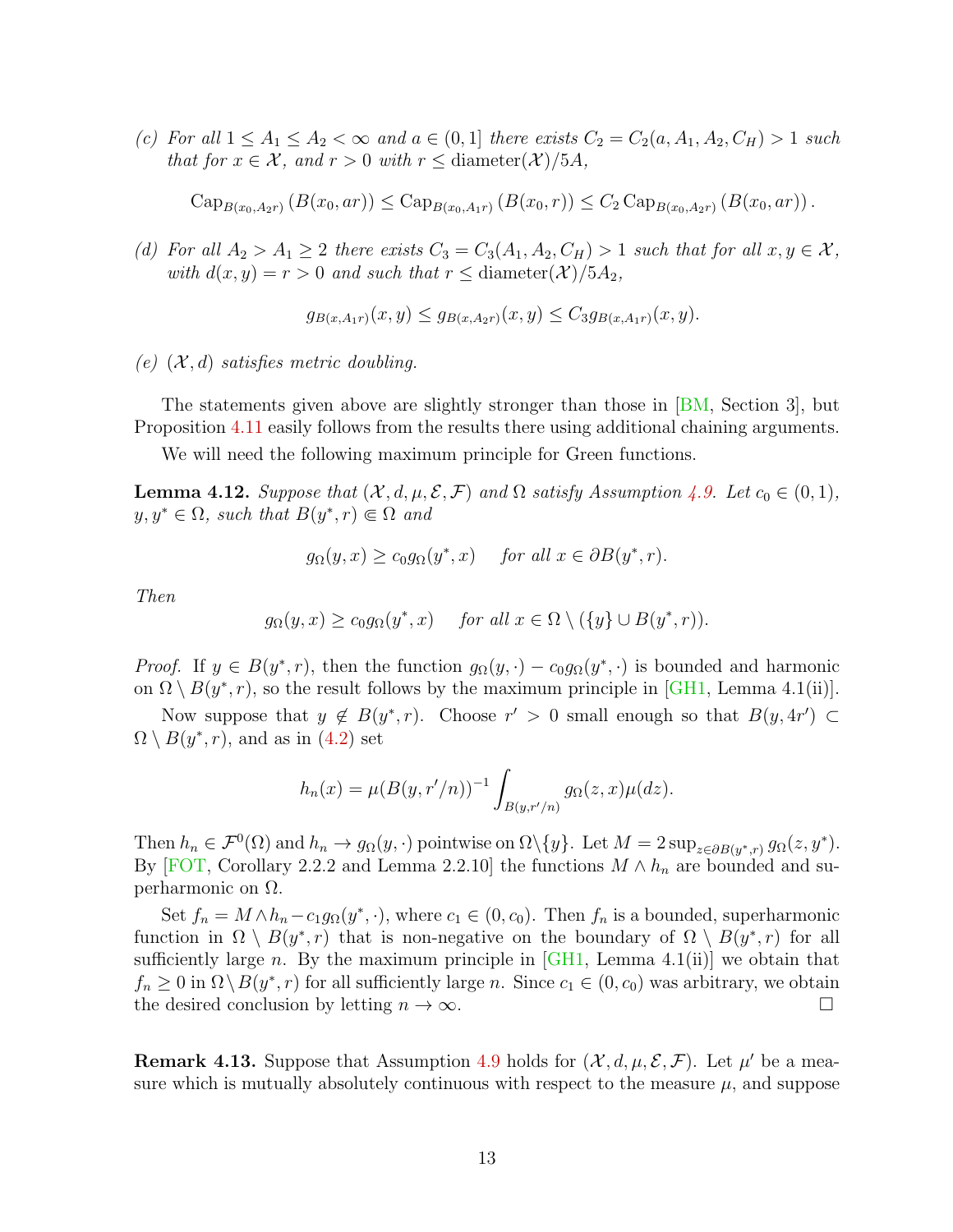that  $d\mu/d\mu$  is uniformly bounded away from 0 and infinity on bounded sets. It is straightforward to verify that if  $\Omega$  is a bounded domain and the operator  $G'_{\Omega}$  is defined by

$$
G'_{\Omega}f(x) = \int_{\Omega} g_{\Omega}(x, y) f(y) \mu'(dy), \text{ for } f \in L^2(\Omega, \mu'),
$$

then  $G'_\Omega$  is the Green operator on the domain  $\Omega$  for the Dirichlet form  $(\mathcal{E}, \mathcal{F}')$  on  $L^2(\mathcal{X}, \mu')$ , where  $\mathcal{F}'$  is the domain of the time-changed Dirichlet space (Cf. [\[FOT,](#page-29-3) p. 275]). It follows that  $g_{\Omega}(x, y)$  is the Green function for both  $(\mathcal{X}, d, \mu, \mathcal{E}, \mathcal{F})$  and  $(\mathcal{X}, d, \mu', \mathcal{E}, \mathcal{F}')$ , and thus that Assumption [4.9](#page-9-0) holds for  $(\mathcal{X}, d, \mu', \mathcal{E}, \mathcal{F}')$ .

### 4.4 Sufficient conditions for Assumption [4.9](#page-9-0)

We begin by recalling the definition of an ultracontractive semigroup, a notion introduced in [\[DS\]](#page-29-8).

**Definition 4.14.** Let  $(\mathcal{X}, d, \mu)$  be a metric measure space. Let  $(P_t)_{t\geq 0}$  be the semigroup associated with the Dirichlet form  $(\mathcal{E}, \mathcal{F})$  on  $L^2(\mathcal{X}, \mu)$ . We say that the semigroup  $(P_t)_{t\geq 0}$ is ultracontractive if  $P_t$  is a bounded operator from  $L^2(\mathcal{X}, \mu)$  to  $L^{\infty}(\mathcal{X}, \mu)$  for all  $t > 0$ . We say that  $(\mathcal{E}, \mathcal{F})$  is *ultracontractive* if the associated heat semigroup is ultracontractive.

We will use the weaker notion of local ultracontractivity introduced in  $GT2$ , Definition 2.11].

**Definition 4.15.** We say that a MMD space  $(\mathcal{X}, d, \mu, \mathcal{E}, F)$  is *locally ultracontractive* if for all open balls B, the killed heat semigroup  $(P_t^B)$  given by Definition [3.2](#page-6-0) is ultracontractive.

It is well-known that ultracontractivity of a semigroup is equivalent to the existence of an essentially bounded heat kernel at all strictly positive times.

**Lemma 4.16.** ([\[Dav,](#page-29-9) Lemma 2.1.2]) Let U be a bounded open subset of  $\mathcal{X}$ . (a) Suppose that  $(P_t^U)$  is ultracontractive. Then for each  $t > 0$  the operator  $P_t^U$  has an integral kernel  $p^{U}(t, \cdot, \cdot)$  which is jointly measurable in  $U \times U$  and satisfies

$$
0 \le p^{U}(t, x, y) \le ||P_{t/2}^{U}||_{L^{2}(\mu) \to L^{\infty}(\mu)}^{2} \text{ for } \mu \times \mu \text{-a.e. } (x, y) \in U \times U.
$$

(b) If  $P_t^U$  has an integral kernel  $p^U(t, x, y)$  satisfying

$$
0 \le p^U(t, x, y) \le a_t < \infty
$$

for all  $t > 0$  and for  $\mu \times \mu$ -a.e.  $(x, y) \in U \times U$ , then  $(P_t^U)_{t \geq 0}$  is ultracontractive with

$$
\left\|P_t^U\right\|_{L^2(\mu)\to L^\infty(\mu)} \le a_t^{1/2} \text{ for all } t > 0.
$$

The issue of joint measurability is clarified in [\[GT2,](#page-30-4) p. 1227].

We now introduce a second assumption on the Dirichlet form  $(\mathcal{E}, \mathcal{F})$ , and will prove below that it implies Assumption [4.9.](#page-9-0)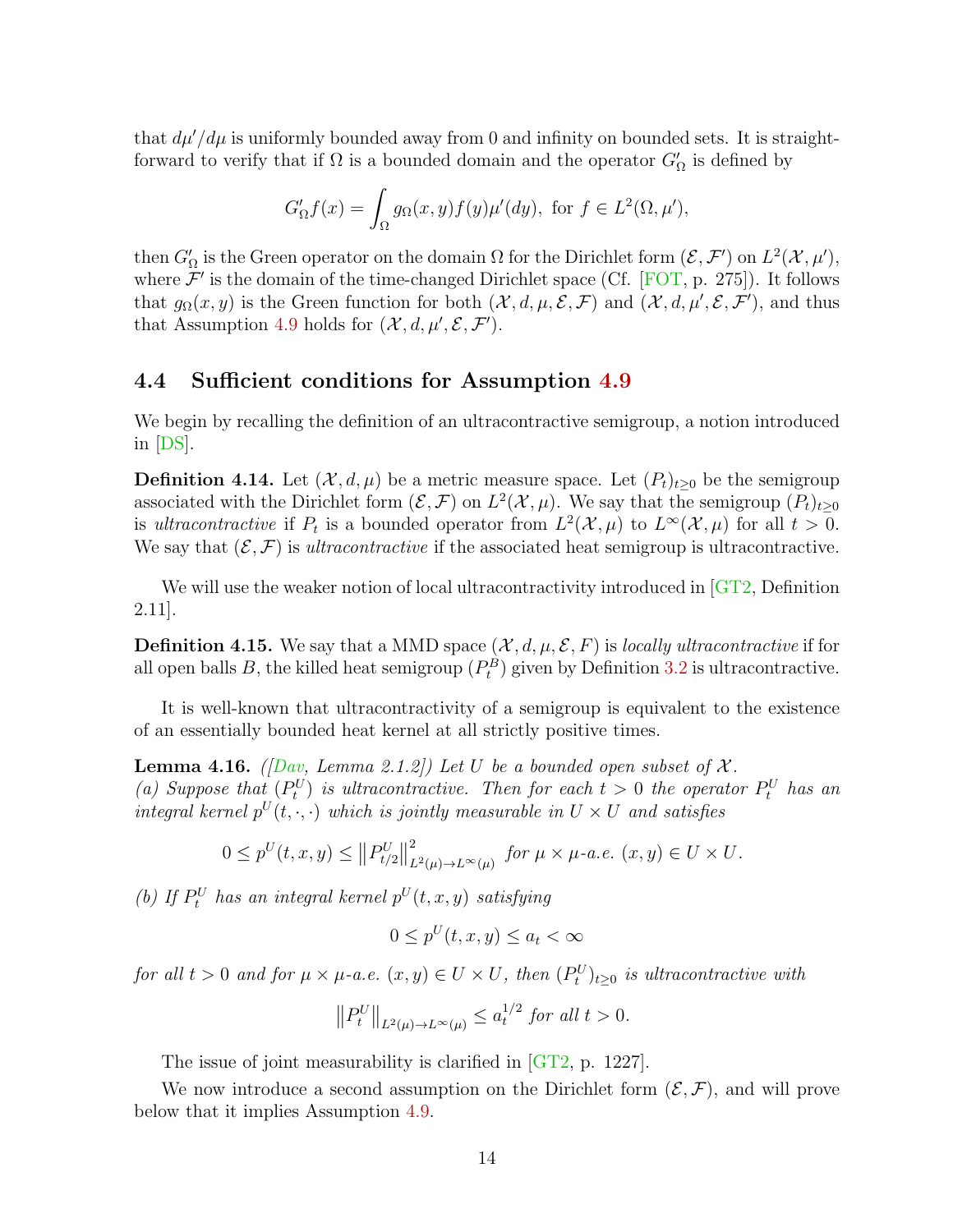<span id="page-14-0"></span>**Assumption 4.17.** Let  $(\mathcal{X}, d)$  be a complete, locally compact, separable, length space and let  $\mu$  be a non-atomic Radon measure on  $(\mathcal{X}, d)$  with full support. Let  $(\mathcal{E}, \mathcal{F})$  be a strongly local, regular, Dirichlet form on  $L^2(\mathcal{X}, \mu)$ . We assume that the MMD space  $(\mathcal{X}, d, \mu, \mathcal{E}, \mathcal{F})$  is locally ultracontractive and that  $\lambda_{\min}(\Omega) > 0$  for any non-empty bounded open set  $\Omega \subset \mathcal{X}$  with diameter $(\Omega, d) \leq$  diameter $(\mathcal{X}, d)/5$ .

This assumption gives the existence of a Green function satisfying Assumption [4.9.](#page-9-0)

<span id="page-14-1"></span>**Lemma 4.18.** ( See [\[GH1,](#page-29-7) Lemma 5.2 and 5.3])). Let  $(X, d, \mu, \mathcal{E}, \mathcal{F})$  be a metric measure Dirichlet space which satisfies the  $EHI<sub>loc</sub>$  and Assumption [4.17.](#page-14-0) Then Assumption [4.9](#page-9-0) holds.

Remark 4.19. A similar result is stated in [\[GH1,](#page-29-7) Lemma 5.2]. Unfortunately, the proof in  $\overline{GH1}$  of Assumption [4.9\(](#page-9-0)i) and (iv) have gaps, which we do not know how to fix without the extra hypothesis of local ultracontractivity. For (i) the problem occurs in the proof of [\[GH1,](#page-29-7) (5.8)] from [\[GH1,](#page-29-7) (5.7)]. In particular, while one has in the notation of [\[GH1\]](#page-29-7) that  $G^{\Omega} f_k \to G^{\Omega} f$  in  $L^2(\Omega)$ , this does not imply pointwise convergence. On the other hand the proof of [\[GH1,](#page-29-7) (5.8)] does require pointwise convergence at the specific point x.

The following example helps to illustrate this gap. Consider the Dirichlet form  $\mathcal{E}(f, f) = ||f||_2^2$  $2\over 2$  on  $\mathbb{R}^n$ ; this satisfies [\[GH1,](#page-29-7) (5.7)] for any bounded open domain  $\Omega$  with  $g_x^{\Omega} \equiv 0$  but it fails to satisfy [\[GH1,](#page-29-7) (5.8)]. This Dirichlet form does not satisfy the hypothesis of [\[GH1,](#page-29-7) Lemma 5.2] since it is local rather than strongly local, but it still illustrates the problem, since strong locality was not used in the proof of [\[GH1,](#page-29-7) (5.8)] from [\[GH1,](#page-29-7)  $(5.7)$ .

*Proof of Lemma [4.18.](#page-14-1)* Let  $\Omega$  be a non-empty bounded open set with diameter $(\Omega, d)$ diameter( $\mathcal{X}, d$ )/5; we need to verify properties (i)–(iv) of Assumption [4.9.](#page-9-0)

We use the construction in [\[GH1\]](#page-29-7). We denote by  $g_{\Omega}(\cdot, \cdot)$  the function constructed in [\[GH1,](#page-29-7) Lemma 5.2] off the diagonal, and extend it to  $\Omega \times \Omega$  by taking  $g_{\Omega}$  equal to 0 on the diagonal. By [\[GH1,](#page-29-7) Lemma 5.2] the function  $g_{\Omega}(\cdot, \cdot)$  satisfies (ii) and (iii). (The proofs of (ii) and (iii) do not use  $\left[\text{GH1}, \left(5.8\right)\right]$ .)

Next, we show (i), using the additional hypothesis of local ultracontractivity. Define the operators

$$
S_t = P_t^{\Omega} \circ G^{\Omega} = G^{\Omega} \circ P_t^{\Omega}, \quad t \ge 0.
$$

Formally we have  $S_t = \int_t^{\infty} P_s ds$ . Since  $P_t^{\Omega}$  is a contraction on all  $L^p(\Omega)$ , we have by Lemma  $4.8(i)$  $4.8(i)$ 

$$
||S_t||_{L^2 \to L^2} \le ||G^{\Omega}||_{L^2 \to L^2} ||P_t^{\Omega}||_{L^2 \to L^2} < \infty.
$$
 (4.5)

Therefore by [\[FOT,](#page-29-3) Lemma 1.4.1], for each  $t \geq 0$  there exists a positive symmetric Radon measure  $\sigma_t$  on  $\Omega \times \Omega$  such that for all functions  $f_1, f_2 \in L^2(\Omega)$ , we have

<span id="page-14-2"></span>
$$
\langle f_1, S_t f_2 \rangle = \int_{\Omega \times \Omega} f_1(x) f_2(y) \sigma_t(dx, dy). \tag{4.6}
$$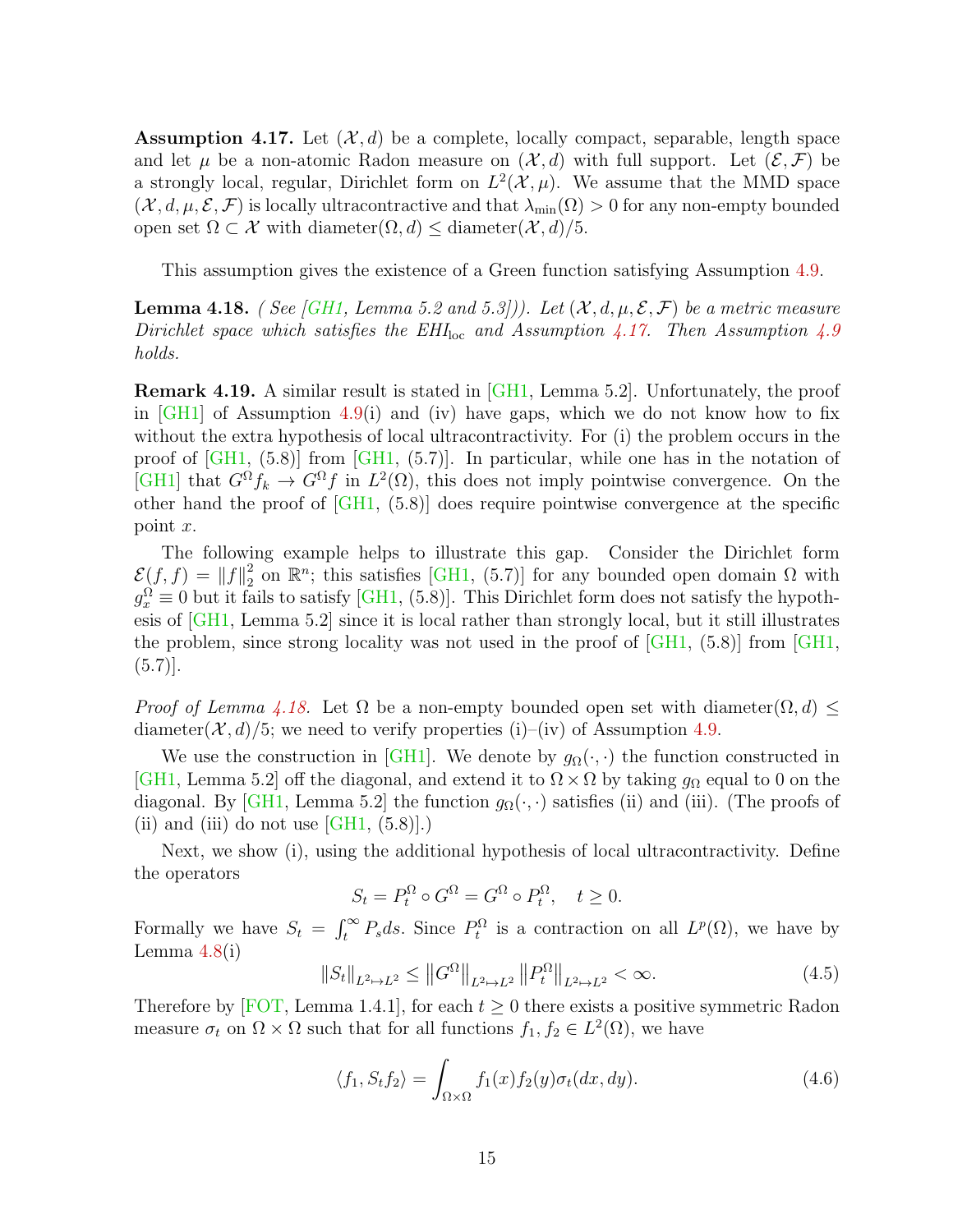By [\[FOT,](#page-29-3) Lemma 1.4.1]  $S_{t+r} - S_t$  is a positive symmetric operator on  $L^2(\Omega)$ . Thus  $(\sigma_t, t \in \mathbb{R}_+)$  is a family of symmetric positive measures on  $\Omega \times \Omega$  with  $\sigma_s \geq \sigma_t$  for all  $0 \leq s \leq t$ . Note that the measures  $\sigma_t$  are finite, since for any  $t \geq 0$  by using Lemma  $4.8(i)$  $4.8(i)$ , we have

<span id="page-15-2"></span>
$$
\sigma_t(\Omega \times \Omega) \le \sigma_0(\Omega \times \Omega) = \langle \mathbb{1}_{\Omega}, G^{\Omega} \mathbb{1}_{\Omega} \rangle \le ||\mathbb{1}_{\Omega}||_2^2 \lambda_{\min}(\Omega)^{-1} = \mu(\Omega) \lambda_{\min}(\Omega)^{-1}.
$$
 (4.7)

Let  $A, B$  be measurable subsets of  $\Omega$ . Since  $P_t^{\Omega}$  is a strongly continuous semigroup, we have

$$
\sigma_0(A \times B) = \langle G^{\Omega} \mathbb{1}_A, \mathbb{1}_B \rangle = \lim_{t \downarrow 0} \langle S_t \mathbb{1}_A, \mathbb{1}_B \rangle = \lim_{t \downarrow 0} \sigma_t(A \times B).
$$

The above equation implies that, for all measurable subsets  $F \subset \Omega \times \Omega$ , we have

<span id="page-15-3"></span>
$$
\lim_{n \to \infty} \sigma_{1/n}(F) = \sigma_0(F). \tag{4.8}
$$

For each  $t > 0$  by local ultracontractivity, we have

$$
||S_t||_{L^2 \to L^\infty} \le ||G^\Omega||_{L^2 \to L^2} ||P_t^\Omega||_{L^2 \to L^\infty} < \infty. \tag{4.9}
$$

By [\[GH2,](#page-29-10) Lemma 3.3], there exists a jointly measurable function  $s_t(\cdot, \cdot)$  on  $\Omega \times \Omega$  such that

<span id="page-15-0"></span>
$$
\langle f_1, S_t f_2 \rangle_{L^2(\Omega)} = \int_{\Omega} \int_{\Omega} f_1(x) f_2(y) s_t(x, y) \mu(dx) \mu(dy), \tag{4.10}
$$

for all  $f_1, f_2 \in L^2(\Omega)$ . By [\(4.6\)](#page-14-2) and [\(4.10\)](#page-15-0), we have

<span id="page-15-1"></span>
$$
\sigma_{1/n}(dx, dy) = s_{1/n}(x, y)\mu(dx)\mu(dy)
$$
\n(4.11)

for all  $n \in \mathbb{N}$ . Therefore by  $(4.11)$ ,  $(4.7)$ ,  $(4.8)$  and Vitali-Hahn-Saks theorem (cf. [\[Yos,](#page-30-7) p. 70]), the measure  $\sigma_0$  is absolutely continuous with respect to the product measure  $\mu \times \mu$ on  $\Omega \times \Omega$ . Let  $s(\cdot, \cdot)$  be the Radon-Nikoym derivative of  $\sigma_0$  with respect to  $\mu \times \mu$ . By [\(4.6\)](#page-14-2) and Fubini's theorem, for all  $f \in L^2(\Omega)$  and for almost all  $x \in \Omega$ ,

<span id="page-15-6"></span><span id="page-15-4"></span>
$$
G^{\Omega}f(x) = \int_{\Omega} s(x, y) f(y) \,\mu(dy). \tag{4.12}
$$

If B and B' are disjoint open balls in  $\Omega$ , then for all  $f_1 \in L^2(B)$ ,  $f_2 \in L^2(B')$ , we have

$$
\langle G^{\Omega} f_1, f_2 \rangle = \int_B \int_{B'} f_1(x) f_2(y) s(x, y) \mu(dy) \mu(dx)
$$
  
= 
$$
\int_B \int_{B'} f_1(x) f_2(y) g_{\Omega}(x, y) \mu(dy) \mu(dx).
$$
 (4.13)

We used  $\lbrack \text{GH1}, \text{ (5.7)} \rbrack$ , along with  $(4.10)$ , to obtain the above equation. By the same argument as in [\[GH2,](#page-29-10) Lemma 3.6(a)],  $(4.13)$  implies that

<span id="page-15-5"></span>
$$
s(x, y) = g_{\Omega}(x, y) \text{ for } \mu \times \mu\text{-almost every } (x, y) \in B \times B'. \tag{4.14}
$$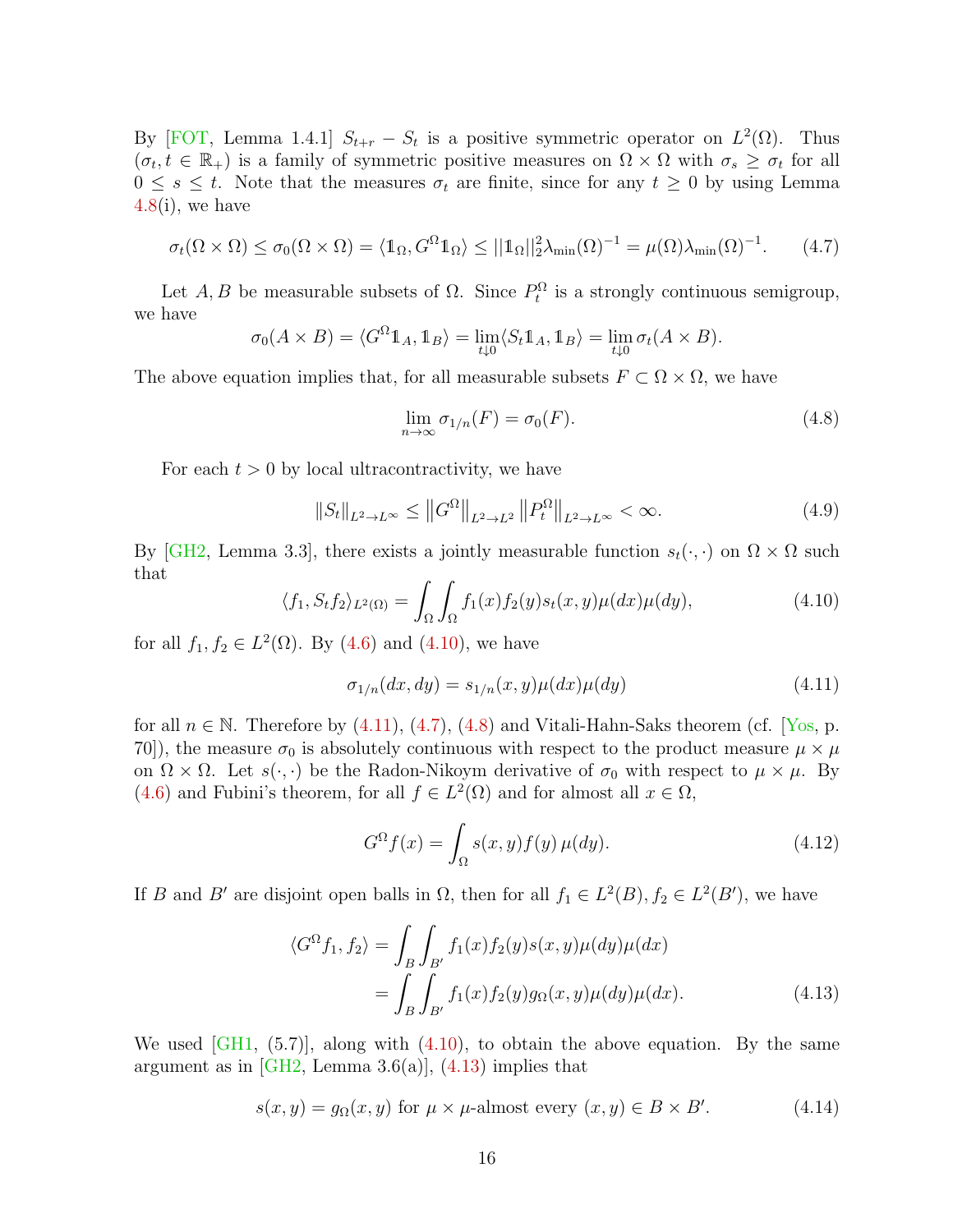By an easy covering argument  $\Omega \times \Omega \setminus \text{diag}$  can be covered by countably many sets of the form  $B_i \times B'_i$ ,  $i \in \mathbb{N}$ , such that  $B_i$  and  $B'_i$  are disjoint balls contained in  $\Omega$ . Therefore by  $(4.14)$ , we have

<span id="page-16-0"></span>
$$
s(x, y) = g_{\Omega}(x, y) \tag{4.15}
$$

for almost every  $(x, y) \in \Omega \times \Omega$ . In the last line we used that since  $\mu$  is non-atomic the diagonal has measure zero. Combining  $(4.15)$  and  $(4.12)$  gives property (i).

The maximum principles in (iv) are proved in [\[GH1,](#page-29-7) Lemma 5.3] by showing the corresponding maximum principles for the approximations of Green functions given by [\(4.2\)](#page-10-1). This maximum principle for the Green functions follows from [\[GH1,](#page-29-7) Lemma 4.1], provided that the functions  $h_k$  in [\(4.2\)](#page-10-1) satisfy the three properties that  $h_k \in \mathcal{F}^0(\Omega)$ ,  $h_k$ is superharmonic, and  $h_k \in L^{\infty}(\Omega)$ . As in [\[GH1\]](#page-29-7), the first two conditions can be checked by using Lemma [4.8\(](#page-9-1)i) and (ii). To verify that  $h_k \in L^{\infty}(\Omega)$  it is sufficient to prove that  $G^{\Omega} \mathbb{1}_{\Omega} \in L^{\infty}(\Omega)$ . By Lemma [4.8\(](#page-9-1)iii) and the semigroup property, for any  $t > 0$ ,

$$
G^{\Omega} \mathbb{1}_{\Omega} = \int_0^t P_s^{\Omega} \mathbb{1}_{\Omega} ds + P_t^{\Omega} \circ G^{\Omega} \mathbb{1}_{\Omega}.
$$

For the first term, we use  $||P^{\Omega}_{s}||_{L^{\infty}\to L^{\infty}} \leq 1$ , and for the second term we use local ultra-contractivity and Lemma [4.8\(](#page-9-1)i).  $\Box$ 

We now introduce some conditions which imply local ultracontractivity. We say that a function  $u = u(x, t)$  is *caloric* in a region  $Q \subset \mathcal{X} \times (0, \infty)$  if u is a weak solution of  $(\partial_t + \mathcal{L})u = 0$  in Q; here  $\mathcal{L}$  is the generator corresponding to the Dirichlet form  $(\mathcal{E}, \mathcal{F}, L^2(\mathcal{X}, \mu))$ . Let  $\Psi : [0, \infty) \to [0, \infty)$  have the property that there exist constants  $1 < \beta_1 \leq \beta_2 < \infty$  and  $C > 0$  such that

<span id="page-16-2"></span><span id="page-16-1"></span>
$$
C^{-1}(R/r)^{\beta_1} \le \Psi(R)/\Psi(r) \le C(R/r)^{\beta_2}.
$$
\n(4.16)

<span id="page-16-3"></span>**Definition 4.20.** We say that a MMD space  $(\mathcal{X}, d, \mu, \mathcal{E}, \mathcal{F})$  satisfies the local volume doubling property (VD)<sub>loc</sub>, if there exist  $R \in (0,\infty]$ ,  $C_{VD} > 0$  such that

$$
V(x, 2r) \le C_{VD} V(x, r) \text{ for all } x \in \mathcal{X} \text{ and for all } 0 < r \le R. \tag{VD}_{\text{loc}}
$$

We say a MMD space  $(X, d, \mu, \mathcal{E}, \mathcal{F})$  satisfies the local Poincaré inequality  $(PI(\Psi))_{loc}$ , if there exist  $R \in (0,\infty]$ ,  $C_{PI} > 0$ , and  $A \ge 1$  such that

$$
\int_{B(x,r)} \left| f - f_{B(x,r)} \right|^2 d\mu \le C_{PI} \Psi(r) \int_{B(x,Ar)} d\Gamma(f,f) \tag{PI(\Psi)_{loc}}
$$

for all  $x \in \mathcal{X}$  and for all  $0 < r \leq R$ , where  $\Gamma(f, f)$  denotes the energy measure, and  $f_{B(x,r)} = \frac{1}{\mu(B)}$  $\frac{1}{\mu(B(x,r))} \int_{B(x,r)} f d\mu.$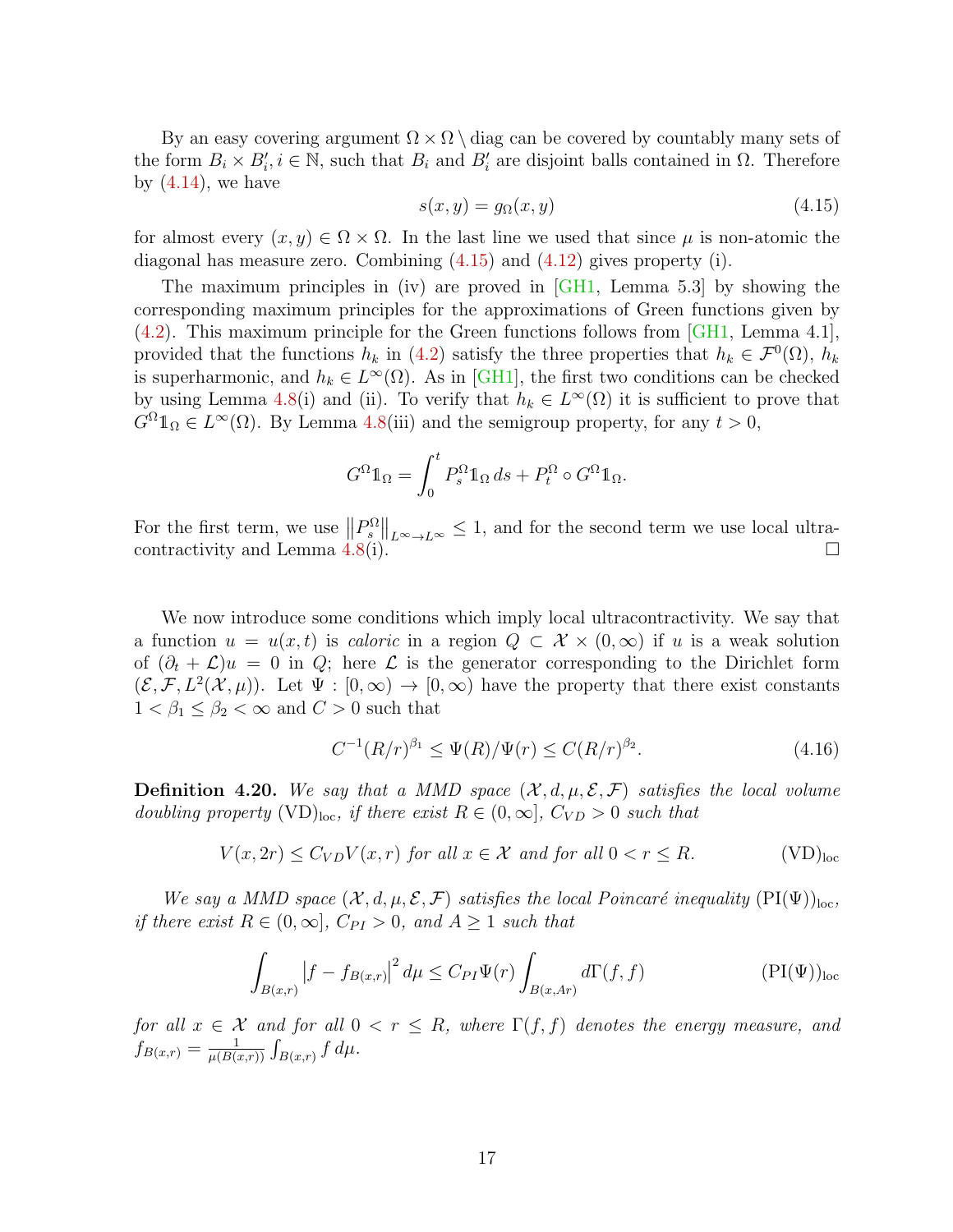We say that a MMD space  $(X, d, \mu, \mathcal{E}, \mathcal{F})$  satisfies the local parabolic Harnack inequality  $(PHI(\Psi))_{loc}$ , if there exist  $R \in (0,\infty]$ ,  $C_{PHI} > 0$  such that for all  $x \in \mathcal{X}$ , for all  $0 < r \leq R$ , any non-negative caloric function u on  $(0, r^2) \times B(x, r)$  satisfies

$$
\sup_{(\Psi(r)/4, \Psi(r)/2) \times B(x, r/2)} u \le C_{PHI} \inf_{(3\Psi(r)/4, \Psi(r)) \times B(x, r/2)} u,
$$
 (PHI $(\Psi$ ))<sub>loc</sub>

We will write  $(PI(\beta))_{loc}$  and  $(PHI(\beta))_{loc}$  for the conditions  $(PI(\Psi))_{loc}$  and  $(PHI(\Psi))_{loc}$  if  $\Psi(r)=r^{\beta}.$ 

<span id="page-17-0"></span>**Lemma 4.21.** Let  $(X, d)$  be a complete, locally compact, separable, length space with diameter( $\mathcal{X}$ ) =  $\infty$ , let  $\mu$  be a Radon measure on  $(\mathcal{X}, d)$  with full support and let  $(\mathcal{E}, \mathcal{F})$ be a strongly local, regular, Dirichlet form on  $L^2(\mathcal{X}, \mu)$ . If  $(\mathcal{X}, d, \mu, \mathcal{E}, \mathcal{F})$  satisfies the properties (VD)<sub>loc</sub> and (PI(2))<sub>loc</sub>, then  $(\mathcal{X}, d, \mu, \mathcal{E}, \mathcal{F})$  satisfies Assumption [4.9,](#page-9-0) and the property  $EHI<sub>loc</sub>$ .

*Proof.* First, the property  $(PHI(2))_{loc}$  is satisfied; this is immediate from [\[CS,](#page-29-11) Theorem 8.1] and [\[HS,](#page-30-8) Theorem 2.7], which prove that the property  $(PHI(2))<sub>loc</sub>$  is equivalent to the conjunction of the properties  $(PI(2))<sub>loc</sub>$  and  $(VD)<sub>loc</sub>$ .

To prove Assumption [4.9](#page-9-0) it is sufficient to verify the property  $\text{EHI}_{\text{loc}}$  and Assumption [4.17.](#page-14-0) Of these, the property  $\text{EHI}_{\text{loc}}$  follows immediately from the local PHI.

The heat kernel corresponding to  $(\mathcal{X}, d, \mu, \mathcal{E}, \mathcal{F})$  satisfies Gaussian upper bounds for small times by  $[HS, Theorem 2.7]$ . Since the heat kernel of the killed semigroup is dominated by the heat kernel of  $(\mathcal{X}, d, \mu, \mathcal{E}, \mathcal{F})$ , local ultracontractivity follows using the property  $(VD)_{loc}$  $(VD)_{loc}$ . The fact that  $\mu$  is non-atomic follows from the property  $(VD)_{loc}$  due to a reverse volume doubling property – see  $[HS, (2.5)].$ 

By domain monotonicity, it suffices to verify that  $\lambda_{\min}(B(x,r)) > 0$  for all balls  $B =$  $B(x, r)$  with  $0 < r <$  diameter(X)/4. Consider a ball  $B(z, r)$  such that  $B(x, r) \cap B(z, r) =$  $\emptyset$  and  $d(x, z) \leq 3r$ . By the Gaussian lower bound for small times [\[HS,](#page-30-8) Theorem 2.7] and the property [\(VD\)](#page-16-1)<sub>loc</sub>, there exists  $t_0 > 0, \delta \in (0, 1)$  such that

$$
\mathbb{P}^y(X_{t_0} \in B(z,r)) \ge \delta, \quad \forall y \in B(x,r),
$$

where  $(X_t)_{t>0}$  is the diffusion corresponding to the MMD space  $(X, d, \mu, \mathcal{E}, \mathcal{F})$ . This implies that  $P_{t_0}^B \mathbb{1}_B \leq (1 - \delta) \mathbb{1}_B$ , which in turn implies that

$$
P_t^B \mathbb{1}_B \le (1 - \delta)^{\lfloor (t/t_0) \rfloor} \mathbb{1}_B, \quad \forall t \ge 0.
$$

It follows that  $\left\|G^B1_B\right\|_{L^{\infty}} < \infty$ . By Riesz–Thorin interpolation we have  $\left\|G^B\right\|_{L^2 \to L^2} \le$  $\left\|G^{B}\right\|$ 1/2  $\|L^{1}\to L^{1}}\|G^{B}\|$ <sup>1/2</sup><sub>L∞→L∞</sub>, while by duality  $||G^B||_{L^{\infty} \to L^{\infty}} = ||G^B||_{L^1 \to L^1}$ . Thus

$$
\lambda_{\min}(B)^{-1} = ||G^B||_{L^2 \to L^2} \le ||G^B||_{L^{\infty} \to L^{\infty}} = ||G^B \mathbb{1}_B||_{L^{\infty}} < \infty.
$$

 $\Box$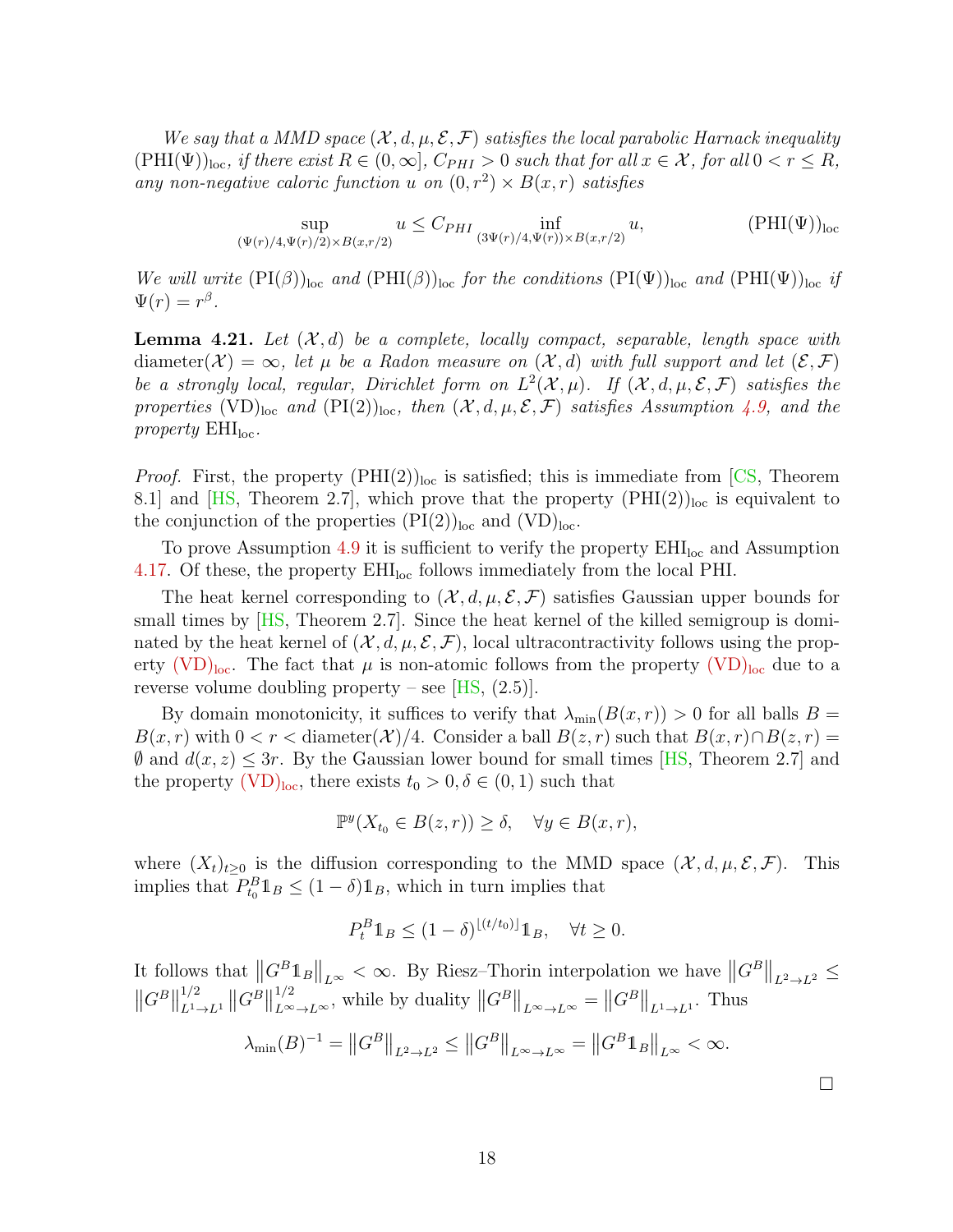#### 4.5 Examples

In this section, we give some examples of MMD spaces which satisfy Assumption [4.9:](#page-9-0) weighted Riemannian manifolds and cable systems of weighted graphs. We also briefly describe some classes of regular fractals which satisfy Assumption [4.9](#page-9-0) – see Remark [4.23.](#page-19-0)

**Example 1.** (Weighted Riemannian manifolds.) Let  $(\mathcal{M}, g)$  be a Riemannian manifold, and  $\nu$  and  $\nabla$  denote the Riemannian measure and the Riemannian gradient respectively. Write  $d = d_g$  for the Riemannian distance function. A weighted manifold  $(M, g, \mu)$  is a Riemmanian manifold  $(M, g)$  endowed with a measure  $\mu$  that has a smooth (strictly) positive density w with respect to the Riemannian measure  $\nu$ . The weighted Laplace *operator*  $\Delta_{\mu}$  on  $(\mathcal{M}, g, \mu)$  is given by

$$
\Delta_{\mu} f = \Delta f + g \left( \nabla \left( \ln w \right), \nabla f \right), \quad f \in \mathcal{C}^{\infty}(\mathcal{M}).
$$

We say that the weighted manifold  $(M, g, \mu)$  has *controlled weights* if w satisfies

$$
\sup_{x,y\in\mathcal{M}:d(x,y)\leq 1}\frac{w(x)}{w(y)}<\infty.
$$

The construction of heat kernel, Markov semigroup and Brownian motion for a weighted Riemannian manifold  $(M, g, \mu)$  is outlined in [\[Gri,](#page-29-12) Sections 3 and 8]. The corresponding Dirichlet form on  $L^2(\mathcal{M}, \mu)$  given by

$$
\mathcal{E}_w(f_1, f_2) = \int_{\mathcal{X}} g(\nabla f_1, \nabla f_2) d\mu, \quad f_1, f_2 \in \mathcal{F},
$$

where F is the weighted Sobolev space of functions in  $L^2(\mathcal{M}, \mu)$  whose distributional gradient is also in  $L^2(\mathcal{M}, \mu)$ . See [\[Gri\]](#page-29-12) and [\[CF,](#page-29-4) pp. 75–76] for more details.

**Example 2.** (Cable systems of weighted graphs.) Let  $\mathbb{G} = (\mathbb{V}, E)$  be an infinite graph, such that each vertex x has finite degree. For  $x \in V$  we write  $x \sim y$  if  $\{x, y\} \in E$ . Let  $w: E \to (0, \infty)$  be a function which assigns weight  $w_e$  to the edge e. We write  $w_{xy}$  for  $w_{\{x,y\}}$ , and define

$$
w_x = \sum_{y \sim x} w_{xy}.
$$

We call  $(V, E, w)$  a weighted graph. An unweighted graph has  $w_e = 1$  for all  $e \in E$ . We say that G has *controlled weights* if there exists  $p_0 > 0$  such that

$$
\frac{w_{xy}}{w_x} \ge p_0 \text{ for all } x \in \mathbb{V}, y \sim x. \tag{4.17}
$$

The *cable system of a weighted graph* gives a natural embedding of a graph in a connected metric length space. Choose a direction for each edge  $e \in E$ , let  $(I_e, e \in E)$  be a collection of copies of the open unit interval, and set

$$
\mathcal{X} = \mathbb{V} \cup \bigcup_{e \in E} I_e.
$$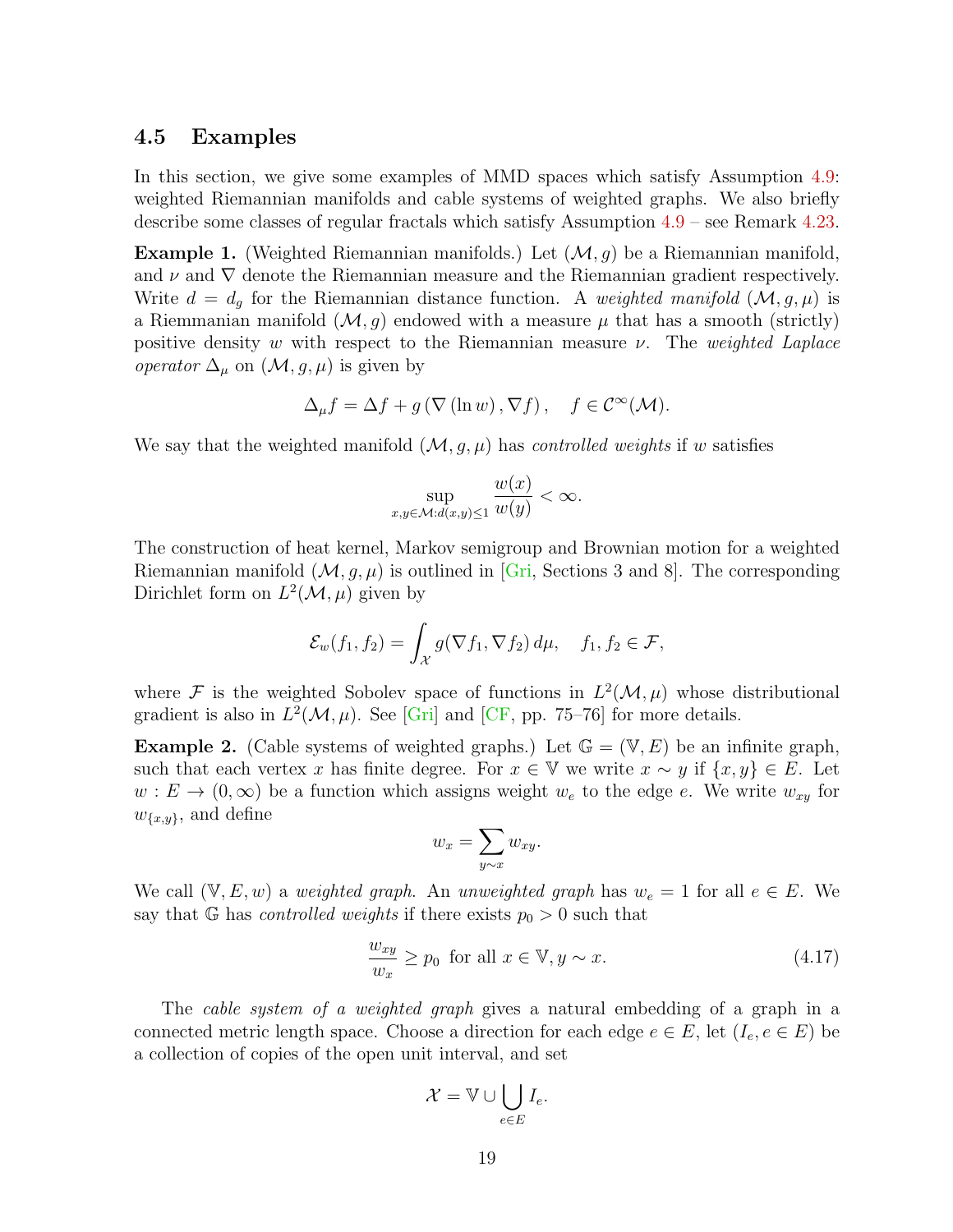(We call the sets  $I_e$  cables). We define a metric  $d_c$  on X by using Euclidean distance on each cable, and then extending it to a metric on  $\mathcal{X}$ ; note that this agrees with the graph metric for  $x, y \in V$ . Let m be the measure on X which assigns zero mass to points in V, and mass  $w_e|s-t|$  to any interval  $(s, t) \subset I_e$ . It is straightforward to check that  $(\mathcal{X}, d_c, m)$ is a MMD space. For more details on this construction see [\[V,](#page-30-9) [BB3\]](#page-28-6).

We say that a function f on  $\mathcal X$  is piecewise differentiable if it is continuous at each vertex  $x \in V$ , is differentiable on each cable, and has one sided derivatives at the endpoints. Let  $\mathcal{F}_d$  be the set of piecewise differentiable functions f with compact support. Given two such functions we set

$$
d\Gamma(f,g)(t) = f'(t)g'(t)m(dt), \quad \mathcal{E}(f,g) = \int_{\mathcal{X}} d\Gamma(f,g)(t), \quad f, g \in \mathcal{F}_d,
$$

and let F be the completion of  $\mathcal{F}_d$  with respect to the  $\mathcal{E}_1^{1/2}$  norm. We extend E to F; it is straightforward to verify that  $(\mathcal{E}, \mathcal{F})$  is a closed regular strongly local Dirichlet form. We call  $(\mathcal{X}, d_c, m, \mathcal{E}, \mathcal{F})$  the *cable system* of the graph  $\mathbb{G}$ .

We will now show that both these examples satisfy the conditions  $(VD)_{loc}$  and  $(PI(2))<sub>loc</sub>$ , and therefore Assumption [4.9.](#page-9-0)

<span id="page-19-1"></span>**Lemma 4.22.** (a) Let  $(M, g, \mu)$  be a weighted Riemmanian manifold with controlled weights w which is quasi isometric to a Riemannian manifold  $(M', g')$  with Ricci curvature bounded below. Then the MMD space  $(M, d_q, \mu, \mathcal{E}_w)$  satisfies the conditions (VD)<sub>loc</sub> and  $(PI(2))<sub>loc</sub>$ .

(b) Let  $\mathbb G$  be a weighted graph with controlled weights. Then the corresponding cable system satisfies the conditions  $(\text{VD})_{\text{loc}}$  and  $(\text{PI}(2))_{\text{loc}}$ .

*Proof.* (a) The properties  $(VD)_{loc}$  $(VD)_{loc}$  and  $(PI(2))_{loc}$  for  $(\mathcal{M}', g')$  follow from the Bishop-Gromov volume comparison theorem  $[Cha, Theorem III.4.5]$  and Buser's Poincaré inequality (see [\[Sal02,](#page-30-10) Lemma 5.3.2]) respectively. Since quasi isometry only changes distances and volumes by at most a constant factor, we have that  $(VD)_{loc}$  $(VD)_{loc}$  and  $(PI(2))_{loc}$  also hold for  $(M, g)$ . The controlled weights condition on w implies that these two conditions also hold for  $(\mathcal{M}, g, \mu)$ .

(b) Using the controlled weights condition and the uniform bound on vertex degree, one can easily obtain the two properties  $(\overline{VD})_{loc}$  and  $(\overline{PI(2)})_{loc}$ .

<span id="page-19-0"></span>Remark 4.23. The paper [\[L\]](#page-30-1) proves a BHP on MMD spaces which are length spaces and satisfy a weak heat kernel estimate associated with a space time scaling function  $\Psi$ , where  $\Psi$  satisfies the condition [\(4.16\)](#page-16-2). By [\[BGK,](#page-28-7) Theorem 3.2] these spaces satisfy  $(PHI(\Psi))_{loc}$ with  $R = \infty$ . The same argument as in Lemma [4.21](#page-17-0) then proves that these spaces satisfy Assumption [4.9.](#page-9-0)

Examples of spaces of this type are the Sierpinski gasket, nested fractals, and generalized Sierpinski carpets – see [\[BP,](#page-28-8) [Kum1,](#page-30-11) [BB\]](#page-28-9).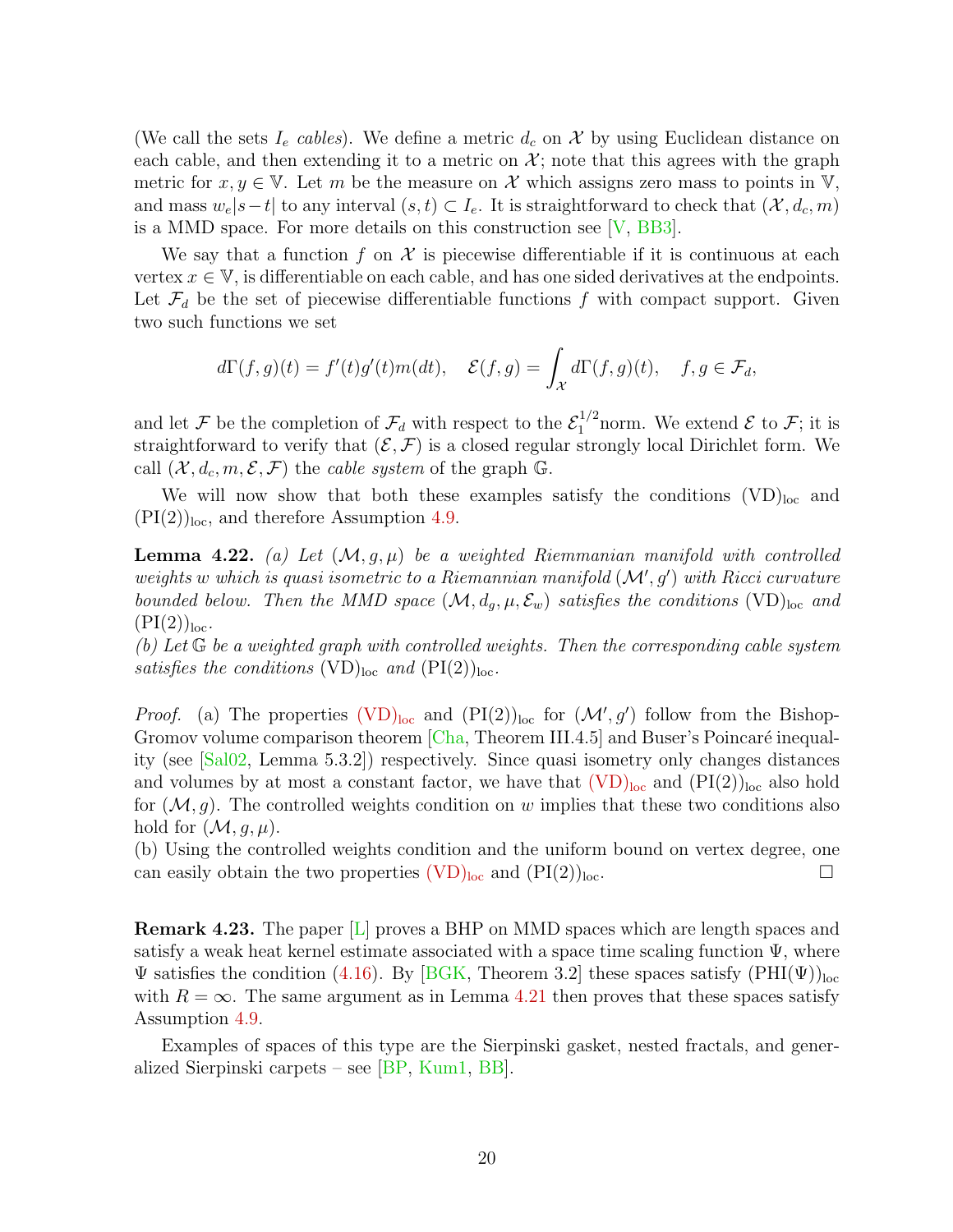## <span id="page-20-0"></span>5 Proof of Boundary Harnack Principle

In this section we prove Theorem [1.1.](#page-1-0) For the remainder of the section, we assume the hypotheses of Theorem [1.1,](#page-1-0) and will fix a  $(c_U, C_U)$ -inner uniform domain U. We can assume that  $c_U \leq \frac{1}{2} \leq 2 \leq C_U$ , and will also assume that the EHI holds with constants  $\delta = \frac{1}{2}$  $\frac{1}{2}$  and  $C_H$ . We will use  $A_i$  to denote constants which just depend on the constants  $c_U$  and  $C_U$ ; other constants will depend on  $c_U, C_U$  and  $C_H$ .

Since by Proposition [4.11\(](#page-11-0)e),  $(\mathcal{X}, d)$  has the metric doubling property, we can use Lemma [2.8.](#page-4-1) In addition we will assume that

$$
diameter(U)=\infty,
$$

so that  $R(U) = \infty$ . The proof of the general case is the same except that we need to ensure that the balls  $B_U(\xi, s)$  considered in the argument are all small enough so that they do not equal  $U$ .

**Definition 5.1** (Capacitary width). For an open set  $V \subset \mathcal{X}$  and  $\eta \in (0,1)$ , define the capacitary width  $w_n(V)$  by

<span id="page-20-1"></span>
$$
w_{\eta}(V) = \inf \left\{ r > 0 : \frac{\text{Cap}_{B(x,2r)}\left(\overline{B(x,r)} \setminus V\right)}{\text{Cap}_{B(x,2r)}\left(\overline{B(x,r)}\right)} \ge \eta \ \forall x \in V \right\}.
$$
 (5.1)

Note that  $w_n(V)$  is an increasing function of  $\eta \in (0,1)$  and is also an increasing function of the set  $V$ .

<span id="page-20-2"></span>**Lemma 5.2.** (See [\[Aik01,](#page-28-3) (2.1)] and [\[GyS,](#page-30-0) Lemma 4.12]) There exists  $\eta = \eta(c_U, C_U, C_H) \in$  $(0, 1)$  and  $A_1 > 0$  such that

$$
w_{\eta}\left(\left\{x \in U : \delta_U(x) < r\right\}\right) \le A_1 r.
$$

*Proof.* Set  $V_r = \{x \in U : \delta_U(x) < r\}$ . By Lemma [2.9](#page-5-1) there is a constant  $A_1 > 1$  such that for any point  $x \in V_r$ , there is a point  $z \in U \cap B(x, A_1r)$  with the property that  $\delta_U(z) > 2r$ . By domain monotonicity of capacity, we have

$$
\operatorname{Cap}_{B(x,2A_1r)}\left(\overline{B(x,A_1r)}\setminus V_r\right)\geq \operatorname{Cap}_{B(x,2A_1r)}\left(\overline{B(z,r)}\right)\geq \operatorname{Cap}_{B(z,3A_1r)}\left(\overline{B(z,r)}\right).
$$

The capacities  $\text{Cap}_{B(z,3A_1r)}\left(\overline{B(z,r)}\right)$  and  $\text{Cap}_{B(x,2A_1r)}\left(\overline{B(x,A_1r)}\right)$  are comparable by Proposition [4.11\(](#page-11-0)a)-(c), and so the condition in [\(5.1\)](#page-20-1) holds for some  $\eta > 0$ , with r replaced by  $A_1r$ .

We now fix  $\eta \in (0,1)$  once and for all, small enough such that the conclusion of Lemma [5.2](#page-20-2) applies. In what follows, we write  $f \approx g$ , if there exists a constant  $C_1 = C_1(c_U, C_U, C_H)$ such that  $C_1^{-1}g \le f \le C_1g$ .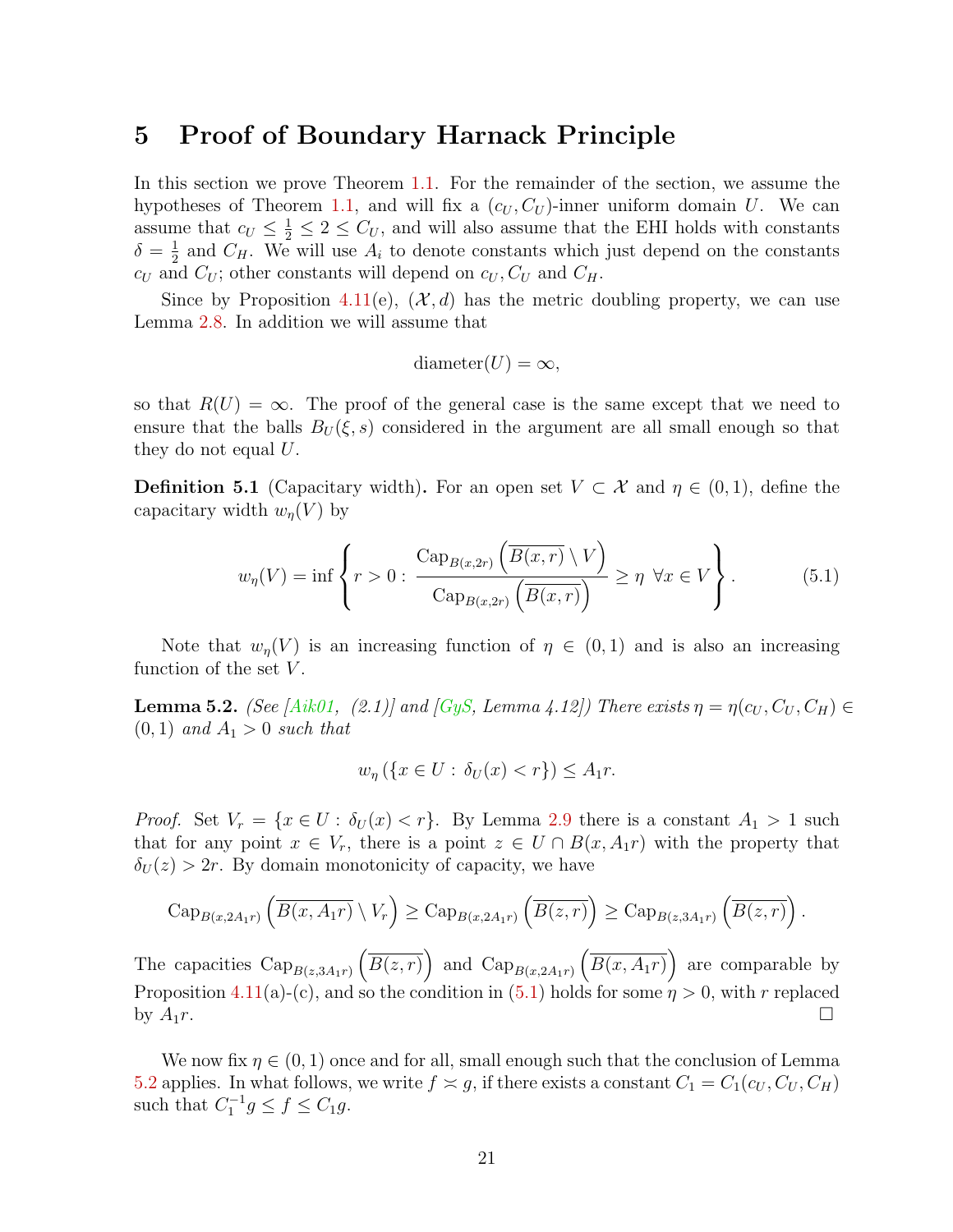**Definition 5.3.** Let  $(X_t, t \geq 0, \mathbb{P}^x, x \in \mathcal{X})$  be the Hunt process associated with the MMD space  $(\mathcal{X}, d, \mu, \mathcal{E}, \mathcal{F})$ . For a Borel subset  $U \subset \mathcal{X}$  set

$$
\tau_U := \inf \{ t > 0 : X_t \notin U \}. \tag{5.2}
$$

Let  $\Omega \subset \mathcal{X}$  be open and relatively compact in X. Since the process  $(X_t)$  is continuous,  $X_{\tau_{\Omega}} \in \partial\Omega$  a.s. We define the *harmonic measure*  $\omega(x, \cdot, \Omega)$  on  $\partial\Omega$  by setting

$$
\omega(x, F, \Omega) := \mathbb{P}^x(X_{\tau_{\Omega}} \in F) \text{ for } F \subset \partial \Omega.
$$

The following lemma provides an useful estimate of the harmonic measure in terms of the capacitary width.

<span id="page-21-0"></span>**Lemma 5.4.** (See [\[Aik01,](#page-28-3) Lemma 1], and [\[GyS,](#page-30-0) Lemma 4.13]) There exists  $a_1 \in (0,1)$ such that for any non-empty open set  $V \subset \mathcal{X}$  and for all  $x \in \mathcal{X}$ ,  $r > 0$ ,

$$
\omega(x, V \cap \partial B(x, r), V \cap B(x, r)) \le \exp\left(2 - \frac{a_1 r}{w_\eta(V)}\right).
$$

*Proof.* The proof is same as  $\langle Gys, \text{Lemma 4.13} \rangle$  except that we use Proposition [4.11\(](#page-11-0)a),(b) instead of  $\lbrack Gys, Lemma 4.8\rbrack$ .

In the following lemma, we provide an upper bound of the harmonic measure in terms of the Green function. It is an analogue of [\[Aik01,](#page-28-3) Lemma 2].

<span id="page-21-1"></span>**Lemma 5.5.** (Cf. [\[GyS,](#page-30-0) Lemma 4.14], [\[LS,](#page-30-2) Lemma 4.9] and [\[L,](#page-30-1) Lemma 5.3]) There exists  $A_2, C_4 \in (0, \infty)$  such that for all  $r > 0, \xi \in \partial_{\tilde{U}}U$ , there exist  $\xi_r, \xi'_r \in U$  that satisfy  $d_U(\xi, \xi_r) = 4r, \ \delta_U(\xi_r) \geq 2c_U r, \ d(\xi_r, \xi'_r) = c_U r \ and$ 

$$
\omega\left(x,U\cap\partial_{\widetilde{U}}B_U(\xi,2r),B_U(\xi,2r)\right)\leq C_4\frac{g_{B_U(\xi,A_{2}r)}(x,\xi_r)}{g_{B_U(\xi,A_{2}r)}(\xi'_r,\xi_r)},\quad\forall x\in B_U(\xi,r).
$$

*Proof.* Let  $\xi \in \partial_{\tilde{U}} U$  and  $r > 0$ . Fix  $A_2 \geq 2(12 + C_U)$  so that all  $(c_U, C_U)$ -inner uniform curves that connect two points in  $B_U(\xi, 12r)$  stay inside  $B_U(\xi, A_2r/2)$ . Fix  $\xi_r, \xi'_r \in U$ satisfying the given hypothesis: these points exist by Lemma [2.9.](#page-5-1) Define

$$
g'(z) = g_{B_U(\xi, A_2r)}(z, \xi_r)
$$
, for  $z \in B_U(\xi, A_2r)$ .

Set  $s = \min(c_U r, 5r/C_U)$ . Note that  $B_U(\xi_r, s) = B(\xi_r, s) \subset U$ . Since  $B(\xi_r, s) \subset$  $B_U(\xi, A_2r) \setminus B_U(\xi, 2r)$ , using the maximum principle given by Assumption [4.9\(](#page-9-0)iv) we have

$$
g'(y) \le \sup_{z \in \partial B(\xi_r, s)} g'(z)
$$
 for all  $y \in B_U(\xi, 2r)$ .

By Proposition [4.11\(](#page-11-0)a), we have

$$
\sup_{z \in \partial B(\xi_r, s)} g'(z) \asymp g'(\xi'_r),
$$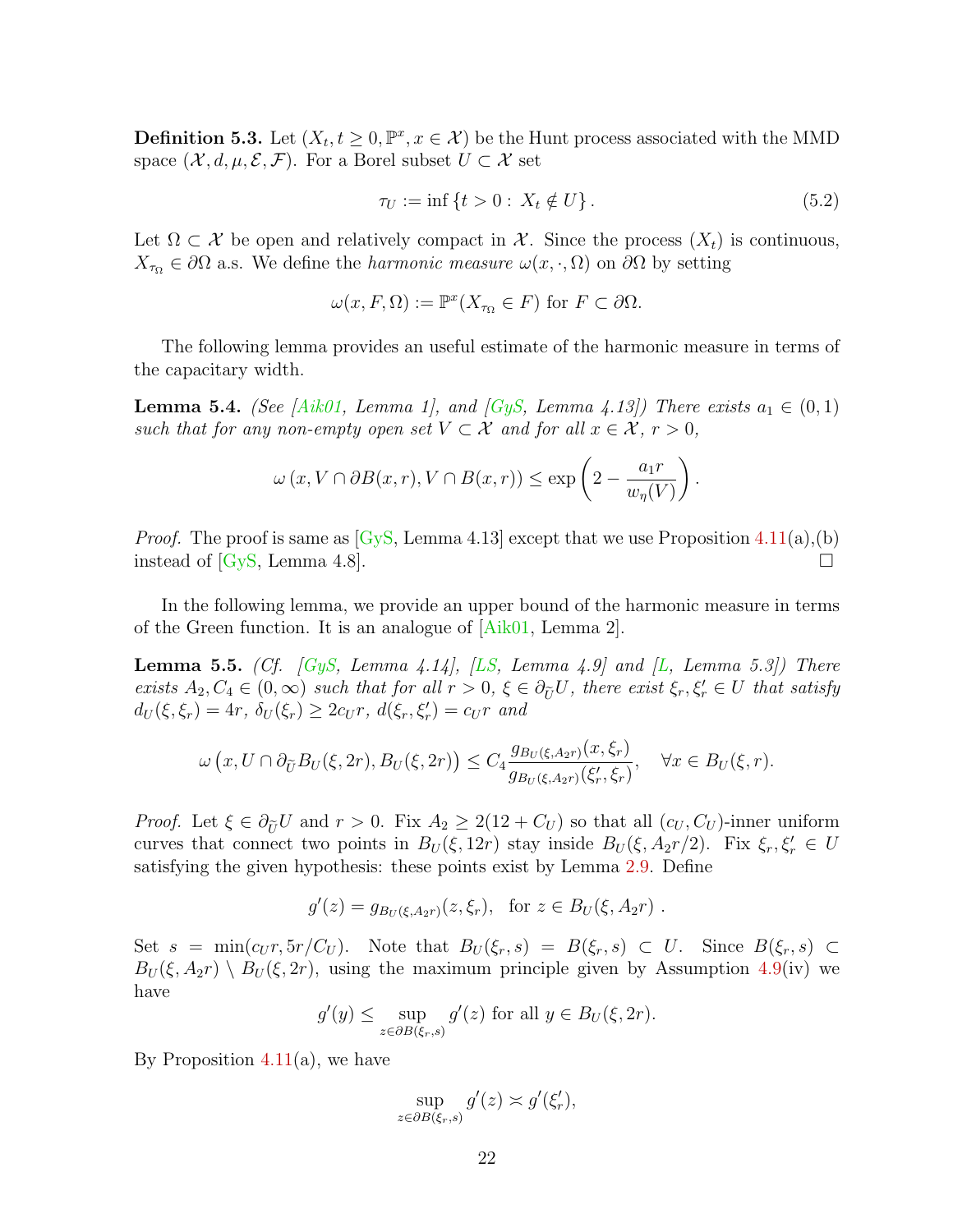and hence there exists  $\varepsilon_1 > 0$  such that

$$
\varepsilon_1 \frac{g'(y)}{g'(\xi'_r)} \le \exp(-1) \quad \forall y \in B_U(\xi, 2r).
$$

For all non-negative integers  $j$ , define

$$
U_j := \left\{ x \in B_U(\xi, A_2 r) : \exp(-2^{j+1}) \le \varepsilon_1 \frac{g'(x)}{g'(\xi'_r)} < \exp(-2^j) \right\},\,
$$

so that  $B_U(\xi, 2r) = \bigcup_{j \geq 0} U_j \cap B_U(\xi, 2r)$ . Set  $V_j = \bigcup_{k \geq j} U_k$ . We claim that there exist  $c_1, \sigma \in (0, \infty)$  such that for all  $j \geq 0$ 

<span id="page-22-0"></span>
$$
w_{\eta} (V_j \cap B_U(\xi, 2r)) \le c_1 r \exp\left(-2^j/\sigma\right). \tag{5.3}
$$

Let x be an arbitrary point in  $V_j \cap B_U(\xi, 2r)$ . Let z be the first point in the inner uniform curve from x to  $\xi_r$  which is on  $\partial_U B_U(\xi_r, c_U r)$ . Then by Lemma [4.7](#page-8-0) there exists a Harnack chain of balls in  $B_U(\xi, A_2r) \setminus {\xi_r}$  connecting x to z of length at most  $c_2 \log (1 + c_3 r/\delta_U(x))$  for some constants  $c_2, c_3 \in (0, \infty)$ . Hence, there are constants  $\varepsilon_2, \varepsilon_3, \sigma > 0$  such that

$$
\exp(-2^j) > \varepsilon_1 \frac{g'(x)}{g'(\xi'_r)} \ge \varepsilon_2 \frac{g'(x)}{g'(z)} \ge \varepsilon_3 \left(\frac{\delta_U(x)}{r}\right)^{\sigma}.
$$

The first inequality above follows from definition of  $V_j$ , the second follows from Proposition [4.11\(](#page-11-0)a) and the last one follows from Harnack chaining. Therefore, we have

$$
V_j \cap B_U(\xi, 2r) \subset \left\{ x \in U : \delta_U(x) \le \varepsilon_3^{-1/\sigma} r \exp\left(-2^j/\sigma\right) \right\},\
$$

which by Lemma  $5.2$  immediately implies  $(5.3)$ .

Set  $R_0 = 2r$  and for  $j \geq 1$ ,

$$
R_j = \left(2 - \frac{6}{\pi^2} \sum_{k=1}^j \frac{1}{k^2}\right) r.
$$

Then  $R_j \downarrow r$  and as in [\[GyS\]](#page-30-0)

$$
\sum_{j=1}^{\infty} \exp\left(2^{j+1} - \frac{a_1(R_{j-1} - R_j)}{c_2 r \exp(-2^j/\sigma)}\right) < C < \infty;\tag{5.4}
$$

here C depends only on  $\sigma$ ,  $c_2$  and the constant  $a_1$  in Lemma [5.4.](#page-21-0)

Let  $\omega_0(\cdot) = \omega\left(\cdot, U \cap \partial_{\widetilde{U}} B_U(\xi, 2r), B_U(\xi, 2r)\right)$  and set

$$
d_j = \begin{cases} \sup_{x \in U_j \cap B_U(\xi, R_j)} \frac{g'(\xi_r')\omega_0(x)}{g'(x)}, & \text{if } U_j \cap B_U(\xi, R_j) \neq \emptyset, \\ 0, & \text{if } U_j \cap B_U(\xi, R_j) = \emptyset. \end{cases}
$$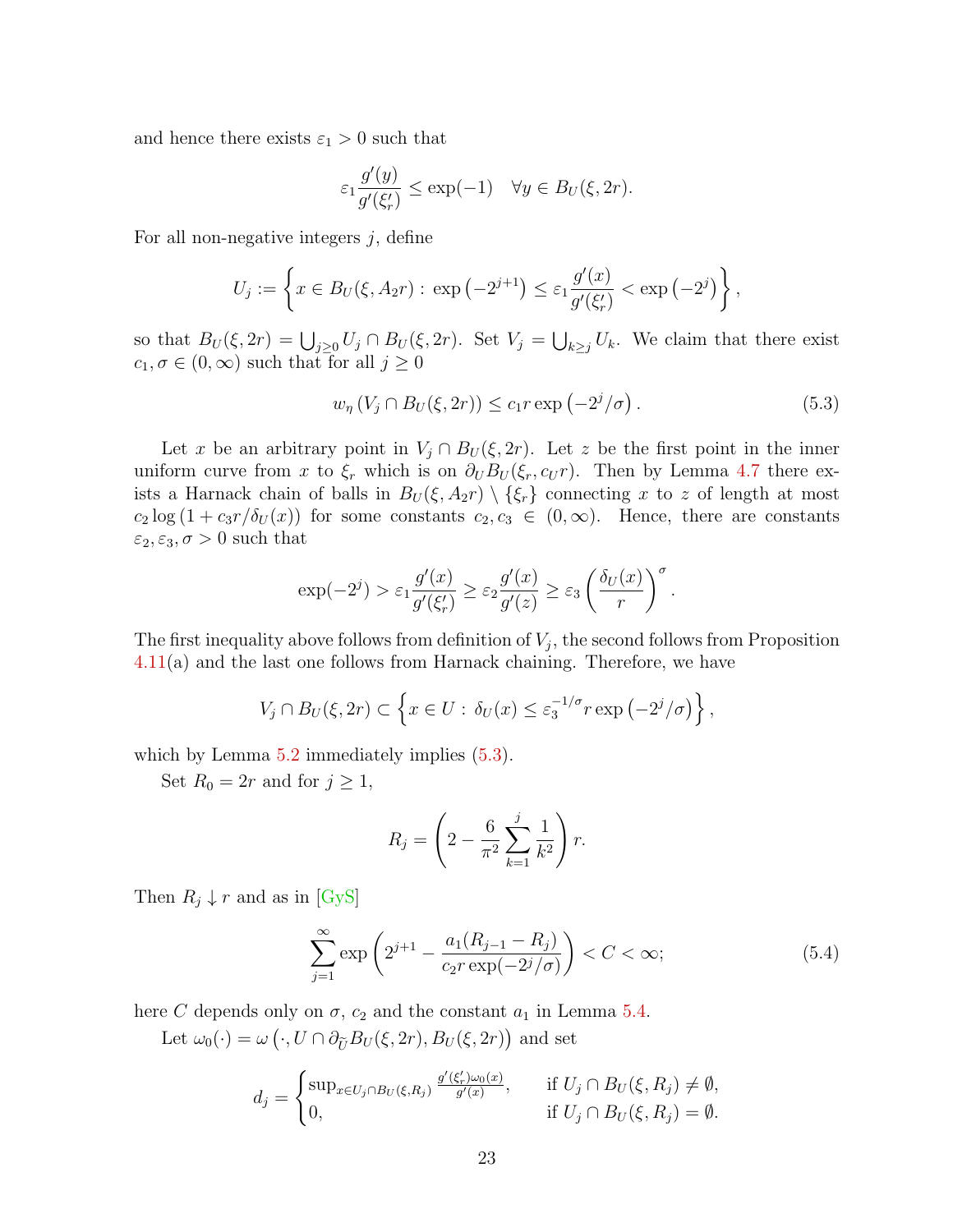It suffices to show that  $\sup_{j\geq 0} d_j \leq C_1 < \infty$ , and this is proved by iteration exactly as in [\[LS,](#page-30-2) Lemma 4.9] or [\[L,](#page-30-1) Lemma 5.3]. The only difference is that we replace  $r^2/V(\xi,r)$  in [\[LS\]](#page-30-2) (or  $\Psi(r)/V(\xi,r)$  in [\[L\]](#page-30-1)) by  $g'(\xi'_r)$ ).  $\Box$ 

By using a balayage formula (cf. [\[L,](#page-30-1) Proposition 4.3]) and a standard argument (cf. [\[GyS,](#page-30-0) pp. 75-76], [\[L,](#page-30-1) Theorem 5.2]), the proof of Theorem [1.1](#page-1-0) reduces to the following estimate on the Green function.

<span id="page-23-0"></span>**Theorem 5.6.** (See [\[Aik01,](#page-28-3) Lemma 3].) There exist  $C_1$ ,  $A_4$ ,  $A_3 \in (1,\infty)$  such that for all  $\xi \in \partial_{\tilde{U}} U$  and for all  $r > 0$ , we have, writing  $D = B_U(\xi, A_4r)$ ,

$$
\frac{g_D(x_1, y_1)}{g_D(x_2, y_1)} \le C_1 \frac{g_D(x_1, y_2)}{g_D(x_2, y_2)} \text{ for all } x_1, x_2 \in B_U(\xi, r), y_1, y_2 \in U \cap \partial_{\widetilde{U}} B_U(\xi, A_3 r).
$$

Our proof follows Aikawa's approach, replacing the use of bounds on the Green function with Proposition [4.11.](#page-11-0) However, as we are working on domains in a metric space rather than  $\mathbb{R}^{\overline{d}}$ , we need to be careful with Harnack chaining. On a general metric space one cannot control the length of a Harnack chain in a punctured domain  $D \setminus \{z\}$  by the length of a Harnack chain in D, as is done in  $[ALM, (2.15)]$ . For a general inner uniform domain D on a metric space, the domain  $D \setminus \{z\}$  need not even be connected. Since this is the key argument in this paper, we provide the full proof, and as the proof is long we split it into several Lemmas.

We define

$$
A_3 = \max(2 + 2c_U^{-1}, 7). \tag{5.5}
$$

<span id="page-23-1"></span>**Lemma 5.7.** Let  $\xi \in \partial_{\tilde{U}} U$ ,  $r > 0$ , and  $y_1, y_2 \in U \cap \partial_{\tilde{U}} B_U(\xi, A_3r)$ . If  $\gamma$  is a  $(c_U, C_U)$ -inner uniform curve from  $y_1$  to  $y_2$  in U, then  $\gamma \cap B_U(\xi, 2r) = \emptyset$  and  $\gamma \subset \overline{B_U(\xi, A_3(C_U + 1)r)}$ .

*Proof.* Let  $z \in \gamma$ . If  $d_U(y_1, z) \wedge d_U(y_2, z) \leq (A_3 - 2)r$ , then by the triangle inequality  $d_U(z,\xi) \geq 2r$ . If  $d_U(y_1,z) \wedge d_U(y_2,z) > (A_3-2)r$ , then using the inner uniformity of  $\gamma$ ,

$$
\delta_U(z) \ge c_U \left( d_U(y_1, z) \wedge d_U(y_2, z) \right) > c_U(A_3 - 2)r \ge 2r,
$$

which implies that  $z \notin B_U(\xi, 2r)$ .

For the second conclusion, note that for all  $z \in \gamma$ ,

$$
d_U(\xi, z) \le A_3 r + \min (d_U(y_1, z), d_U(y_2, z)) \le A_3 r + L(\gamma)/2 \le A_3 (C_U + 1)r.
$$

For  $\xi \in \partial_{\tilde{U}} U$  choose  $x_{\xi}^* \in U \cap \partial_{\tilde{U}} B_U(\xi, r)$  and  $y_{\xi}^* \in U \cap \partial_{\tilde{U}} B_U(\xi, A_3r)$  such that  $\delta_U(x_\xi^*) \geq c_U r$  and  $\delta_U(y_\xi^*) \geq A_3 c_U r$ . Note that we have

$$
\delta_U(y_\xi^*) \ge A_3 c_U r > 2r,\tag{5.6}
$$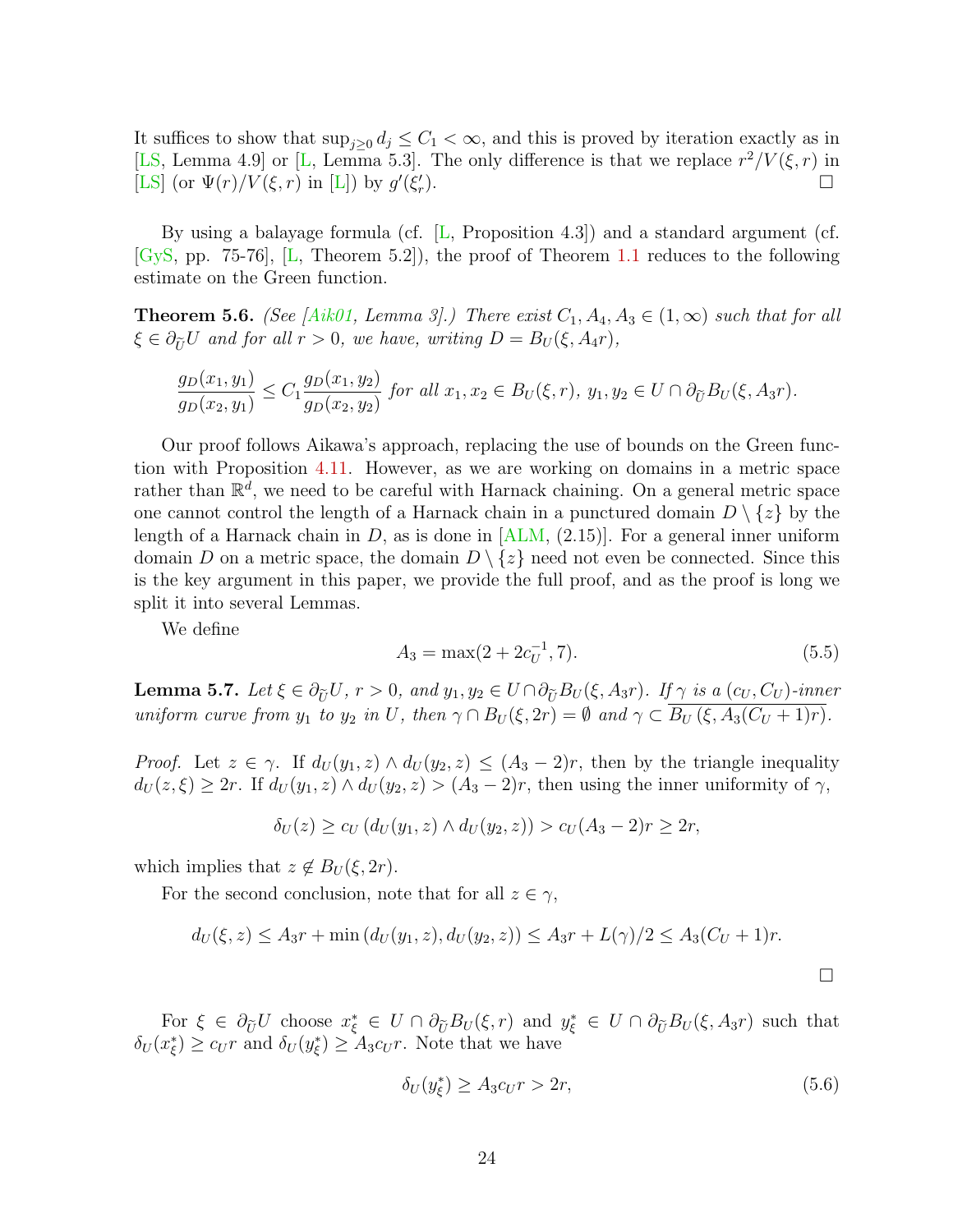so that  $B(y_{\xi}^*, 2r) \subset U$ . Let  $\gamma_{\xi}$  be an inner uniform curve from  $y_{\xi}^*$  to  $x_{\xi}^*$ , and let  $z_{\xi}^*$  be the last point of this curve which is on  $\partial B(y_{\xi}^*, c_U r)$ . We will write these points as  $x^*, y^*, z^*$ when the choice of the boundary point  $\xi$  is clear.

Define

$$
A_4 = A_2 + C_U(A_3 + \frac{1}{4}c_U^2 + 8).
$$

To prove Theorem [5.6](#page-23-0) it is sufficient to prove that, writing  $D = B_U(\xi, A_4r)$ , we have for all  $x \in B_U(\xi, r)$  and for all  $y \in U \cap \partial_{\tilde{U}} B_U(\xi, A_3r)$ 

<span id="page-24-0"></span>
$$
g_D(x,y) \approx \frac{g_D(x^*,y)}{g_D(x^*,y^*)} g_D(x,y^*). \tag{5.7}
$$

<span id="page-24-2"></span>**Lemma 5.8.** Let  $\xi \in \partial_{\tilde{U}}U$ ,  $r > 0$  and let  $D = B_U(\xi, A_4r)$ . If  $x \in B_U(\xi, r)$  and  $y \in$  $U \cap \partial_{\widetilde{U}} B_U(\xi, A_3r)$  with  $\delta_U(y) \geq \frac{1}{4}$  $\frac{1}{4}c_U^2r$ , then [\(5.7\)](#page-24-0) holds.

*Proof.* Fix  $x \in B_U(\xi, r)$ . Set

$$
u_1(y') = g_D(x, y'),
$$
  $v_1(y') = \frac{g_D(x^*, y')}{g_D(x^*, y^*)} g_D(x, y^*).$ 

The functions  $u_1$  and  $v_1$  are harmonic in  $D \setminus \{x, x^*\}$ , vanish quasi-everywhere on the boundary of D, and satisfy  $u_1(y^*) = v_1(y^*)$ . Let  $\gamma$  be a  $(c_U, C_U)$ -inner uniform curve from y to y<sup>\*</sup>; by Lemma [5.7](#page-23-1) this curve is contained in  $U \setminus B_U(\xi, 2r)$ . So by Lemma [2.10](#page-5-2)  $\delta_U(z) \geq \frac{1}{2}$  $\frac{1}{2}c_U\left(\delta_U(y)\wedge \delta_U(y^*)\right)\geq \frac{1}{8}$  $\frac{1}{8}c_U^3r$  for  $z \in \gamma$ . Thus we can find a Harnack chain of balls in  $U \setminus {\overline{x}}, x^*$  of radius  $\frac{1}{8}c_U^3r$  with length less than  $C = C(c_U, C_U, C_H)$  which connects y and  $y^*$ . Therefore, [\(5.7\)](#page-24-0) follows from [\(4.1\)](#page-8-1).

<span id="page-24-3"></span>**Lemma 5.9.** Let  $\xi \in \partial_{\tilde{U}}U$ ,  $r > 0$ , and let  $D = B_U(\xi, A_4r)$ . If  $x \in B_U(\xi, r)$  and  $y \in U \cap \partial_{\tilde{U}} B_U(\xi, A_3 r)$  with  $\delta_U(y) < \frac{1}{4}$  $rac{1}{4}c_U^2r$ , then

<span id="page-24-1"></span>
$$
g_D(x,y) \ge c \frac{g_D(x^*,y)}{g_D(x^*,y^*)} g_D(x,y^*). \tag{5.8}
$$

*Proof.* Fix y and call u (respectively, v) the left-hand (resp. right-hand) side of  $(5.8)$ , viewed as a function of x. By Assumption [4.9,](#page-9-0) u is harmonic in  $D \setminus \{y\}$  and v is harmonic in  $D \setminus \{y^*\}$ . Moreover, both u and v vanish quasi-everywhere on the boundary of D, and  $u(x^*) = v(x^*).$ 

Let  $\gamma_{\xi}$  and  $z^*$  be as defined above. By Lemma [2.10,](#page-5-2) we have  $\delta_U(z) \geq \frac{1}{2}$  $\frac{1}{2}c_U \delta_U(x^*) \geq \frac{1}{2}$  $rac{1}{2}c_U^2r$ for all  $z \in \gamma_{\xi}$ , and so this curve lies a distance at least  $\frac{1}{4}c_U^2r$  from y. By the choice of  $z^*$  the part of the curve from  $z^*$  to  $x^*$  lies outside  $B_U(y^*, \frac{1}{2})$  $\frac{1}{2}c_U r$ . Thus there exists  $N_1 = N_1(c_U, C_U)$  such that there is a 2-Harnack chain of balls in  $U \setminus \{y, y^*\}$  connecting  $x^*$  with  $z^*$  of length at most  $N_1$ . Using this we deduce that there exists  $C < \infty$  such that

$$
C^{-1}v(z^*) \le v(x^*) \le Cv(z^*), \quad C^{-1}u(z^*) \le u(x^*) \le Cu(z^*).
$$
 (5.9)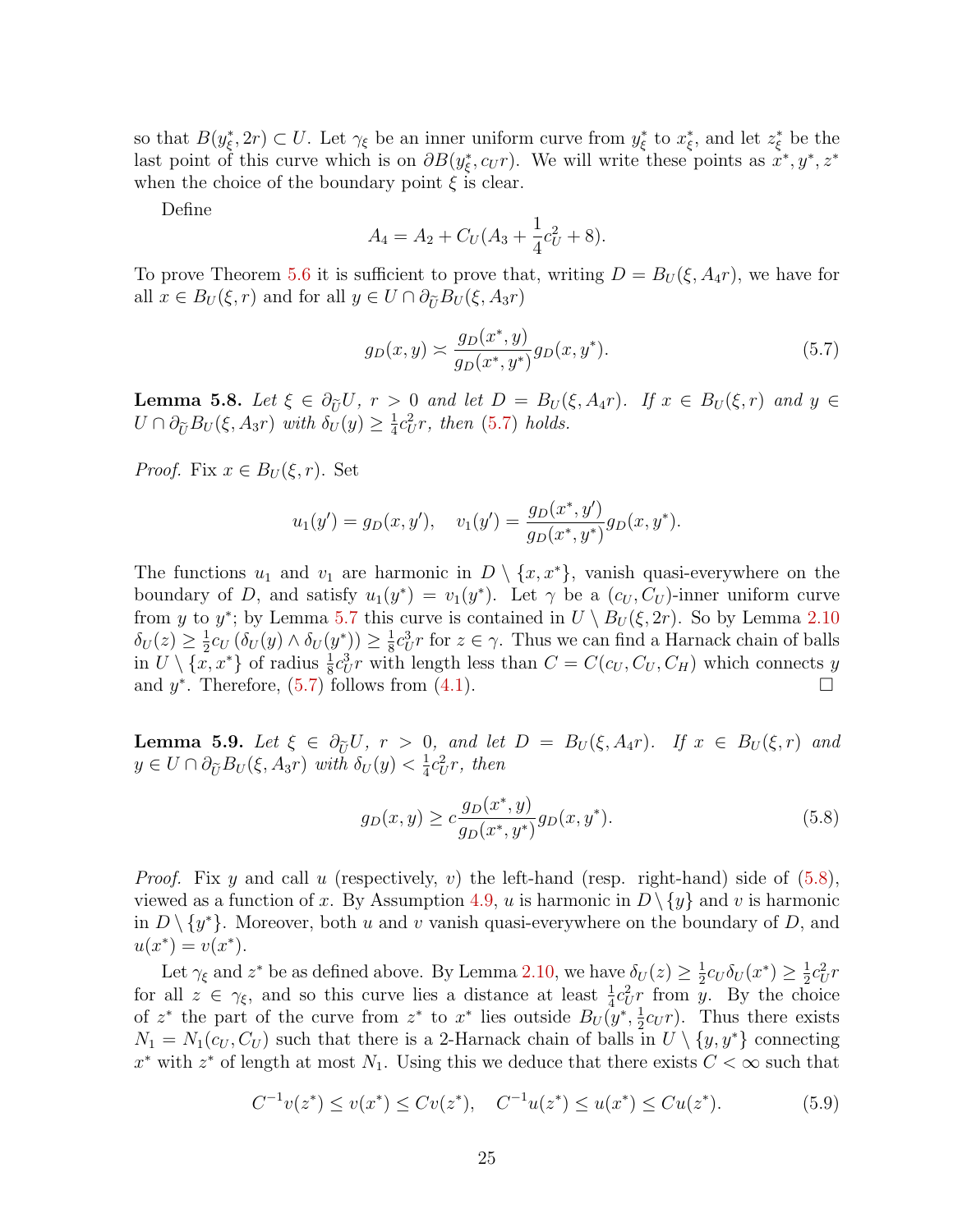Since  $B(y^*, 2c_U r) \subset U \setminus \{y\}$ , we can use the EHI and Proposition [4.11](#page-11-0) to deduce that

$$
C^{-1}v(z^*) \le v(z) \le Cv(z^*), \quad C^{-1}u(z^*) \le u(z) \le Cu(z^*)
$$
 for all  $z \in \partial B_U(y^*, c_U r)$ .

Thus there exist  $c_1, c_2$  such that

$$
c_1 u(z) \ge u(x^*) = v(x^*) \ge c_1 c_2 v(z) \text{ for all } z \in \partial B_U(y^*, c_U r). \tag{5.10}
$$

Using Lemma [4.12](#page-12-1) it follows that  $u \ge c_2v$  on  $U \setminus B_U(y^*, c_Ur)$ , proving [\(5.8\)](#page-24-1).

For  $\xi \in \partial_{\widetilde{U}}U$  set

$$
F(\xi) = B_U(\xi, (A_3 + 3)r) \setminus B_U(\xi, (A_3 - 3)r).
$$

Let  $A_5 = A_3 + A_4$ .

<span id="page-25-4"></span>**Lemma 5.10.** Let  $\xi \in \partial_{\tilde{U}}U$ , and  $D = B_U(\xi, A_4r)$ . Then

<span id="page-25-3"></span>
$$
g_D(x, z) \le C_1 g_D(x, y^*), \quad \text{for all } x \in B_U(\xi, 2r), \ z \in F(\xi).
$$
 (5.11)

Proof. We begin by proving that

<span id="page-25-0"></span>
$$
g_D(x, y) \le C_1 g_D(x^*, y^*),
$$
 for all  $x \in B_U(\xi, 2r), y \in F(\xi).$  (5.12)

Let  $x \in B_U(\xi, 2r)$ ,  $y \in F(\xi)$ . Let  $\widetilde{C}_U$  be the constant from Lemma [2.8.](#page-4-1) We have  $D \subset$  $B(y^*, A_5r)$ , and therefore by domain montonicity of the Green function and Proposition [4.11](#page-11-0) we have for any  $z \in D$  with  $d(x, z) \ge r/(2\widetilde{C}_U)$ ,

<span id="page-25-2"></span>
$$
g_D(x, z) \le g_{B(y^*, A_5 r)}(x, z) \le g_{B(y^*, A_5 r)}(x^*, y^*) \le C_1 g_D(x^*, y^*).
$$
 (5.13)

If  $d(x, y) \ge r/(2\widetilde{C}_U)$  this gives [\(5.12\)](#page-25-0).



<span id="page-25-1"></span>Figure 1: The inner uniform domain  $U = \mathbb{R}^2 \setminus ([-1,0] \times \{0\})$  showing the set  $F(\xi)$ 

Next, we consider the case  $d(x, y) < r/(2\widetilde{C}_U)$ . (See Figure [1](#page-25-1) for an example of a slit domain containing such points). Let  $B_y$  denote the connected component of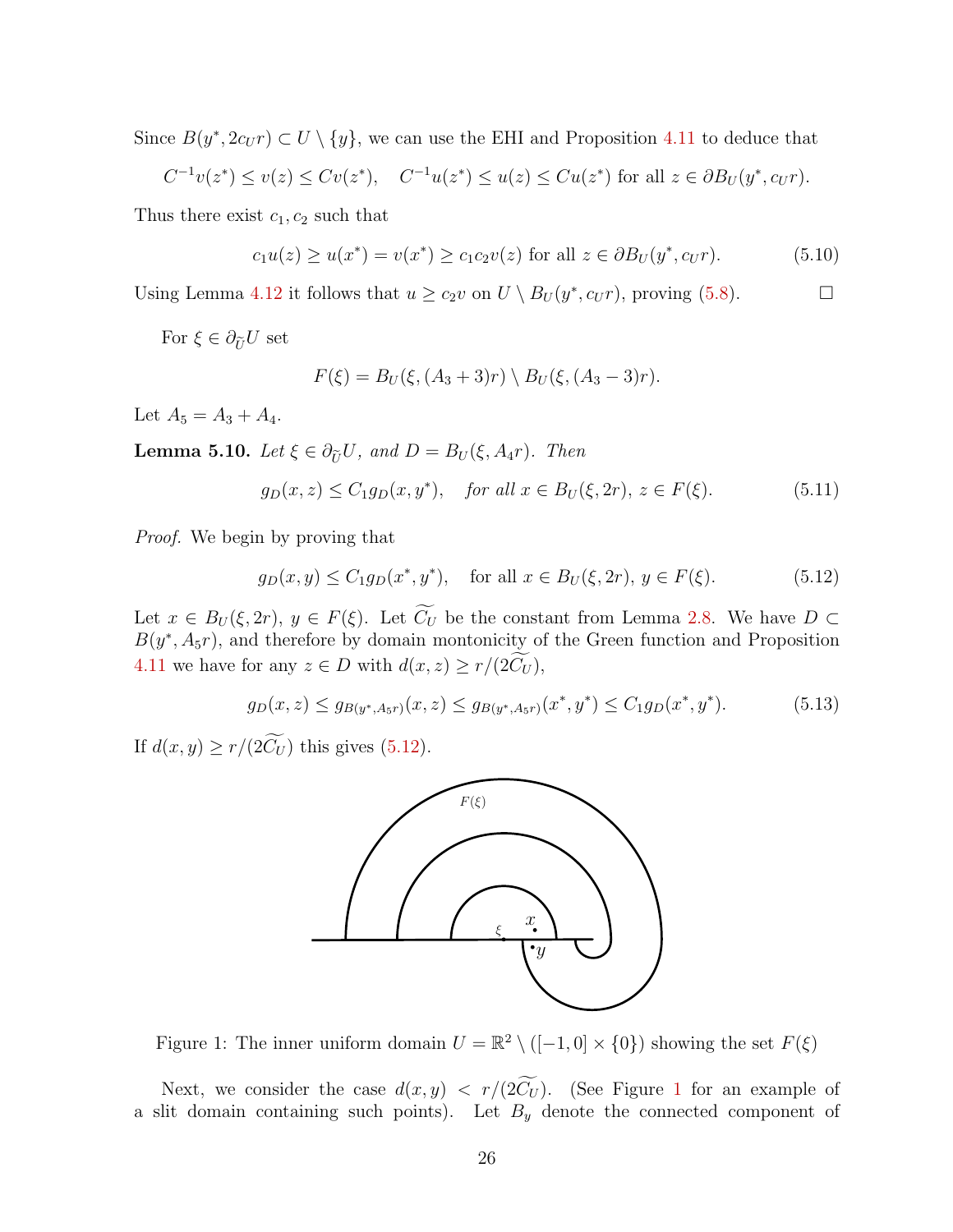$p^{-1}\left(B(p(y), r/\widetilde{C}_U) \cap \overline{U}\right)$  that contains y. By Lemma [2.8,](#page-4-1) we have  $B_y \subset B_{\widetilde{U}}(y,r)$ . As  $g_D(x, \cdot)$  is harmonic in  $B_y \cap U$ , by the maximum principle, we have

$$
g_D(x, y) \le \sup_{z \in U \cap \partial_{\widetilde{U}} B_y} g_D(x, z) \le \sup_{z \in \partial B(y, r/\widetilde{C}_U)} g_D(x, z).
$$

By the triangle inequality, we have  $d(x, z) \geq r/(2\widetilde{C}_U)$  for all  $z \in \partial B(y, r/\widetilde{C}_U)$ , and therefore  $(5.12)$  follows from  $(5.13)$ . This completes the proof of  $(5.12)$ .

By the continuity of the Green function, we can extend [\(5.12\)](#page-25-0) as follows:

<span id="page-26-0"></span>
$$
g_D(x,y) \le C_1 g_D(x^*,y^*), \quad \text{for all } x \in U \cap \overline{B_U(\xi,2r)}^{d_U}, y \in F(\xi). \tag{5.14}
$$

Now, let  $x \in B_U(\xi, 2r)$ ,  $z \in F(\xi)$ . Since  $g_D(\cdot, z)$  is harmonic in  $D \setminus \{z\}$ , by the maximum principle we have

$$
g_D(x, z) \le \omega(x, U \cap \partial_{\widetilde{U}} B_U(\xi, 2r), B_U(\xi, 2r)) \sup_{x' \in U \cap \partial_{\widetilde{U}} B_U(\xi, 2r)} g_D(x', z). \tag{5.15}
$$

We use Lemma [5.5](#page-21-1) to bound the first term, and  $(5.14)$  to bound the second, and obtain

$$
g_D(x,z) \le c \frac{g_{B_U(\xi, A_2r)}(x,\xi_r)}{g_{B_U(\xi, A_2r)}(\xi'_r,\xi_r)} g_D(x^*,y^*).
$$
\n(5.16)

We then have by Proposition  $4.11(a)-(c)$  $4.11(a)-(c)$ , Harnack chaining, and domain monotonicity

$$
g_{B_U(\xi, A_{2r})}(\xi'_r, \xi_r) \approx g_D(x^*, y^*), \quad g_{B_U(\xi, A_{2r})}(x, \xi_r) \leq c g_D(x, y^*),
$$

and combining these inequalities completes the proof of [\(5.11\)](#page-25-3). Note that for the second inequality above, one needs to consider two different cases:  $\delta_U(x) \leq \frac{1}{2}$  $\frac{1}{2}c_U^2r$  and  $\delta_U(x)$ 1  $rac{1}{2}c_U^2$  $r$ .

<span id="page-26-2"></span>**Lemma 5.11.** Let  $\xi \in \partial_{\tilde{U}}U$ , and  $D = B_U(\xi, A_4r)$ . If  $x \in B_U(\xi, r)$  and  $y \in \partial_U B_U(\xi, A_3r)$ with  $\delta_U(y) < \frac{1}{4}$  $rac{1}{4}c_U^2r$ , then

$$
g_D(x,y) \le c \frac{g_D(x^*,y)}{g_D(x^*,y^*)} g_D(x,y^*). \tag{5.17}
$$

*Proof.* Let  $\zeta \in \partial_{\tilde{U}} U$  be a point such that  $d_U(y, \zeta) < c_U^2 r/4$ , and let  $\zeta_r$  and  $\zeta'_r$  be the points given by Lemma [5.5](#page-21-1) corresponding to the boundary point  $\zeta$ . Since  $g_D(x, \cdot)$  is harmonic in  $B_U(\zeta, 2r)$ , we have

<span id="page-26-1"></span>
$$
g_D(x,y) \le \omega(y, \partial_U B_U(\zeta, 2r), B_U(\zeta, 2r)) \sup_{z \in U \cap \partial_{\widetilde{U}} B_U(\zeta, 2r)} g_D(x,z). \tag{5.18}
$$

Since  $B_U(\zeta, 2r) \subset F(\xi)$ , by Lemma [5.10,](#page-25-4) the second term in [\(5.18\)](#page-26-1) is bounded by  $cg_D(x, y^*)$ . Using Lemma [5.5](#page-21-1) to control the first term, we obtain

$$
g_D(x,y) \le cg_D(x,y^*) \frac{g_{B_U(\zeta,A_{2r})}(y,\zeta_r)}{g_{B_U(\zeta,A_{2r})}(\zeta'_r,\zeta_r)}.
$$
\n(5.19)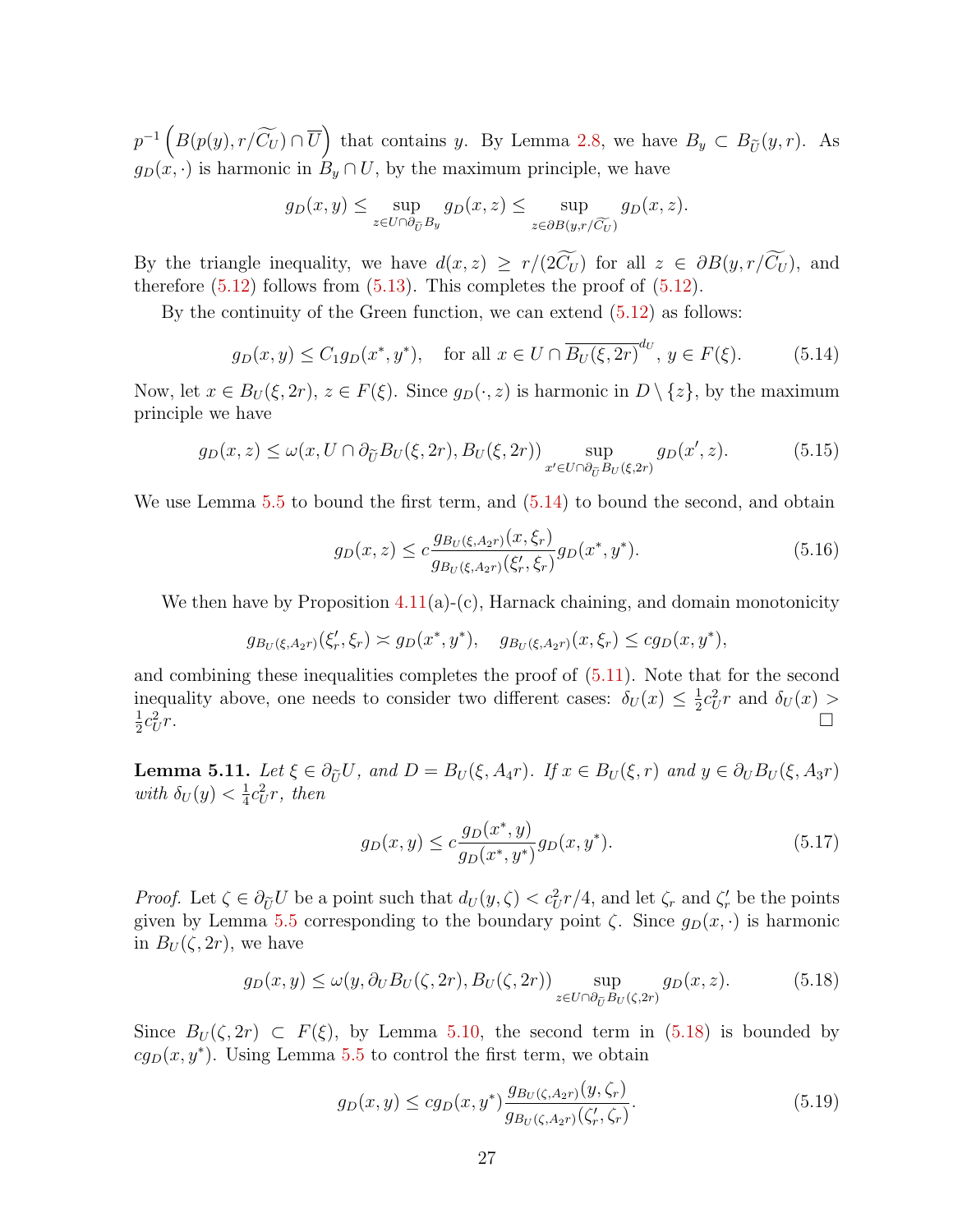Again by Harnack chaining, Proposition [4.11,](#page-11-0) and domain monotonicity we have

$$
g_{B_U(\zeta,A_{2^r})}(\zeta'_r,\zeta_r) \asymp g_D(x^*,y^*),
$$

and

$$
g_{B_U(\zeta, A_2r)}(y, \zeta_r) \le c g_D(y, x^*),
$$

and combining these estimates completes the proof.

Proof of Theorem [5.6.](#page-23-0) The estimate [\(5.7\)](#page-24-0) follows immediately from Lemmas [5.8,](#page-24-2) [5.9](#page-24-3) and [5.11,](#page-26-2) and as remarked before, the Theorem follows from  $(5.7)$ .

Remark 5.12. One might ask if the converse to Theorem [1.1](#page-1-0) holds. That is, suppose  $(\mathcal{X}, d, \mu, \mathcal{E}, \mathcal{F})$  is a MMD space such that for every inner uniform domain the BHP holds. Then does the EHI hold for  $(\mathcal{X}, d, \mu, \mathcal{E}, \mathcal{F})$ ?

The following example shows this is not the case. Consider the measures  $\mu_{\alpha}$  on  $\mathbb R$ given by  $\mu_{\alpha}(dx) = (1+|x|^2)^{\alpha/2} \lambda(dx)$ , where  $\lambda$  denotes the Lebesgue measure. (See [\[GS\]](#page-30-3)). The Dirichlet forms

$$
\mathcal{E}_{\alpha}(f,f) = \int_{\mathbb{R}} |f'(x)|^2 \mu_{\alpha}(dx)
$$

do not satisfy the Liouville property if  $\alpha > 1$ . This is because the two ends at  $\pm \infty$ are transient, so the probability that the diffusion eventually ends up in  $(0, \infty)$  is a nonconstant positive harmonic function. Since the Liouville property fails, so does the EHI.

On the other hand, the space of inner uniform domains in  $\mathbb R$  is same as the space of (proper) intervals in R. The space of harmonic functions in a bounded interval vanishing at a boundary point is one dimensional, and hence the BHP holds. We can take  $R(U)$ in Theorem [1.1](#page-1-0) as  $\text{diam}(U)/4$ . In view of this example, the following question remains open: Which diffusions admit the scale invariant BHP for all inner uniform domains? Theorem [1.1](#page-1-0) shows that the EHI provides a sufficient condition for the scale invariant BHP, but the example above shows that the EHI is not necessary.

We now give two examples to which Theorem [1.1](#page-1-0) applies but earlier results do not.

**Example 5.13.** (1) (See [\[GS,](#page-30-3) Example 6.14]) Let  $n \geq 2$ . Consider the measure  $\mu_{\alpha}(dx)$  =  $(1+|x|^2)^{-\alpha/2} \lambda(dx)$ , where  $\lambda$  is Lebesgue measure on  $\mathbb{R}^n$ . The second order 'weighted Laplace' operator  $L_{\alpha}$  on  $\mathbb{R}^n$  associated with the measure  $\mu_{\alpha}$  is given by

$$
L_{\alpha} = \left(1 + |x|^2\right)^{-\alpha/2} \sum_{i=1}^n \frac{\partial}{\partial x_i} \left( \left(1 + |x|^2\right)^{\alpha/2} \frac{\partial}{\partial x_i} \right) = \Delta + \alpha \frac{x.\nabla}{1 + |x|^2}.
$$

The operator  $L_{\alpha}$  is the generator of the Dirichlet form

$$
\mathcal{E}_{\alpha}(f,f) = \int_{\mathbb{R}^n} \left\| \nabla f \right\|^2 \, d\mu_{\alpha},
$$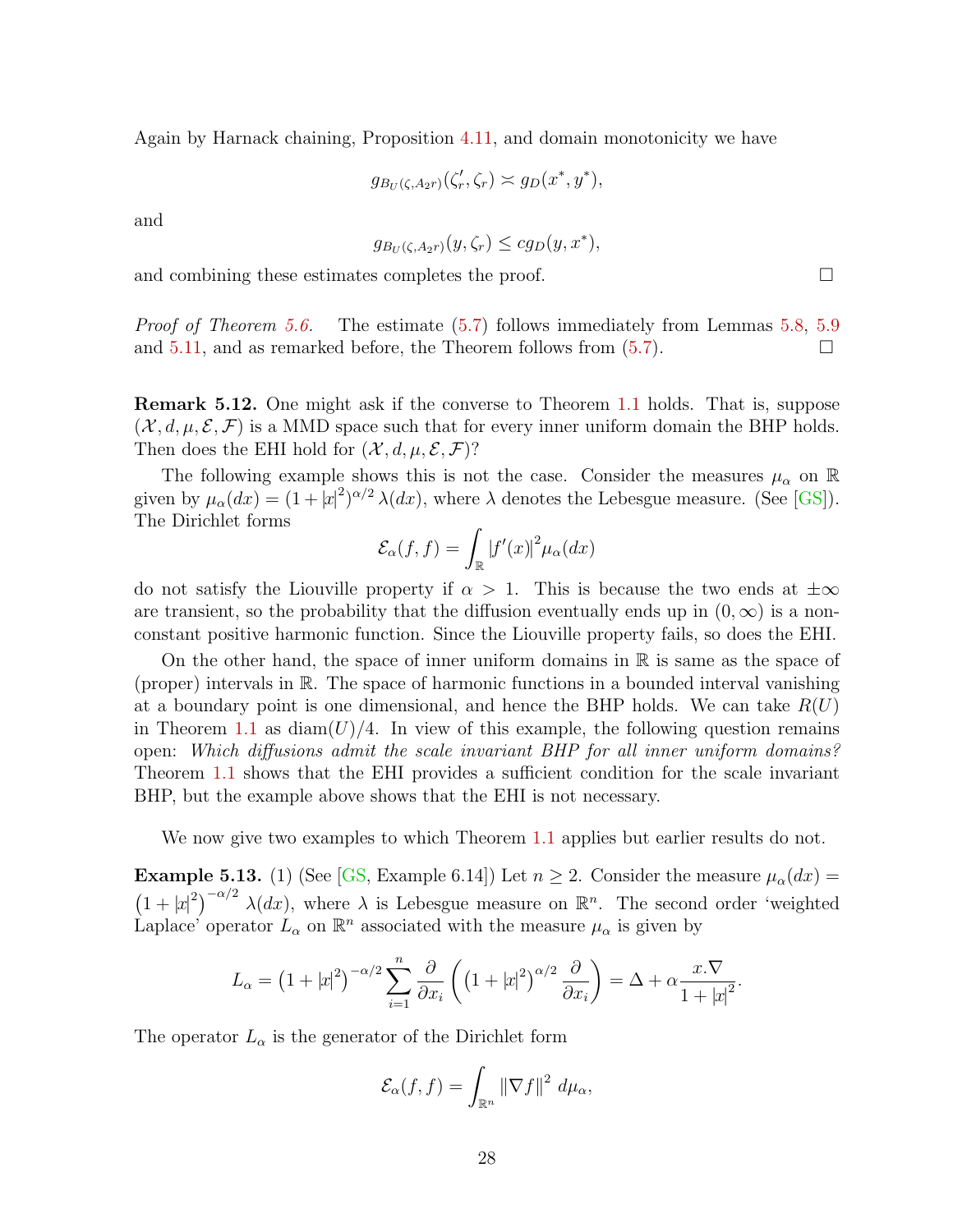on  $L^2(\mathbb{R}^n, \mu_\alpha)$ . Grigor'yan and Saloff-Coste [\[GS\]](#page-30-3) show that  $L_\alpha$  satisfies the PHI if and only if  $\alpha > -n$  but satisfies the EHI for all  $\alpha \in \mathbb{R}$ . If  $\alpha \leq n$ , the measure  $\mu_{\alpha}$  does not satisfy the volume doubling property. Assumption [4.9](#page-9-0) for this example follows from Lemmas  $4.22(a)$  $4.22(a)$  and  $4.21$ .

(2) The first example of a space that satisfies the EHI but fails to satisfy the volume doubling property was given by Delmotte [\[Del\]](#page-29-14), in the graph context. A general class of examples similar to  $\text{[Del]}$  is given in  $\text{[Bar]}$ , Lemma 5.1.. The associated cable systems of these graphs do satisfy the EHI, but do not satisfy a global parabolic Harnack inequality of the kind given in Definition [4.20,](#page-16-3) i.e.  $(PHI(\Psi))_{loc}$  with  $R = \infty$ .

## References

- <span id="page-28-3"></span>[Aik01] H. Aikawa. Boundary Harnack principle and Martin boundary for a uniform domain, J. Math. Soc. Japan 53 (2001), p. 119–145. [MR1800526](http://www.ams.org/mathscinet-getitem?mr=1800526)
- <span id="page-28-2"></span>[Aik08] H. Aikawa. Equivalence between the Boundary Harnack Principle and the Carleson estimate. Math. Scand. 103, no. 1 (2008), 61–76. [MR2464701](http://www.ams.org/mathscinet-getitem?mr=2464701)
- <span id="page-28-5"></span>[Aik15] H. Aikawa. Potential analysis on nonsmooth domains – Martin boundary and boundary Harnack principle, Complex analysis and potential theory, 235–253, CRM Proc. Lecture Notes, 55, Amer. Math. Soc., Providence, RI, 2012. [MR2986906](http://www.ams.org/mathscinet-getitem?mr=2986906)
- <span id="page-28-1"></span>[ALM] H. Aikawa, T. Lundh, T. Mizutani. Martin boundary of a fractal domain, Potential Anal. 18 (2003), p. 311–357. [MR1953266](http://www.ams.org/mathscinet-getitem?mr=1953266)
- <span id="page-28-0"></span>[Anc] A. Ancona. Principle de Harnack à la frontière et theoreme de Fatou pour un op´erateur elliptique dans un domain lipschitzien. Ann. Inst. Fourier (Grenoble) 28 (1978) no. 4., 169–213. [MR0513885](http://www.ams.org/mathscinet-getitem?mr=0513885)
- <span id="page-28-10"></span>[Bar] M. T. Barlow. Which values of the volume growth and escape time exponent are possible for a graph?. Rev. Mat. Iberoamericana 20 (2004), no. 1, 1–31. [MR2076770](http://www.ams.org/mathscinet-getitem?mr=2076770)
- <span id="page-28-9"></span>[BB] M.T. Barlow, R.F. Bass. Brownian motion and harmonic analysis on Sierpinski carpets. Canad. J. Math. 51 (1999), 673–744.
- <span id="page-28-6"></span>[BB3] M.T. Barlow, R.F. Bass. Stability of parabolic Harnack inequalities. Trans. Amer. Math. Soc. 356 (2003) no. 4, 1501-1533. [MR2034316](http://www.ams.org/mathscinet-getitem?mr=2034316)
- <span id="page-28-7"></span>[BGK] M.T. Barlow, A. Grigor'yan, T. Kumagai. On the equivalence of parabolic Harnack inequalities and heat kernel estimates. J. Math. Soc. Japan  $64$  No. 4 (2012), 1091–1146.
- <span id="page-28-8"></span>[BP] M.T. Barlow, E.A. Perkins. Brownian Motion on the Sierpinski gasket. *Probab.* Theory Rel. Fields 79 (1988), 543–623.
- <span id="page-28-4"></span>[BM] M.T. Barlow, M. Murugan. Stability of elliptic Harnack inequality. Ann. of Math. (to appear) [arXiv:1610.01255](http://arxiv.org/abs/1610.01255)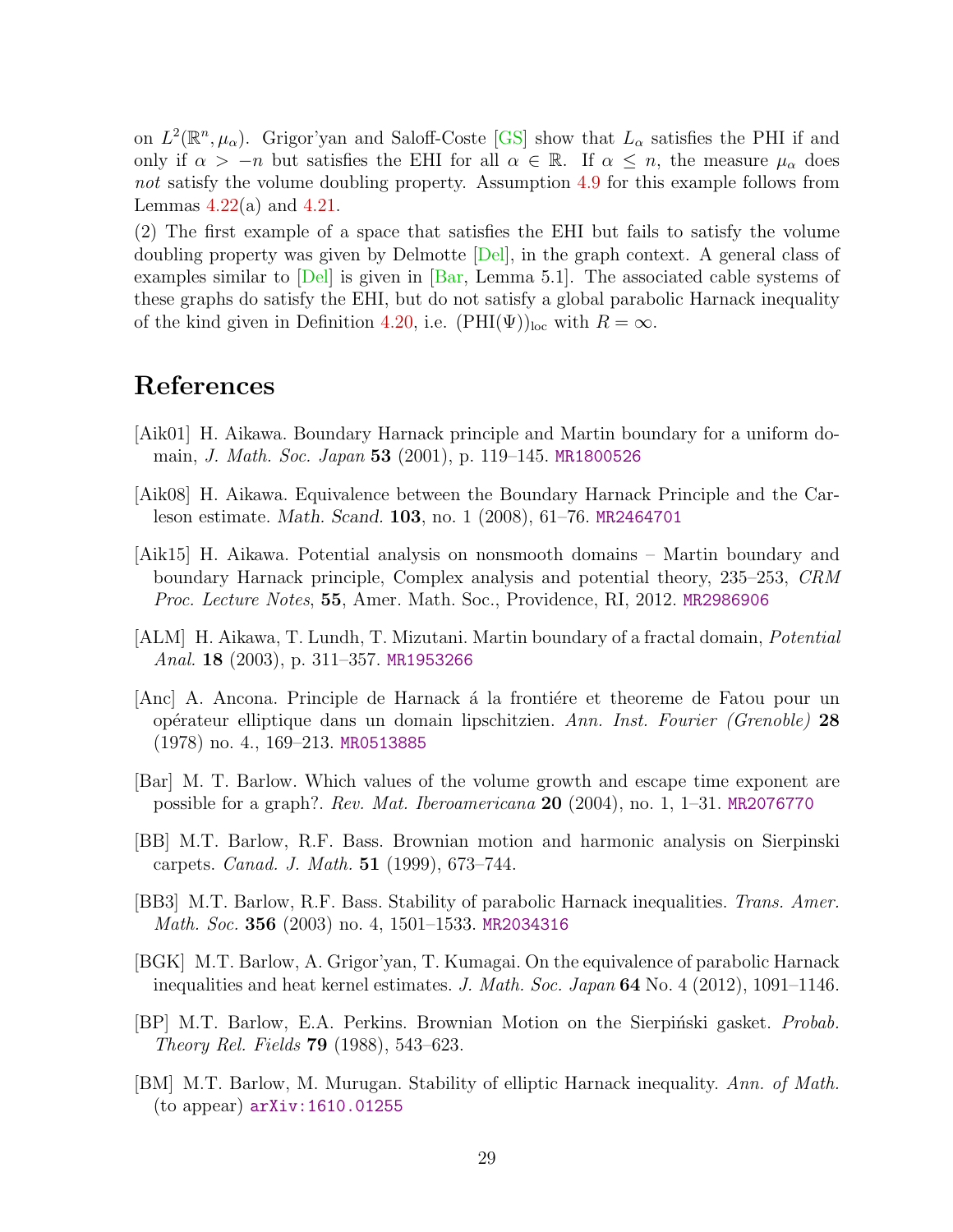- <span id="page-29-0"></span>[Bog] K. Bogdan. The boundary Harnack principle for the fractional Laplacian. Studia Math. **123** (1997), no. 1, 43–80. [MR1438304](http://www.ams.org/mathscinet-getitem?mr=1438304)
- <span id="page-29-1"></span>[BKK] K. Bogdan, T. Kulczycki, M. Kwaśnicki. Estimates and structure of  $\alpha$ -harmonic functions. Probab. Theory Related Fields 140 (2008), no. 3–4, 345–381. [MR2365478](http://www.ams.org/mathscinet-getitem?mr=2365478)
- <span id="page-29-2"></span>[BBI] D. Burago, Y. Burago and S. Ivanov. A course in Metric Geometry, Graduate Studies in Mathematics, 33. American Mathematical Society, Providence, RI, 2001. [MR1835418](http://www.ams.org/mathscinet-getitem?mr=1835418)
- <span id="page-29-13"></span>[Cha] I. Chavel, Riemannian geometry. A modern introduction. Second edition. Cambridge Studies in Advanced Mathematics, 98. Cambridge University Press, Cambridge, 2006. [MR2229062](http://www.ams.org/mathscinet-getitem?mr=2229062)
- <span id="page-29-5"></span>[Che] Z.-Q. Chen. On notions of harmonicity, Proc. Amer. Math. Soc. 137 (2009), no. 10, 3497–3510. [MR2515419](http://www.ams.org/mathscinet-getitem?mr=2515419)
- <span id="page-29-4"></span>[CF] Z.-Q. Chen, M. Fukushima. Symmetric Markov processes, time change, and boundary theory, London Mathematical Society Monographs Series, 35. Princeton University Press, Princeton, NJ, 2012. xvi+479 pp. [MR2849840](http://www.ams.org/mathscinet-getitem?mr=2849840)
- <span id="page-29-11"></span>[CS] T. Coulhon, L. Saloff-Coste. Variétés riemanniennes isométriques à l'infini. Rev. Mat. Iberoamericana 11 (1995), no. 3, 687–726. [MR1363211](http://www.ams.org/mathscinet-getitem?mr=1363211)
- <span id="page-29-9"></span>[Dav] E.B. Davies. Heat kernels and spectral theory, Cambridge Tracts in Mathematics, 92. Cambridge University Press, Cambridge, 1989. x+197 pp. [MR0990239](http://www.ams.org/mathscinet-getitem?mr=0990239)
- <span id="page-29-8"></span>[DS] E.B. Davies, B. Simon. Ultracontractivity and the heat kernel for Schrödinger operators and Dirichlet Laplacians. J. Funct. Anal. 59 (1984), no. 2, 335–395. [MR0766493](http://www.ams.org/mathscinet-getitem?mr=0766493)
- <span id="page-29-14"></span>[Del] T. Delmotte. Graphs between the elliptic and parabolic Harnack inequalities. Potential Anal. 16  $(2002)$ , 151–168. [MR1881595](http://www.ams.org/mathscinet-getitem?mr=1881595)
- <span id="page-29-3"></span>[FOT] M. Fukushima, Y. Oshima, M. Takeda. Dirichlet forms and symmetric Markov processes. de Gruyter Studies in Mathematics, 19. Walter de Gruyter & Co., Berlin, 1994. x+392 pp. [MR1303354](http://www.ams.org/mathscinet-getitem?mr=1303354)
- <span id="page-29-6"></span>[GO] F. W. Gehring, B. G. Osgood. Uniform domains and the quasihyperbolic metric, J. Analyse Math. 36 (1979), 50–74 (1980). [MR0581801](http://www.ams.org/mathscinet-getitem?mr=0581801)
- <span id="page-29-12"></span>[Gri] A. Grigor'yan. Heat kernels on weighted manifolds and applications. The ubiquitous heat kernel, 93–191, *Contemp. Math.*, **398**, Amer. Math. Soc., Providence, RI, 2006. [MR2218016](http://www.ams.org/mathscinet-getitem?mr=2218016)
- <span id="page-29-7"></span>[GH1] A. Grigor'yan, J. Hu. Heat kernels and Green functions on metric measure spaces, Canad. J. Math. 66 (2014), no. 3, 641–699. [MR3194164](http://www.ams.org/mathscinet-getitem?mr=3194164)
- <span id="page-29-10"></span>[GH2] A. Grigor'yan, J. Hu. Upper bounds of heat kernels on doubling spaces. Mosc. Math. J. 14 (2014), no. 3, 505–563, 641–642. [MR3241758](http://www.ams.org/mathscinet-getitem?mr=3241758)